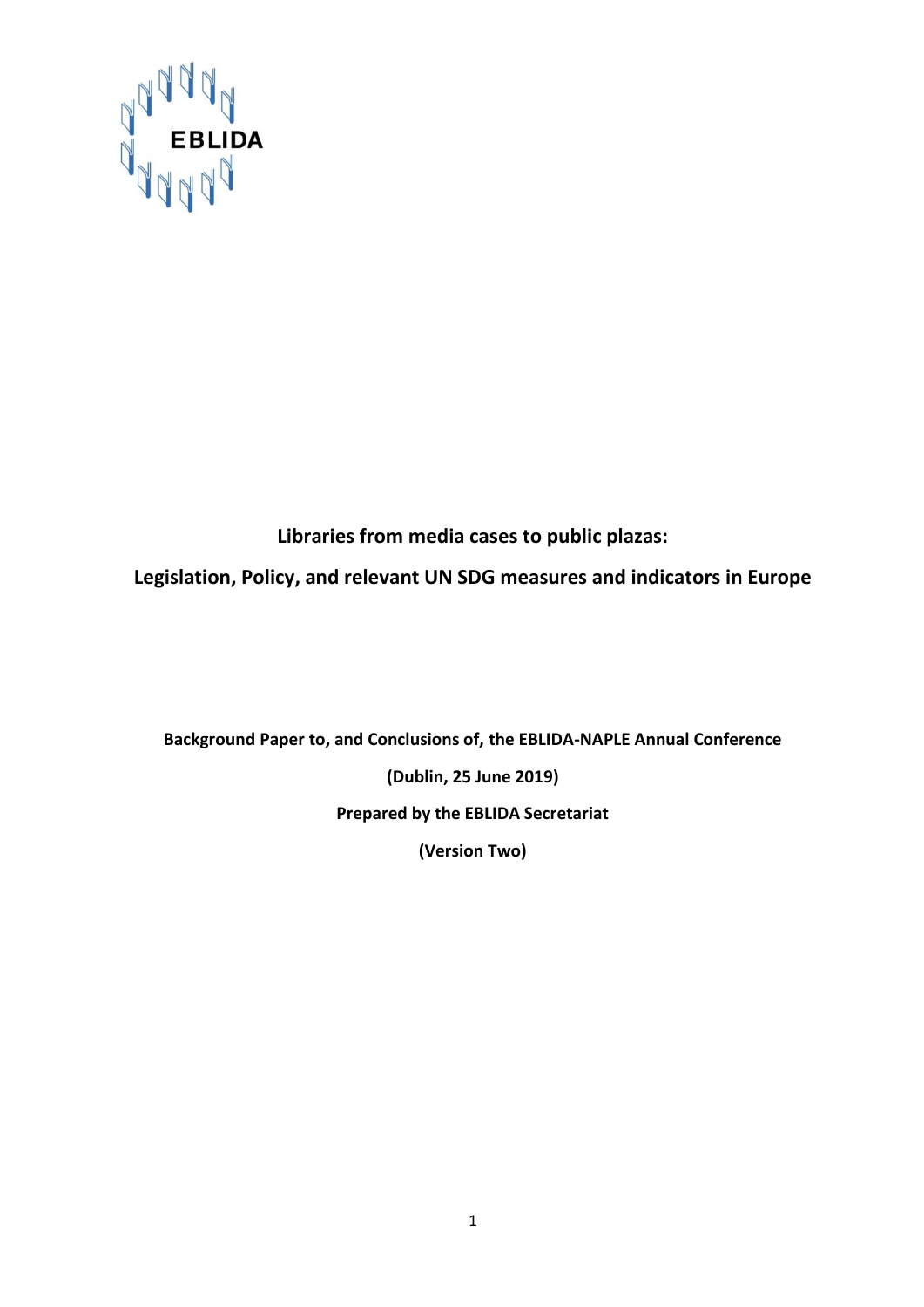

## **Contents**

| 1. |                                                                                   |  |
|----|-----------------------------------------------------------------------------------|--|
| 2. | The aim of the present paper: To support the EBLIDA Strategic Plan (2019-2022)  7 |  |
| 3. |                                                                                   |  |
|    | 3.1 Active participation and the struggle for an equitable and democratic society |  |
|    |                                                                                   |  |
|    |                                                                                   |  |
|    |                                                                                   |  |
| 4. |                                                                                   |  |
|    |                                                                                   |  |
|    |                                                                                   |  |
|    |                                                                                   |  |
|    |                                                                                   |  |
|    |                                                                                   |  |
| 5. | Possible UN SDG- / Al-oriented measures and relevant UN SDG Indicators 33         |  |
|    |                                                                                   |  |
|    |                                                                                   |  |
|    |                                                                                   |  |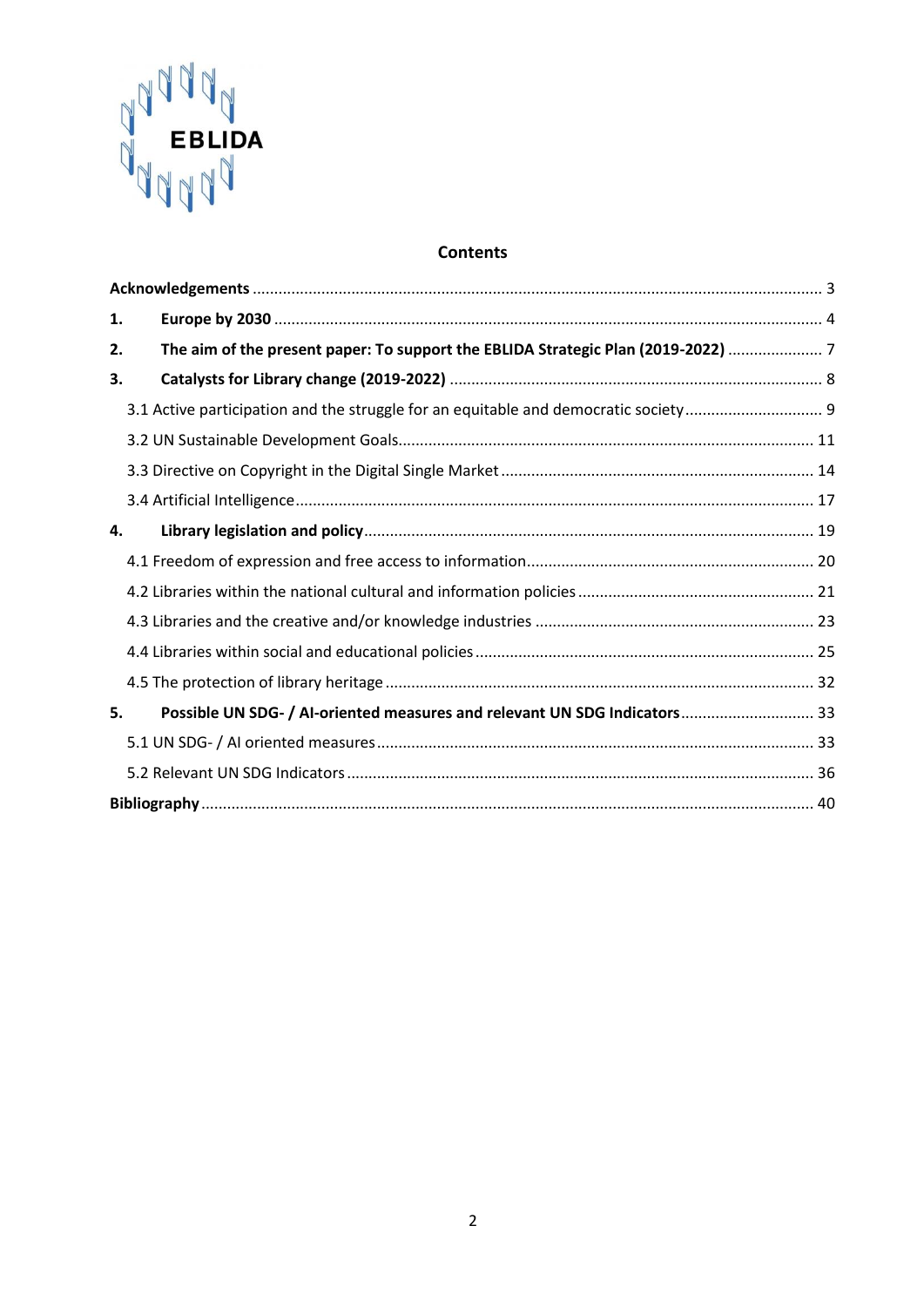

## **Acknowledgements**

<span id="page-2-0"></span>This Background Paper, prepared by the EBLIDA Secretariat, is the result of a collective reflection uphold, nurtured and developed by EBLIDA Members, and in particular by the Members of the EBLIDA Executive Committee. It is companion to a Working Paper prepared for the Annual EBLIDA-NAPLE Conference (Dublin, 25 June 2019).

Both Papers should be considered as a Work in Progress, constantly inspired by the changing needs and the innovative solutions suggested by our Members. Before its release, we benefitted from the remarks made by Ton van Vlimmeren, President EBLIDA, and Jean-Marie Reding, EBLIDA Treasurer. Our gratitude also goes to Professor Paola Dubini, University Bocconi, Milan, and Paola Puglisi for their comments as well as to AIB-ASVIS group (Paola Puglisi, Chiara Faggiolani and Paola Maddaluno) in charge of implementing the United Nations Sustainable Development Goals in Italian Libraries and Barbara Stratton, Chair EGIL.

We also wish to thank Ms Annemiek van de Burgt and Mr Johan Hoenink (Royal Library, NL) for a clear and up-to-date outline of online sources on Dutch Libraries as well as Mr Maarten Crump, Director, The Alignment House, for transmitting useful remarks, essentially included in Paragraph 1, Europe by 2030. The EBLIDA Secretariat is also grateful to Ms Floriane Marielle-Job for having timely alerted on the publication of a French Ministry of Culture Report on the social impact of French libraries.

The Paper was presented During the EBLIDA-NAPLE Conference in Dublin (25 June 2019) additional remarks, suggestions and criticisms were addressed to the Secretariat. This second version integrates the Background Paper and the Working Paper. A third version, likely to be released in September 2019, will integrate the conclusions of the papers presented at the Conference in the parts that were considered relevant for the progress of this Background Paper.

July 2019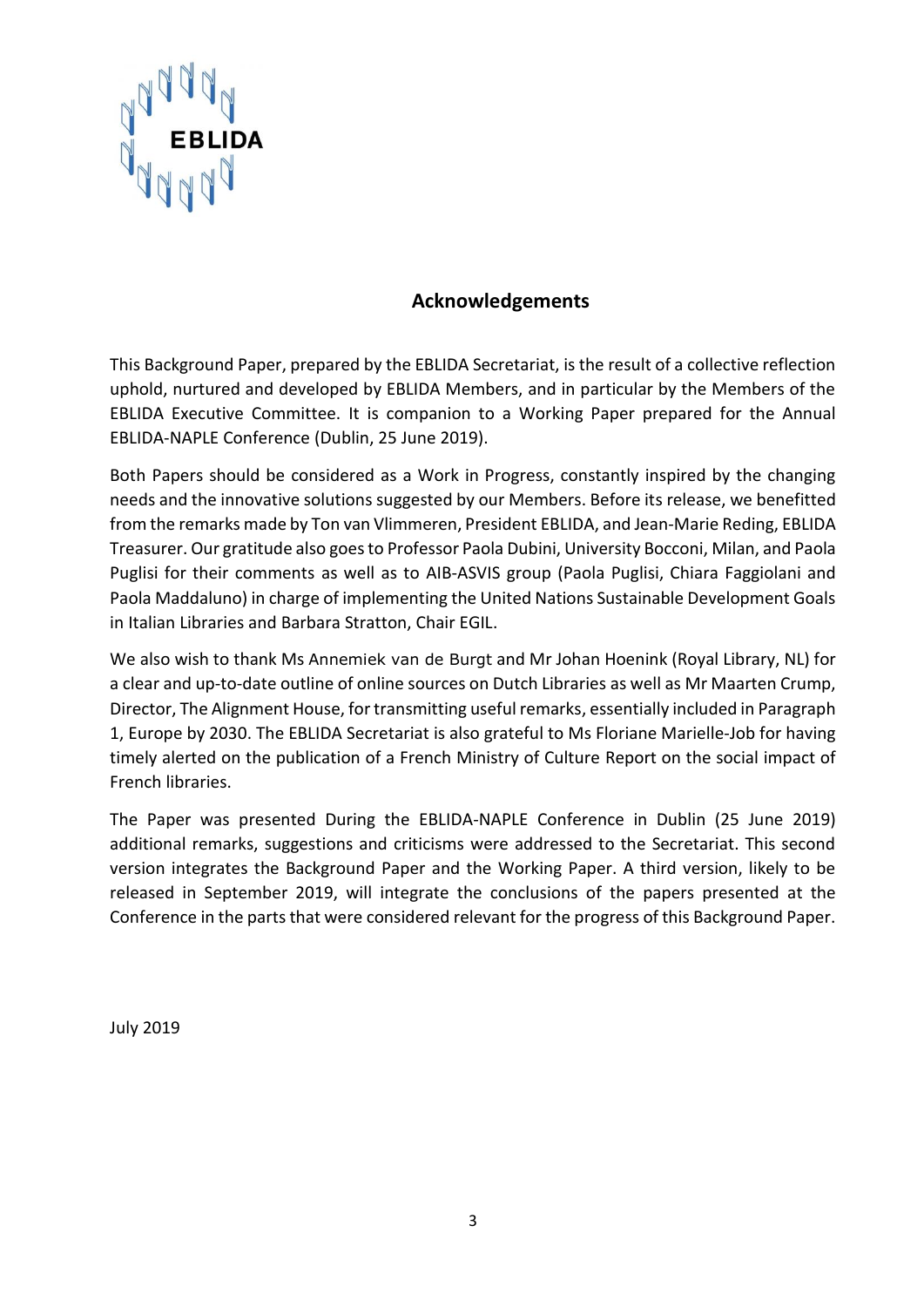

# <span id="page-3-0"></span>**1. Europe by 2030**

Where are European libraries going? They are going where Europe and the rest of the world are going - and where is the world going?

According to a report published by ESPAS, the planet will be hotter in 2030, will have more inhabitants (not equally distributed) and will be living mainly in cities. It will continue to grow economically and will need more energy, with highly connected people and poly-nodal states.<sup>1</sup>

Temperatures are expected to increase by 1.5 degrees; a hotter climate will have uncontrollable effects in terms of droughts, floods, extreme heat and poverty for hundreds of millions of people. By 2030, there will be one billion more people on earth, but the demographic increase will not be equally distributed: population in Europe will shrink, whereas growth in North America will be light and in the rest of the world substantial (up to 30% in Africa). Two-thirds of the world's population will live in cities; especially in cities below one million inhabitants.

The global economy will probably increase by around 3% and poverty will decrease, bringing the majority of the world to the layer above – designated as middle class. Estimates show that there will be 5.2 billion people classified as such; a large chunk of them will be living in emerging economies.

Today, 10.9% of the population are living in extreme poverty (decreased from 35% in 1990). By 2030, the goal of reducing this figure to 3% seems to be realistic. In spite of such a positive trend, economic gaps in world's population will increase with two thirds of global wealth to be owned by 1% of the population by 2030 – they own 50% today.

China and Europe are expected to become the first and the second largest economies, surpassing the United States. Poverty in Europe will be different from that in other countries and will include slow economic growth, social exclusion, lack of access to essential services, and an increase in mental health problems. Therefore, in spite of being the happiest place on earth, according to the UN Happiness Report, Europe will not be the host of human satisfaction.<sup>2</sup>

<sup>1</sup> ESPAS Global Trends to 2030: Challenges and Choices for Europe, by Florence Gaub, April 2019, [https://www.iss.europa.eu/sites/default/files/EUISSFiles/ESPAS\\_Report2019\\_V15HD.pdf](https://www.iss.europa.eu/sites/default/files/EUISSFiles/ESPAS_Report2019_V15HD.pdf)

<sup>2</sup> The UN Happiness Report is based on six ingredients: GDP per capita, healthy years of life expectancy, social support (as measured by having someone to count on in times of trouble), trust (as measured by a perceived absence of corruption in government and business), perceived freedom to make life decisions, and generosity (as measured by recent donations).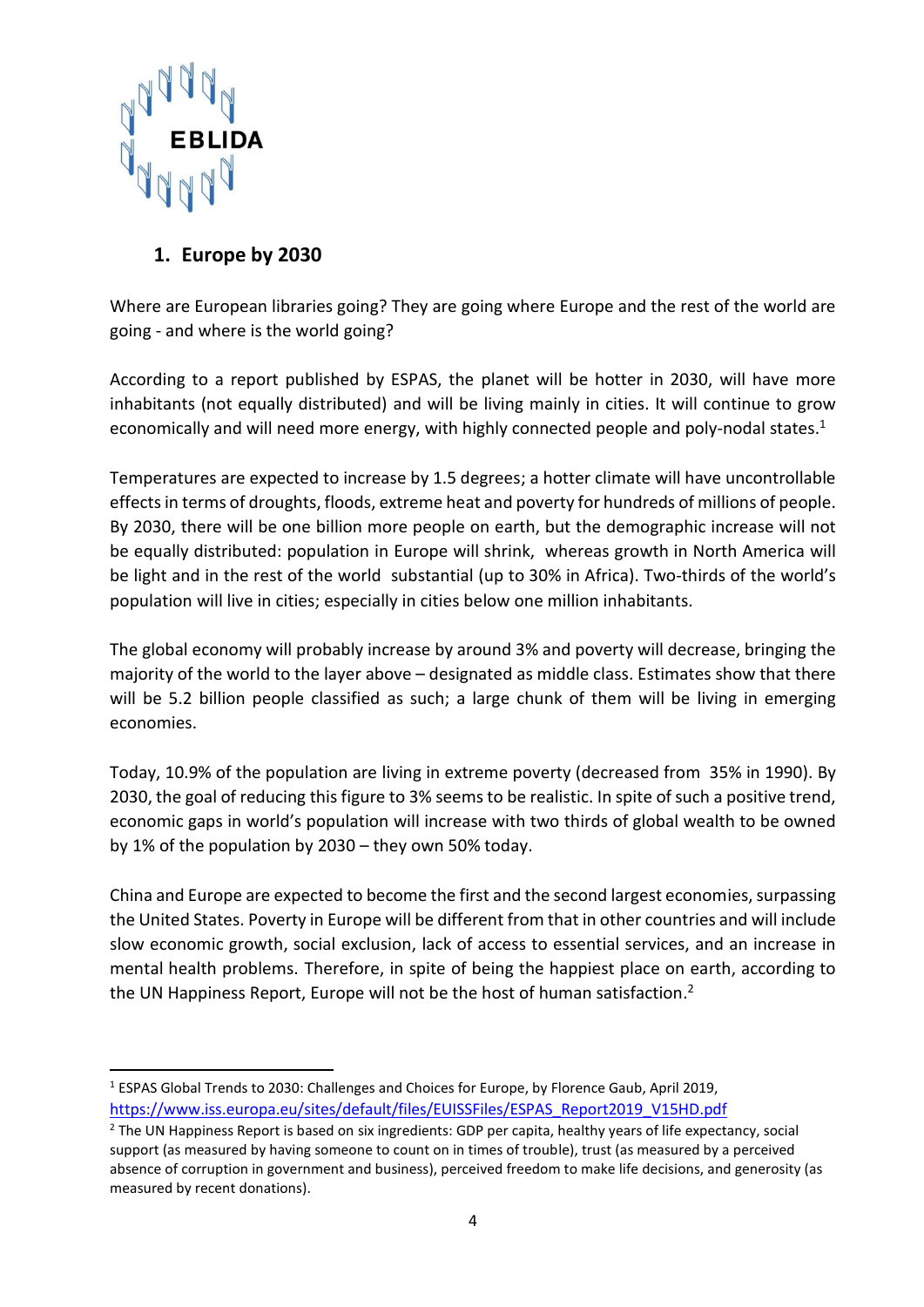

Consumption of energy is growing by 1,7% every year and oil, coal and gas will continue to meet most of the world's energy demands, mainly because renewable energy sources will not yet be able to meet the global demand. With connectivity reaching 75% of mobile phones by 2030, the Internet will be everywhere: in our cars, in our homeware and even on our bodies. Because of this high level of connectivity, the whole system of international relations will no longer consist of "poles", but of "nodes" where bilateral and multilateral relations among states will be the engine of security. Power will be determined by trade and aid flows, by arms and technology transfers rather than by economic outcome and military spending.

A different kind of world is prospected by the United Nations through their 2030 Agenda and the development of a Sustainable Development Programme articulated in 17 Goals (see paragraph 3.1). These Goals address poverty, inequality, climate, environmental degradation, prosperity, and peace and justice. No one - the UN SDGs maintain - should be left behind.<sup>3</sup>

A different kind of world is also prospected by studies and reports challenging such progressive vision of world's state of affairs.<sup>4</sup> In the EU, indexes related to the three mainstays of democratic participation: electoral participation, civil society participation and direct democracy have either stabilized or gone up in the last twenty-five years.<sup>5</sup> And yet, discontent among the population, widespread protest against a distant and elitist Europe together with the rise of populism and undemocratic parties tell another side of the story.

Anxieties about the future, fears of losing the current economic status and negative attitudes towards migration are widespread in vast sectors of society across Europe. Socio-economic factors may play a role, in particular in countries like France and Italy. In other countries where the economy is in good shape, the cultural factor is determinant. Among the many global security challenges the world is facing – food security, climate change, energy security, proliferation and arms control - "cultural insecurity"<sup>6</sup> still has to find its status as well as the intellectual machinery and the methodological tools designed to confront it.

[https://www.eesc.europa.eu/sites/default/files/files/qe-01-18-756-en-n.pdf](https://webmail.kb.nl/owa/redir.aspx?C=3VcN27X88npxlodxgzKu3O0p6vDHxtIuwbO1ScOLFwVWIjpSoMnWCA..&URL=https%3a%2f%2fwww.eesc.europa.eu%2fsites%2fdefault%2ffiles%2ffiles%2fqe-01-18-756-en-n.pdf) <sup>5</sup> [https://www.idea.int/gsod-indices/#/indices/world-map](https://webmail.kb.nl/owa/redir.aspx?C=4nbr6uXR9GFEFiEEYaWl9Jfx8Biz9r0IqGU7WnCUxOhWIjpSoMnWCA..&URL=https%3a%2f%2fwww.idea.int%2fgsod-indices%2f%23%2findices%2fworld-map)

<sup>&</sup>lt;sup>3</sup> These are the UN SDGs: [Goal 1: No poverty,](https://en.wikipedia.org/wiki/Sustainable_Development_Goals#Goal_1:_No_poverty) [Goal 2: Zero hunger,](https://en.wikipedia.org/wiki/Sustainable_Development_Goals#Goal_2:_Zero_hunger) Goal 3: Good health and well-being for people, [Goal 4: Quality education,](https://en.wikipedia.org/wiki/Sustainable_Development_Goals#Goal_4:_Quality_education) [Goal 5: Gender equality,](https://en.wikipedia.org/wiki/Sustainable_Development_Goals#Goal_5:_Gender_equality) [Goal 6: Clean water and sanitation,](https://en.wikipedia.org/wiki/Sustainable_Development_Goals#Goal_6:_Clean_water_and_sanitation) [Goal 7: Affordable and](https://en.wikipedia.org/wiki/Sustainable_Development_Goals#Goal_7:_Affordable_and_clean_energy)  [clean energy,](https://en.wikipedia.org/wiki/Sustainable_Development_Goals#Goal_7:_Affordable_and_clean_energy) [Goal 8: Decent work and economic growth,](https://en.wikipedia.org/wiki/Sustainable_Development_Goals#Goal_8:_Decent_work_and_economic_growth) [Goal 9: Industry, Innovation, and Infrastructure,](https://en.wikipedia.org/wiki/Sustainable_Development_Goals#Goal_9:_Industry,_Innovation,_and_Infrastructure) [Goal 10:](https://en.wikipedia.org/wiki/Sustainable_Development_Goals#Goal_10:_Reducing_inequalities)  [Reducing inequalities,](https://en.wikipedia.org/wiki/Sustainable_Development_Goals#Goal_10:_Reducing_inequalities) [Goal 11: Sustainable cities and communities,](https://en.wikipedia.org/wiki/Sustainable_Development_Goals#Goal_11:_Sustainable_cities_and_communities) [Goal 12: Responsible consumption and](https://en.wikipedia.org/wiki/Sustainable_Development_Goals#Goal_12:_Responsible_consumption_and_production)  [production,](https://en.wikipedia.org/wiki/Sustainable_Development_Goals#Goal_12:_Responsible_consumption_and_production) [Goal 13: Climate action,](https://en.wikipedia.org/wiki/Sustainable_Development_Goals#Goal_13:_Climate_action) [Goal 14: Life below water,](https://en.wikipedia.org/wiki/Sustainable_Development_Goals#Goal_14:_Life_below_water) [Goal 15: Life on land,](https://en.wikipedia.org/wiki/Sustainable_Development_Goals#Goal_15:_Life_on_land) [Goal 16: Peace, justice and](https://en.wikipedia.org/wiki/Sustainable_Development_Goals#Goal_16:_Peace,_justice_and_strong_institutions)  [strong institutions,](https://en.wikipedia.org/wiki/Sustainable_Development_Goals#Goal_16:_Peace,_justice_and_strong_institutions) [Goal 17: Partnerships for the goals.](https://en.wikipedia.org/wiki/Sustainable_Development_Goals#Goal_17:_Partnerships_for_the_goals)

<sup>4</sup> The European Economic and Social Committee (EESC). Study on Societies outside Metropolises. The role of civil society organizations in facing populism, Main contractor: ECAS, February 2019,

<sup>6</sup> The European Economic and Social Committee (EESC). p. 146.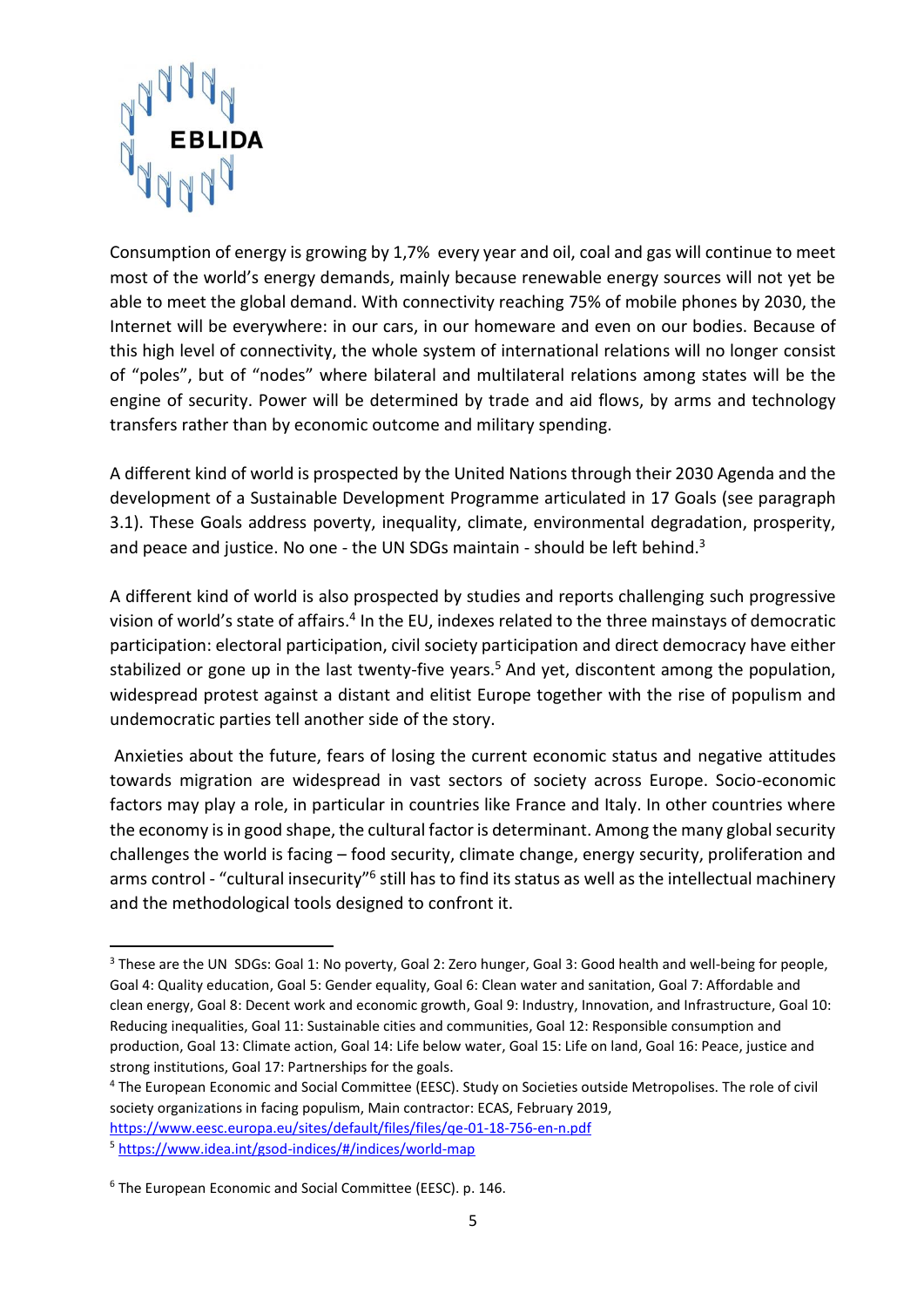

How do libraries in Europe fit into this scenario? And how will these trends impact on the future of European libraries?

Twenty-five years ago, the IFLA-UNESCO Public Library Manifesto oriented library action into the following framework:

*"Freedom, prosperity and the development of society and of individuals are fundamental human values. They will only be attained through the ability of well-informed citizens to exercise their democratic rights and to play an active role in society. Constructive participation and the development of democracy depend on satisfactory education as well as on free and unlimited access to knowledge, thought, culture and information."<sup>7</sup>*

This fundamental piece of advocacy still defines today the global challenges libraries have to cope with and the way they should shape their evolution. Evolution is a forward developing process which is not about what they have to become, but what they have "to be" in a future society. Library resilience - the need of progressing in an inclusive way by creating a collective base, a community and/or society - shapes new forms of solidarity.

Being positioned between the axis of evolution (new configurations of thoughts and things that already exist) and resilience (developing themselves in an inclusive way and treat problems as a learning process), libraries are local hubs of resilient evolution. Libraries are not just organizations; they are "movements" (Marie Østergard). Their way of engaging people is "conversation", i.e. "Interweaving the rich diversity and knowledge of the community" (Lankes).

The axis of resilient evolution can no longer be built upon traditional library notions based on administrative categories: national / academic / public / school / special (community) / other. As movements, libraries can accommodate diversity, by managing tensions between social groups, between partners from other communities. In a hierarchical structure, this is not possible.

- 1. Libraries should be able to :
	- a. Implement an inclusive (of/by/for-) platform. Library act in public space. Public space is owned by the public.
	- b. Build a relevant network for the platform. A knowledge infrastructure relevant for the local context; an infrastructure that connects libraries all over Europe. For this a quadruple helix is needed:
		- i. Civil society
		- ii. Public sector
		- iii. Private sector
		- iv. Science

1

c. Access information via this network in a meaningful way;

<sup>7</sup> <https://www.ifla.org/publications/iflaunesco-public-library-manifesto-1994>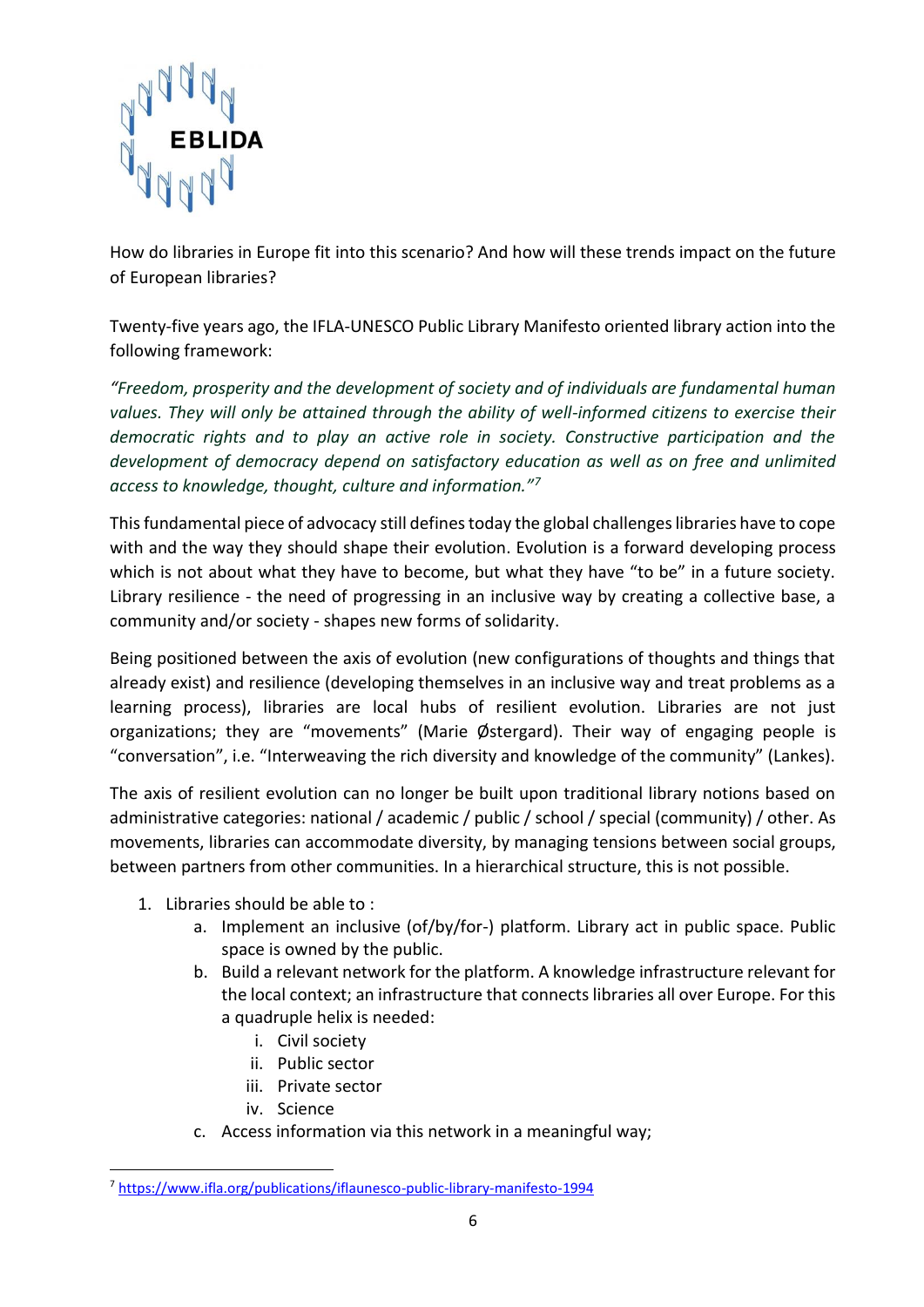

- d. Enjoy state of the art and new kinds of media to facilitate knowledge transfer and creation;
- e. Create feedback loops to and with public and private sector and science.

# <span id="page-6-0"></span>**2. The aim of the present paper: To support the EBLIDA Strategic Plan (2019- 2022)**

This paper intends to support EBLIDA's 2019-2022 Strategic Plan approved by the EBLIDA Executive Committee in Naples (4.3.2019).

The EBLIDA EC approved the vision, the mission and the goals of the new EBLIDA Strategy.

*Vision* 

Eblida is the community hub for all library organizations in Europe striving towards an equitable, democratic and sustainable society.

*Our mission*

- to promote freedom of information and free access to information, education and culture for all citizens in Europe;
- To engage libraries in taking care of people and their rights by encouraging democratic participation of citizens in society;
- To advocate for the interests of the library and information sectors and professionals in Europe.

EBLIDA 2019-2022 SP is divided into four Strands:

- 1) The Political Level,
- 2) The Legislative Framework,
- 3) Policy-making for Libraries, and
- 4) The Socio-Educational impact of Libraries

Each of these Strands goes together with several flagship projects.

Strand number 1 "The Political Level" concerns EBLIDA's traditional work of advocacy with European institutions.

The project associated with this Strand is the promotion of a *Library Manifesto for Europe*. Initiated by PL2030 with a fully-fledged strategy implying a "Before" and an "After" European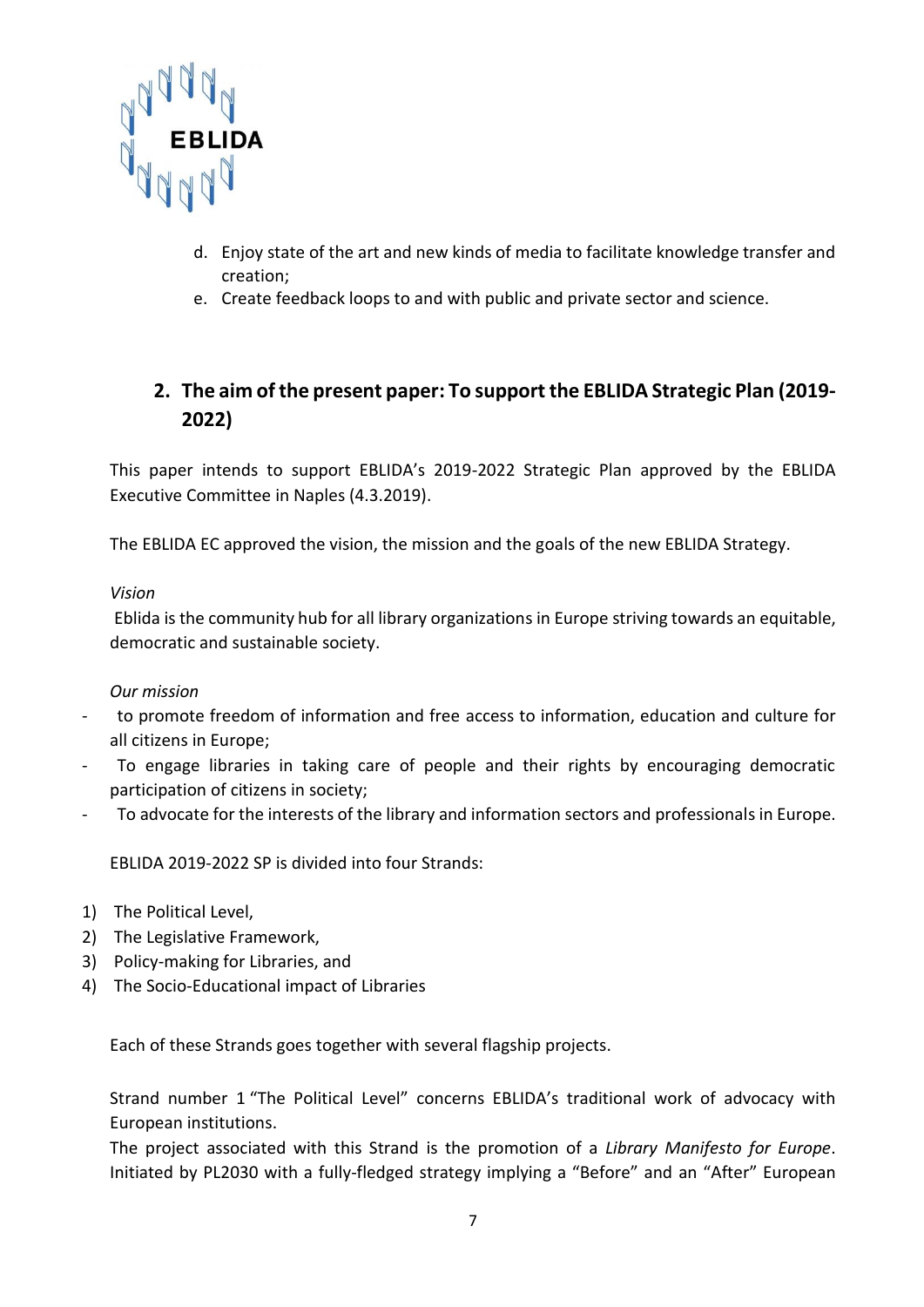

Elections, the Manifesto is the result of a joint effort undertaken by PL 2030, IFLA, LIBER, SPARC Europe and, of course, EBLIDA. During its meeting in Naples, the EBLIDA Executive Committee approved the Manifesto with minor amendments.

Strand number 2 "The Legislative Framework" concerns library activities on copyright on the one hand, and library acts or bills pivoting national library policies.

The two projects associated with Strand 2 are: a) continuation of work on copyright undertaken in collaboration with IFLA, LIBER, SPARC, CENL and other associations, and b) the revision of the Council of Europe-EBLIDA Guidelines on Library Legislation and Policy, approved in 2000.

Strand number 3 "Policy-making" originates because it has been found that library facts and situations do not seem to be reflected adequately in national statistics evaluating library performances at national and European level.

The project associated with Strand 3 is the setting up of library qualitative indicators in addition to the quantitative indicators linked with document circulation that are normally used to evaluate libraries and library collections.

Strand number 4 concerns "The Socio-educational impact of libraries", i.e. policies going beyond the traditional function of libraries. They concern engagement in communities, literacy activities, non-informal learning including self-learning, social inclusion.

The project associated with Strand 4 is LBY-LHY (Learn By Yourself, the Library will Help You), where libraries create and maintain aggregations of educational materials online in open access useful for the development of literacy and informal (self-) learning.

# <span id="page-7-0"></span>**3. Catalysts for Library change (2019-2022)**

After the  $2^{nd}$  WW public libraries were clearly identified as agents for democratic progress. A high level of literacy was marking the watershed between advanced and less favoured regions of the world straightforwardly. The post-war democratic library was well described by the first UNESCO Public Library Manifesto: "*The public library is the product of modern democracy* and *is a practical demonstration of democracy's faith in universal education as a life-long process.*"

The "idealistic" phase was followed by what can be called a "utilitarian" attitude, which started in early 1970s. This was the time of cataloguing standards and technological applications in libraries. Librarians were information managers developing a scientific approach to information.

More recently, with information service providers having broken the monopolistic role in free access to information libraries have enjoyed for years, another attitude is shaping mentalities in libraries. Several metaphors – libraries as "conversation" or "movements" – demonstrate that a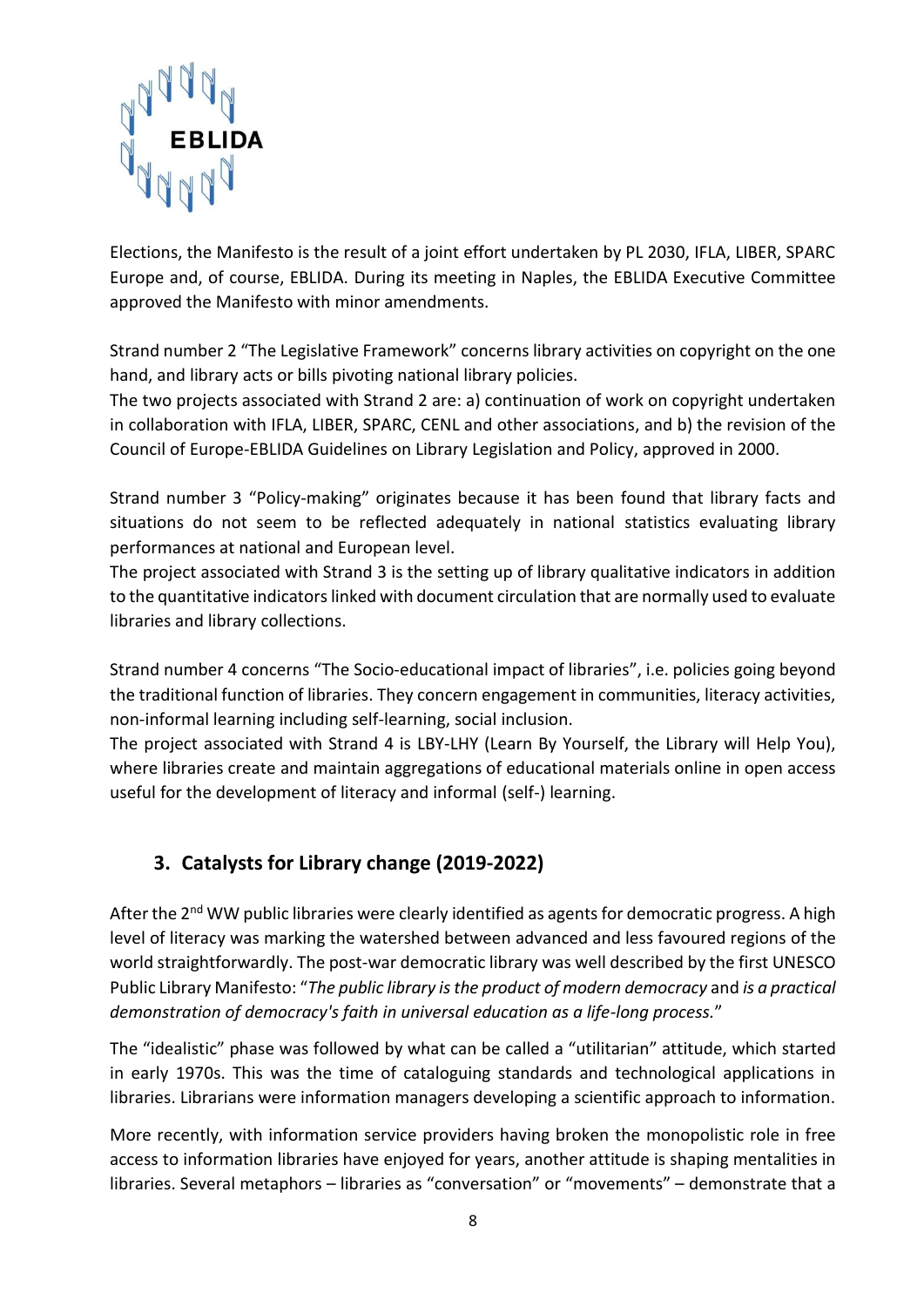

third phase has started, with libraries getting out of an introverted approach and being requested to interact more closely with society.

The Europe of the future will be characterized by the mega-trends described in paragraph 1. Together with them some catalysts will also be setting the scene. The difference between trends and catalysts is that the first are nearly impossible to change over the coming decade. Catalysts, instead, have higher degrees of uncertainty because they move faster than mega-trends. They are determinant in orienting the future and will certainly impact on mega-trends, even if in a way that is difficult to assess at this stage.<sup>8</sup>

In the library field catalysts can accelerate change provided that library decision-makers are able to intercept them, re-orient library activities in an appropriate way and come out with innovative solutions. If they do so, European library organizations may contribute to the design of future major societal events, instead of being driven by them. A determinant factor will be how libraries consolidate their positions in a "platform economy" incentivizing a "community-based" economy including non-contractual, non-hierarchical or non-monetized forms of exchange for products or services.

The following are the four catalysts for library change in Europe between 2019 and 2022:

- a) Active participation and the struggle for an equitable and democratic society;
- b) The UN Sustainable Development Goals;
- c) The Directive on Copyright in the Digital Single Market;
- d) Artificial Intelligence.

## <span id="page-8-0"></span>**3.1 Active participation and the struggle for an equitable and democratic society**

The rationale beyond the rise of antidemocratic parties can be found in socio-economic as well as cultural factors. There is a general consensus that communication is the main strength of these parties: the right questions are addressed but answers are wrong. Rather than the communication style – blatant style may be an occasional asset but is not always a good strategy in the long term – the trump card used by antidemocratic and populist movements is in the way they use direct democracy, online disinformation and Euroscepticism.<sup>9</sup>

1

<sup>8</sup> ESPAS, Global Trends to 2030, op. cit., p. 22.

<sup>9</sup> We follow closely the analysis included in The European Economic and Social Committee (EESC). Study on Societies outside Metropolises. The role of civil society organizations in facing populism, Main contractor: ECAS, February 2019, [https://www.eesc.europa.eu/sites/default/files/files/qe-01-18-756-en-n.pdf](https://webmail.kb.nl/owa/redir.aspx?C=3VcN27X88npxlodxgzKu3O0p6vDHxtIuwbO1ScOLFwVWIjpSoMnWCA..&URL=https%3a%2f%2fwww.eesc.europa.eu%2fsites%2fdefault%2ffiles%2ffiles%2fqe-01-18-756-en-n.pdf)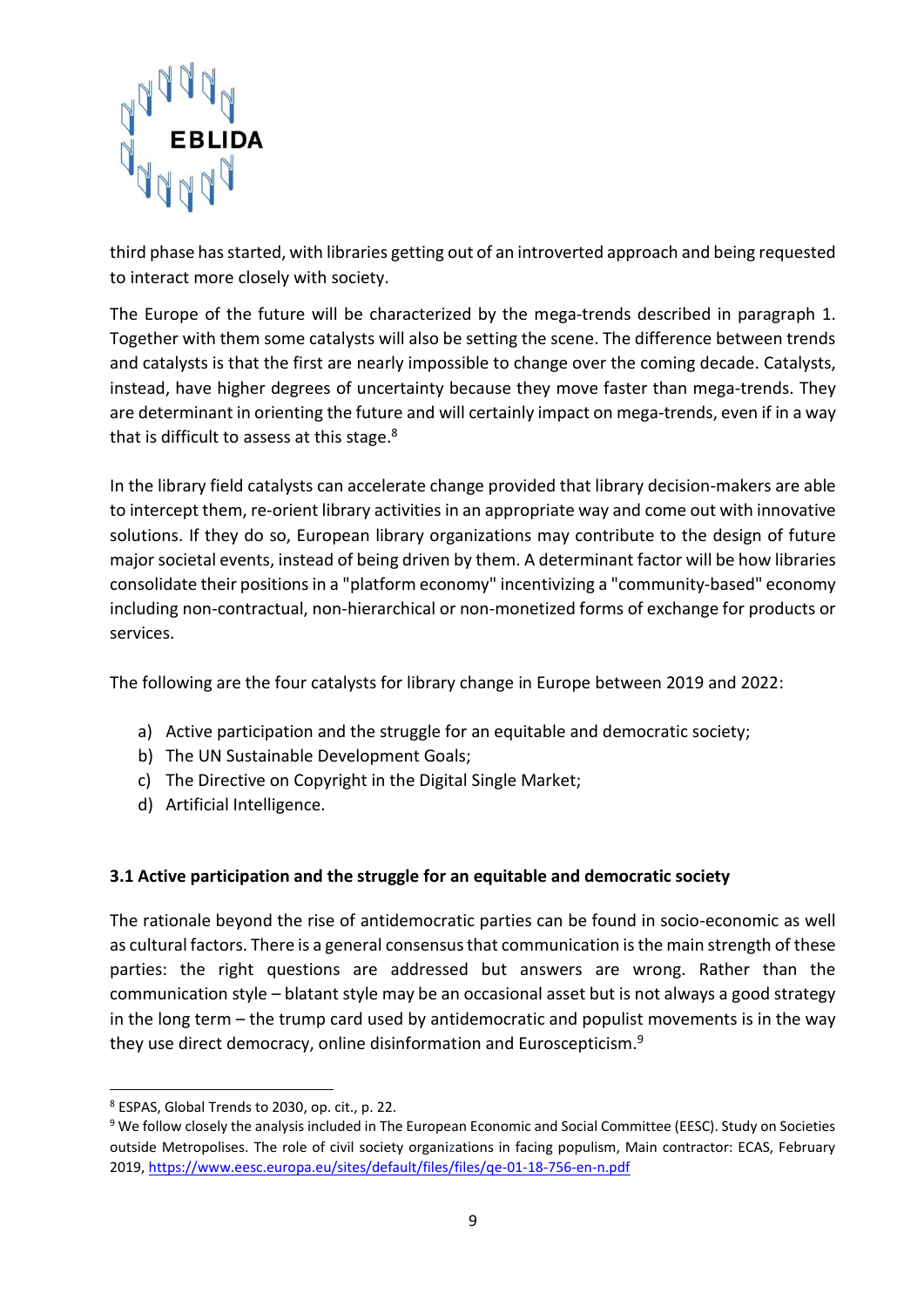

There is no need to quote Rousseau to claim that direct democracy maximizes participation. On the other hand, deliberation through direct democracy is emotion-driven if it is not accompanied by the conditions required to make good deliberations. The misuse of direct democracy can be contrasted by a well-informed debate with clear questions and outcomes, especially at local level.

Two factors contribute to online disinformation. The first is the amplification of the fake solutions proposed by antidemocratic parties through social media. The other is an overt challenge to the Esprit des Lumières ideas and the progressive mindset that has been a constant, often inertial development of the European society after the 2nd WW. Finally, Euroscepticism is also a populist argument resulting from widespread dissatisfaction with delayed or ineffective measures proposed by European bodies.

A strong counterweight to fake propaganda can be the action undertaken by civil society, in particular by organisations working at local level. Their networking power as well their advocacy action in favour of marginalized people has often proven effective. It has to confront, however, the complexity of the phenomenon, the limited human resources of civil society organizations and sometimes, their lack of expertise.

Library communication can certainly be strongly modified if the extended concept of library mission, also including social aspects, takes over their current mission. Nevertheless, the generalization of the "social" library concept (see paragraph 4.2.4) is not planned for tomorrow.

As natural providers of diverse and well balanced information, libraries can play a role in creating datasets and content useful to a well-informed decision-making process. This implies deep rethinking of library communication, that normally operates through information dissemination and the use of library catalogues. For years, librarians struggled on how to enhance data search and information retrieval. Most of what used to be manual three decades ago is now automated. Further developments can be expected by the use of Artificial Intelligence Tools.

Libraries can do a lot by using the main form of Web rhetoric – that is quotation. Web quotation in libraries means quotations from library collections. Libraries can organize web pages including extracts from books and papers stored in their collections where well-thought and effective political and policy measures are proposed as a result of years of study and research. What is the point in storing rich and scientific information if it is superseded or simply ignored by a tweet? Library counter-information diffused through social media should start with quotations from classical books on democracy and well commented bibliographies complementing traditional library communication.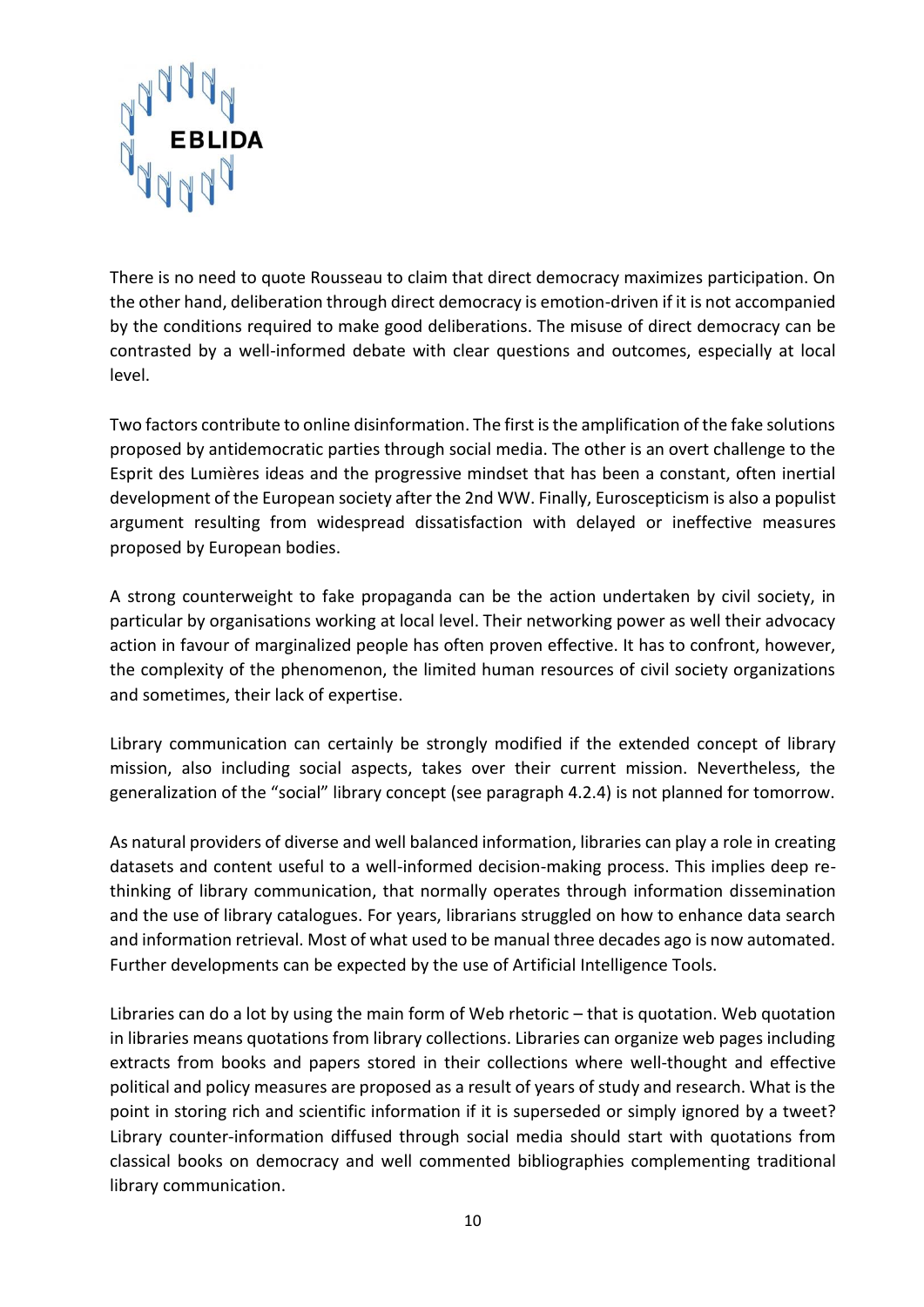

Libraries' authoritativeness in internal political debates can also be raised thanks to their capillary distribution throughout the territory. Certified, library-branded information included in library collections may contrast against the simplified solutions proposed by populists and antidemocratic parties. The positive impact of migration on national GDP, European good achievements, and other arguments refuting anti-European propaganda – quoted from library collections - may be amplified through library networking and be replicated on library websites.

Library political communication would keep a high profile and provide for an original, and possibly alternative voice where and when political debates are poor and leading to controversial deliberation. It is a different meeting place, at the non-governmental, informal and human scale.

#### <span id="page-10-0"></span>**3.2 UN Sustainable Development Goals**

1

The UN SDGs are not a book of dreams. They consist of concrete measures – themselves structured in a series of sub-goals and indicators - aiming to contrast the current human-driven developments that are leading our planet to disaster. Even if climate change and natural environment are core objectives, the 17 Goals address world problem in a global way and set out a strategy whose final objective is to save the planet through a sustainable human environment. Since 2017, the European Union has created a "EU SDG multi-stakeholder platform" in charge of implementing a Sustainable Europe 2030 strategy.<sup>10</sup> Article 3 of the Treaty of Lisbon states:

"The Union's aim is to promote peace, its values and the well-being of its peoples… It [The Union] shall work for the sustainable development of Europe based on balanced economic growth and price stability, a highly competitive social market economy, aiming at full employment and social progress, and a high level of protection and improvement of the quality of the environment. It shall promote scientific and technological advance. It shall combat social exclusion and discrimination, and shall promote social justice and protection, equality between women and men, solidarity between generations and protection of the rights of the child. It shall promote economic, social and territorial cohesion, and solidarity among Member States. It shall respect its rich cultural and linguistic diversity, and shall ensure that Europe's cultural heritage is safeguarded and enhanced."

 $10$  The seventeen UN SDGs are: 1: No poverty, 2: Zero hunger, 3: Good health and well-being for people, 4: Quality [education, 5: Gender equality, 6: Clean water and sanitation, 7: Affordable and clean energy, 8: Decent work and](https://en.wikipedia.org/wiki/Sustainable_Development_Goals)  [economic growth, 9: Industry, Innovation, and Infrastructure, 10: Reducing inequalities, 11: Sustainable cities and](https://en.wikipedia.org/wiki/Sustainable_Development_Goals)  [communities, 12: Responsible consumption and production, 13: Climate action, 14: Life below water, 15: Life on](https://en.wikipedia.org/wiki/Sustainable_Development_Goals)  [land, 16: Peace, justice and strong institutions, 17: Partnerships for the goals.](https://en.wikipedia.org/wiki/Sustainable_Development_Goals) For European Union. Europe moving towards a sustainable future; [https://ec.europa.eu/info/sites/info/files/sdg\\_multi](https://ec.europa.eu/info/sites/info/files/sdg_multi-stakeholder_platform_input_to_reflection_paper_sustainable_europe2.pdf)[stakeholder\\_platform\\_input\\_to\\_reflection\\_paper\\_sustainable\\_europe2.pdf](https://ec.europa.eu/info/sites/info/files/sdg_multi-stakeholder_platform_input_to_reflection_paper_sustainable_europe2.pdf)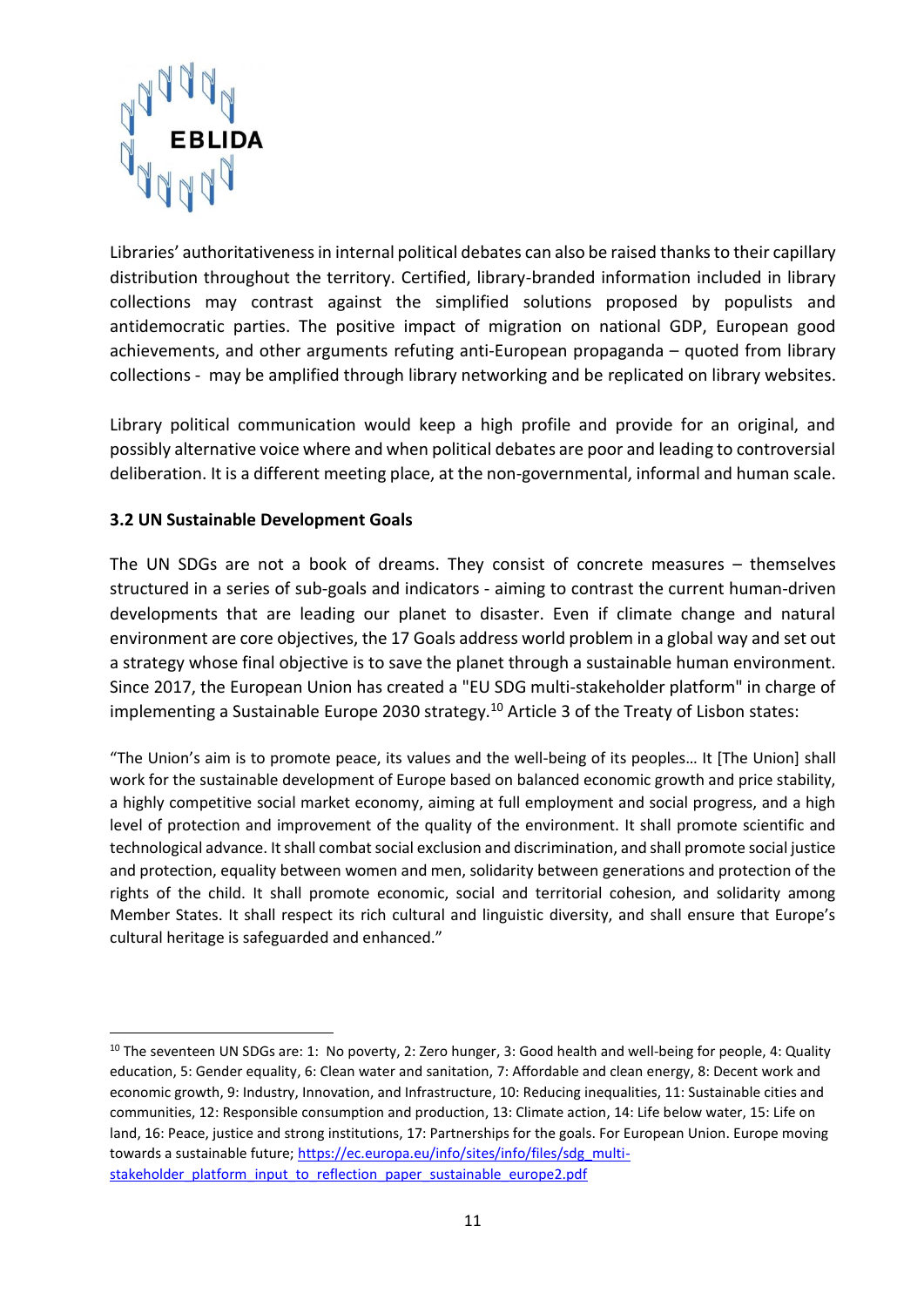

Libraries are key institutions for achieving the Goals. Individual libraries all over the world have shown the many ways of implementing SDGs through library activities addressing the communities they are rooted in. Normally, libraries or library associations (e.g. ALIA, the Australian Library Association) address UN SDGs in the form of Storytelling.<sup>11</sup> They tell the world in which way they provide their contribution to the accomplishment of UN SDGs. Over the last few years, IFLA has been actively involved with the creation of the UN 2030 Agenda, advocating for the inclusion of access to information, the safeguard of cultural heritage, universal literacy, and access to information and communication technologies (ICT) within the UN SDG framework. <sup>12</sup> In the IFLA Report, eight libraries in Europe – Slovenia (Goal 1), Romania (Goal 2), Netherlands and Sweden (Goal 4), United Kingdom (Goals 6-7), Latvia and Finland (Goal 9), Switzerland (Goal 16) and public libraries in the European Union (Goal 8) tell their story on how they meet UN SDGs successfully.<sup>13</sup>

A fully-fledged methodology articulated into seven categories has been developed by the UN to evaluate projects pursuing SDGs and the way the global movement for the Sustainable Development Goals progresses in the most transformative, impactful and innovative way. A successful project can be: mobiliser, storyteller, campaigner, connector, visualizer, includer and creative. The list is useful since it suggests strategies for UN SDG implementation and this is the list of European projects having been selected for UN SDG Awards in 2018:

- 1. Category Storytelling. Human & Climate Change Stories (International);<sup>14</sup>
- 2. Category Campaigner. The Running Dry Movement (International);<sup>15</sup>
- 3. Category Visualizer. SDG Portal for Municipalities (Germany):<sup>16</sup>

<sup>11</sup>Respectively[,https://librarymap.ifla.org/stories](https://librarymap.ifla.org/stories) and [https://www.alia.org.au/sites/default/files/Sustainable%20Development%20Goals%20report\\_screen.pdf.](https://www.alia.org.au/sites/default/files/Sustainable%20Development%20Goals%20report_screen.pdf)

<sup>12</sup> <https://www.ifla.org/libraries-development> and Access and Opportunity for All: How Libraries contribute to the United Nations 2030 Agenda, [https://www.ifla.org/publications/node/10546.](https://www.ifla.org/publications/node/10546)

<sup>&</sup>lt;sup>13</sup> Access and Opportunity for All: How Libraries contribute to the United Nations 2030 Agenda, <https://www.ifla.org/publications/node/10546>

<sup>&</sup>lt;sup>14</sup> HUMANS & CLIMATE CHANGE STORIES, A project by Media Active for Change ((Le Monde, Le Temps, Politiken, Radio France, Radio TV Swiss, RTBF (Belgium), NGOs (Care, CAN, 350.org). We aim in the short-term to create contacts in the English-speaking world (UK, US), which will be facilitated by existing partnerships between media. The project started mid-2017, and is supported by the International Organization for Migrations (IOM) and the Swiss Cooperation for development.

<sup>&</sup>lt;sup>15</sup> THE RUNNINGDRY MOVEMENT. A project by Thirst #RunningDry started on the 4th November 2018 in New York City. It ran across Europe (UK, France, Italy), Uzbekistan, India, China, Hong Kong, Dubai, the Middle East (Jordan, Palestine, Israel) and South Africa, where she broke her femur after marathon 62 (in 62 days).

<sup>16</sup> SDG-PORTAL FOR MUNICIPALITIES*.* A project by Bertelsmann Stiftung, Association of German Cities and others. How successful is your municipality in achieving the Sustainable Development Goals? Check it out on the SDG-Portal! Our first answer: A universal set of 47 core indicators for all SDGs and sub objectives, which support municipalities in assessing and monitoring progress and development towards achieving the SDGs. Our second answer: An easy and intuitive approach towards them. For that purpose, the Bertelsmann Stiftung and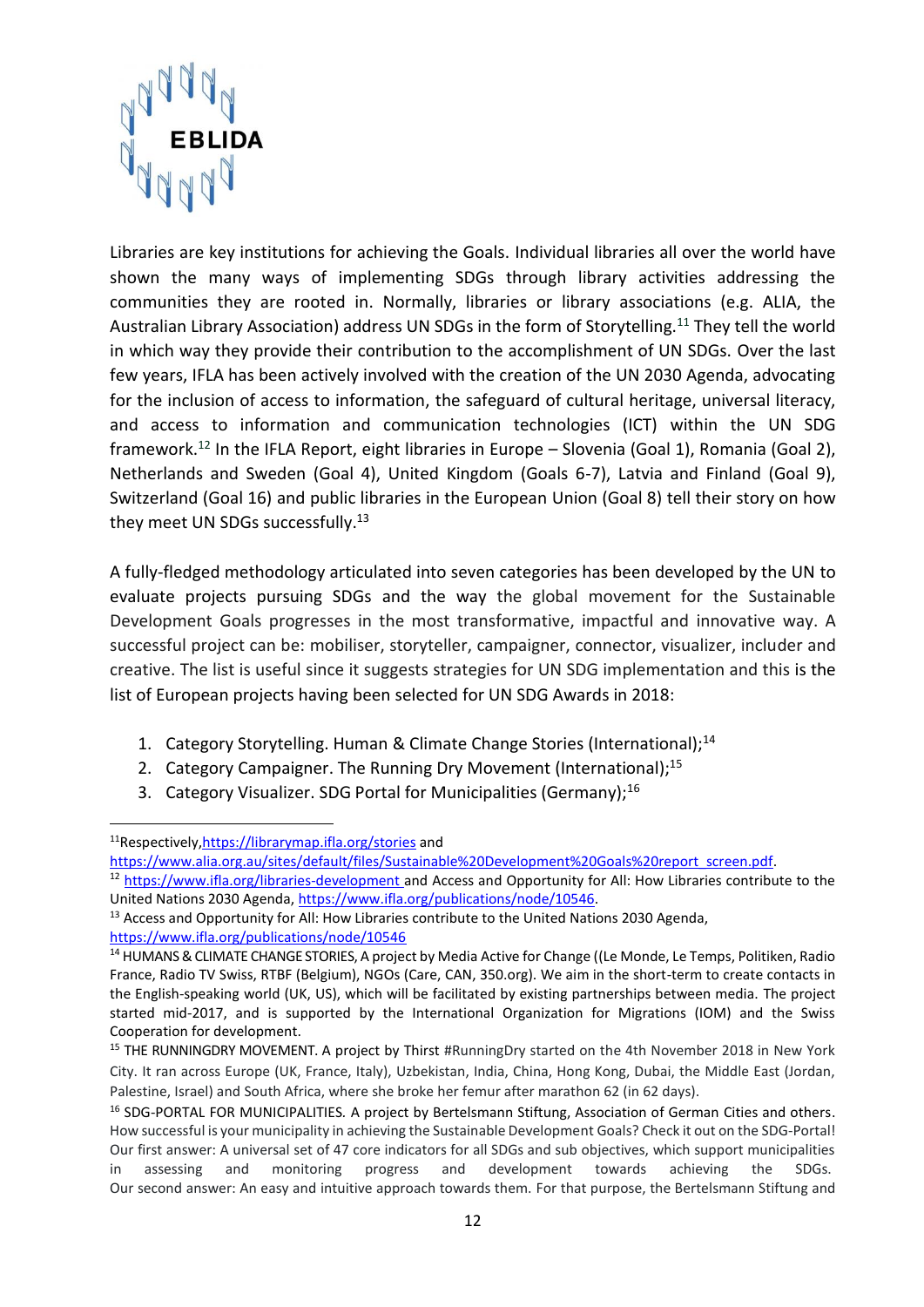

- 4. Category Connector, ASviS, Festival of Sustainable Development (Italy):<sup>17</sup>
- 5. Category Includer. Transforming Live Makes Sense for Everyone (International);<sup>18</sup>
- 6. Category Creative. Our Sustainability a Reminder through Interactive experience (especially UK and Spain). 19

From a European perspective, three issues are important for libraries:

- Should UN SDGs be considered an externality, or should they be incorporated into national library legislation and information policies?
- Should UN SDGs be disentangled from economic development in less sustained continents with a view to creating a sustained human environment valid for the South as well as for the North of the World?
- How narrow should the scope of UN SDGs be: only linked to climate change or aimed to support the sustainability concept as a whole - "A development that meets the needs of the present without compromising the ability of future generations to meet their own needs"? 20

its cooperation partners have turned their SDG indicators for municipalities into a website: the "SDG-Portal". The SDG-Portal visualizes the municipalities' progress on their way towards sustainability illustrated by indicator-based data (for municipalities larger than 5000 residents).

<sup>&</sup>lt;sup>17</sup> The SUSTAINABLE DEVELOPMENT FESTIVAL is a nation-wide initiative which mobilizes all sectors of Italian society, launched by the Italian Alliance for Sustainable Development every year since 2017 to promote and spread a culture of sustainability. The Festival takes place across the country every year in late May, and spans over the course of 17 days, the same number as the SDGs. The first edition in 2017 was a great success, featuring over 200 events, topped by the 2018 one, which saw over 700 events, with a 2019 edition in the works for May 2019.

<sup>&</sup>lt;sup>18</sup> The IPC's "Transforming Lives Makes Sense for Everyone" campaign, launched in partnership with the UN Human Rights Office, showcases the long-term legacies the Paralympic Games have for persons with disabilities through education, employment, inclusive cities, Parasport and political leadership. In December, starting with the UN International Day of Persons with Disabilities, three short films were published on social media to demonstrate how the London 2012 Paralympics contributed to one million more persons with disabilities securing employment in Great Britain.

<sup>19</sup> OUR SUSTAINABILITY - A REMINDER THROUGH INTERACTIVE EXPERIENCE (ALSO INCLUDING UK AND SPAIN). A project by The One Academy, Sunway Malls. The project was initiated by Sunway Malls who approached The One Academy looking for a creative approach to bring SDG awareness to mall visitors. The goal was simple: get people to know SDG experientially. The decided approach however was not as simple: interactive installations. We decided to challenge The One Academy's multimedia students, turning this into a semester-long course project. After 6 weeks of pitching ideas and 7 weeks of restless efforts driven by creativity, grit, and determination, the 18 students involved outdid themselves. Through weekend of 25th and 26th August 2018, a period mall visitors traffic is at its peak, four interactive installations were proudly presented to public: Beyond The Garden Wall, SAW (Sexist Arm Wrestling), Mao, and Lights Out.

<sup>&</sup>lt;sup>20</sup> Report of the World Commission on Environment and Development: Our Common Future (Brundtland Report), <https://sustainabledevelopment.un.org/content/documents/5987our-common-future.pdf>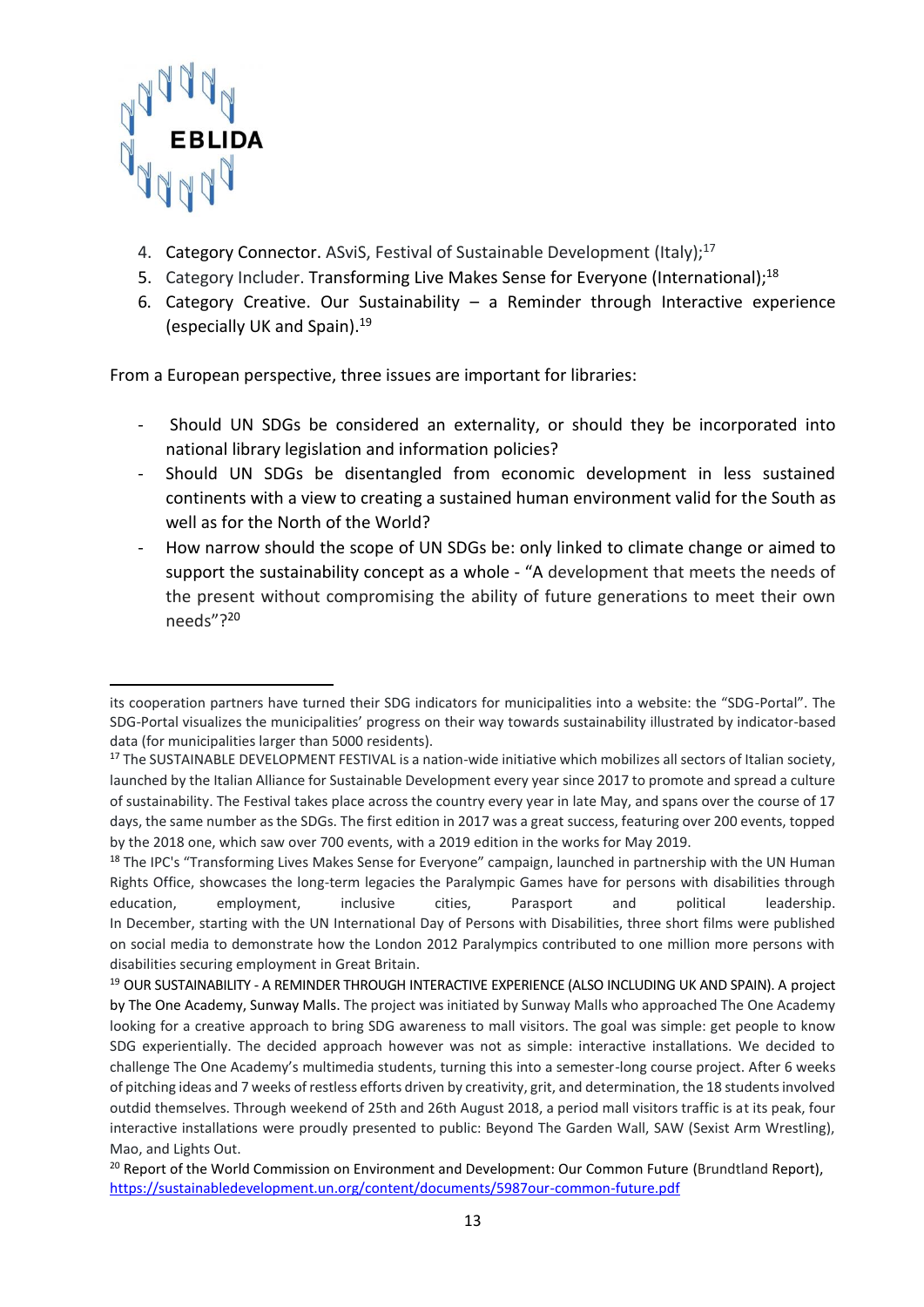

UN SDGs concern the whole of the planet but do not mean the same whether they are applied to Europe or to the rest of the world. For instance, "Eradication of poverty" (Goal 1) in Europe is not assessed according to international standards. The ESPAS Report calls readers' attention to the fact that:

"It is worth noting that while European poverty differs from poverty elsewhere in that we [European Union] are wealthier than most of the rest of the world, 23.4% of our population is still at risk of poverty, living of 60% or less of the national median income. This number has remained more or less the same over the last 15 years."<sup>21</sup>

Similarly, "Reducing Inequalities" (Goal 10)

"is not merely an economic problem: it is part of a larger complex issue which also includes poverty, slow economic growth, social exclusion, access to essential services, and mental health". 22

The European Economic and Social Committee claimed that Agenda 2030 could provide the social and economic contract for the 21st century, aimed at eradicating poverty, ensuring decent living and working conditions for all and reducing social inequalities, the sustainability of the planet and – above all – a new era of innovation and progress in every field for a Europe open to the world.<sup>23</sup>

Europe is not a continent as any other. Any state implements democracy through an internal system of checks and balance. Europe, and the European project, have made it possible that checks and balances can be realised at a European scale through the variety and quality of political structures present in European states. EBLIDA claims that both Europe, through the EU Agenda 2030, and European libraries should be world champions in Sustainable Development. European libraries should incorporate a sustainable development perspective into their strategies and design their projects taking into account UN SDGs. Assessment mechanisms linked to the achievement of UN SDGs should also rule the distribution of national and EU funds for libraries.

#### <span id="page-13-0"></span>**3.3 Directive on Copyright in the Digital Single Market**

The recently approved Directive on Copyright in the Digital Single Market should create a much more favourable environment for libraries. Articles 3 and 4 provide mandatory exceptions for

**.** 

<sup>21</sup> ESPAS, p. 13.

<sup>22</sup> Ibidem.

<sup>&</sup>lt;sup>23</sup> [https://www.eesc.europa.eu/en/about/political-organisation/eesc-president/blog/sibiu-eu-leaders-must](https://www.eesc.europa.eu/en/about/political-organisation/eesc-president/blog/sibiu-eu-leaders-must-launch-new-pact-fair-resilient-and-sustainable-europe)[launch-new-pact-fair-resilient-and-sustainable-europe](https://www.eesc.europa.eu/en/about/political-organisation/eesc-president/blog/sibiu-eu-leaders-must-launch-new-pact-fair-resilient-and-sustainable-europe)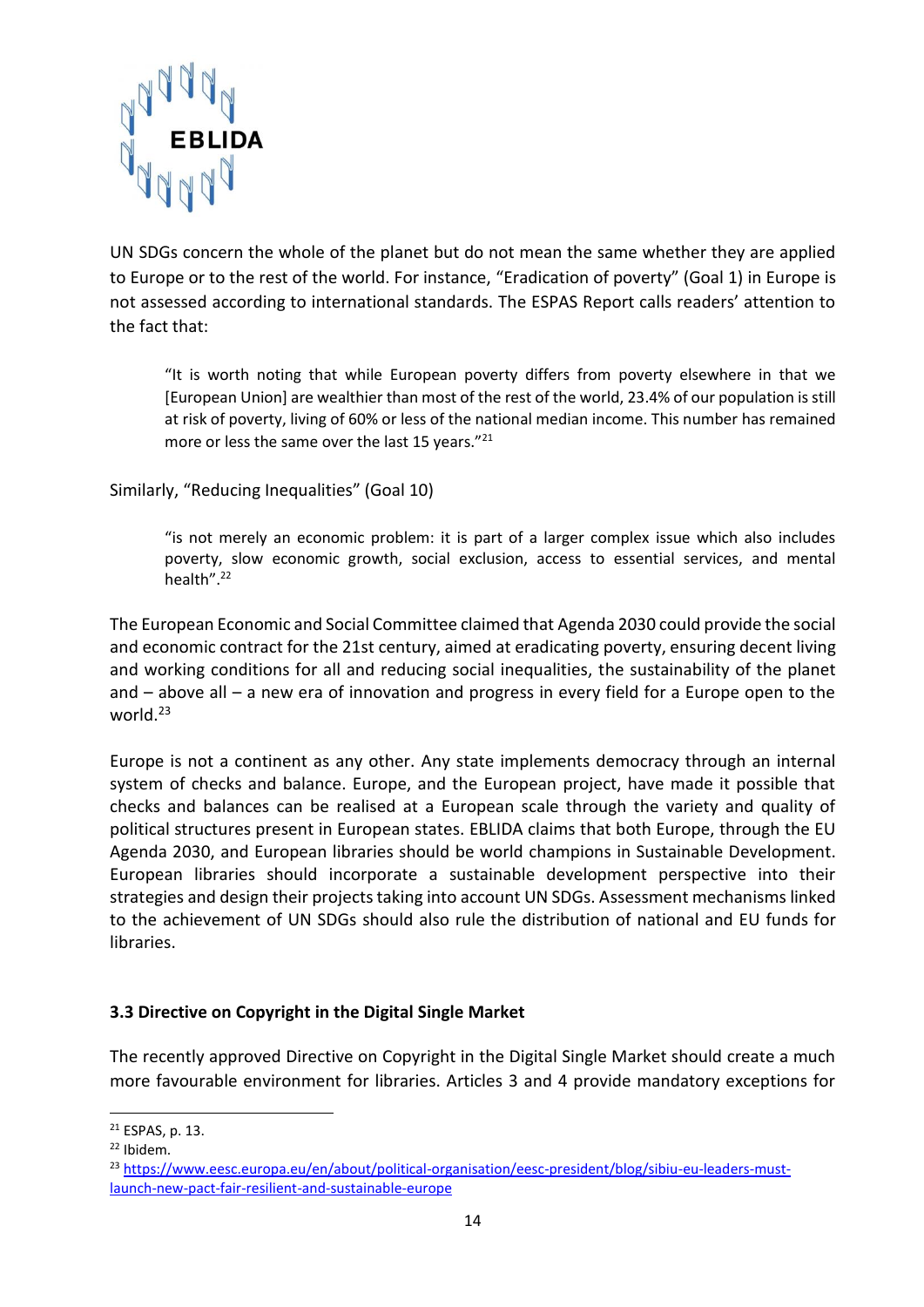

research organisations, cultural heritage institutions and other users to carry out text and data mining, Article 5 encourages cross-border teaching activities, Article 6 provides a mandatory exception for digital preservation of cultural heritage; Articles 8-12 facilitate licensing (with a mandatory fallback exception) for the mass digitisation and making available of out-of-commerce works by cultural heritage institutions.

The relevance of the Copyright Directive for libraries, however, goes far beyond the few articles providing for exceptions and limitations. It concerns the future development of the web and the role libraries can play in the digital environment. In the last two centuries two networks have been in existence in the analogue world: a commercial network including publishing and audiovisual companies, and the non-commercial network of libraries guaranteed by public legislation and resources. Citizens are coming to libraries to find what they are unable to acquire in book and music shops. The second half of the 20th century marked the zenith of library aspirations in terms of free access to information.

With the emergence of digital networks the role of libraries has diminished in concomitance with the advent of conglomerates providing for easy and often free access to information. Google Maps, Google Books, Google Scholar and other services are universally used. The perception that more and more information in digital form can be made accessible for free has grown together with the power of the information service conglomerates. All this comes with an invisible cost, though: the occupation of the private space with personal data delivered to conglomerates that manipulate consumers' choices towards market-oriented opportunities. This trend will be more pervasive, and also more invisible, when Artificial Intelligence tools will facilitate massive transfer of personal data, information and content for further processing and consumers' orientation.

It is perhaps an illusion to think that the Copyright Directive re-establishes a two-network environment - commercial vs. non-commercial  $-$  in the digital environment. The power of information service providers is based not only on the quantity of products they provide for free thanks to advertisement revenues (and, occasionally, misuse of copyright-protected works). It is based on the kind of social agreement Google, Apple, Facebooks, Amazon, Microsoft make with their consumers - a culture of connectivity where the public and the private sphere intertwine. Nevertheless, a copyright dense digital environment assigns libraries, and the international organizations representing them, huge responsibilities on how to construct the infosphere generated by the Directive and to make the most out of the exceptions and limitations included in it.

Libraries are an essential part of the democratic fabric of a country. Through the close association of free access to information and freedom of expression they have to deliver content in a way that is respectful of individual freedoms – the same way that has made, and is making, Europe a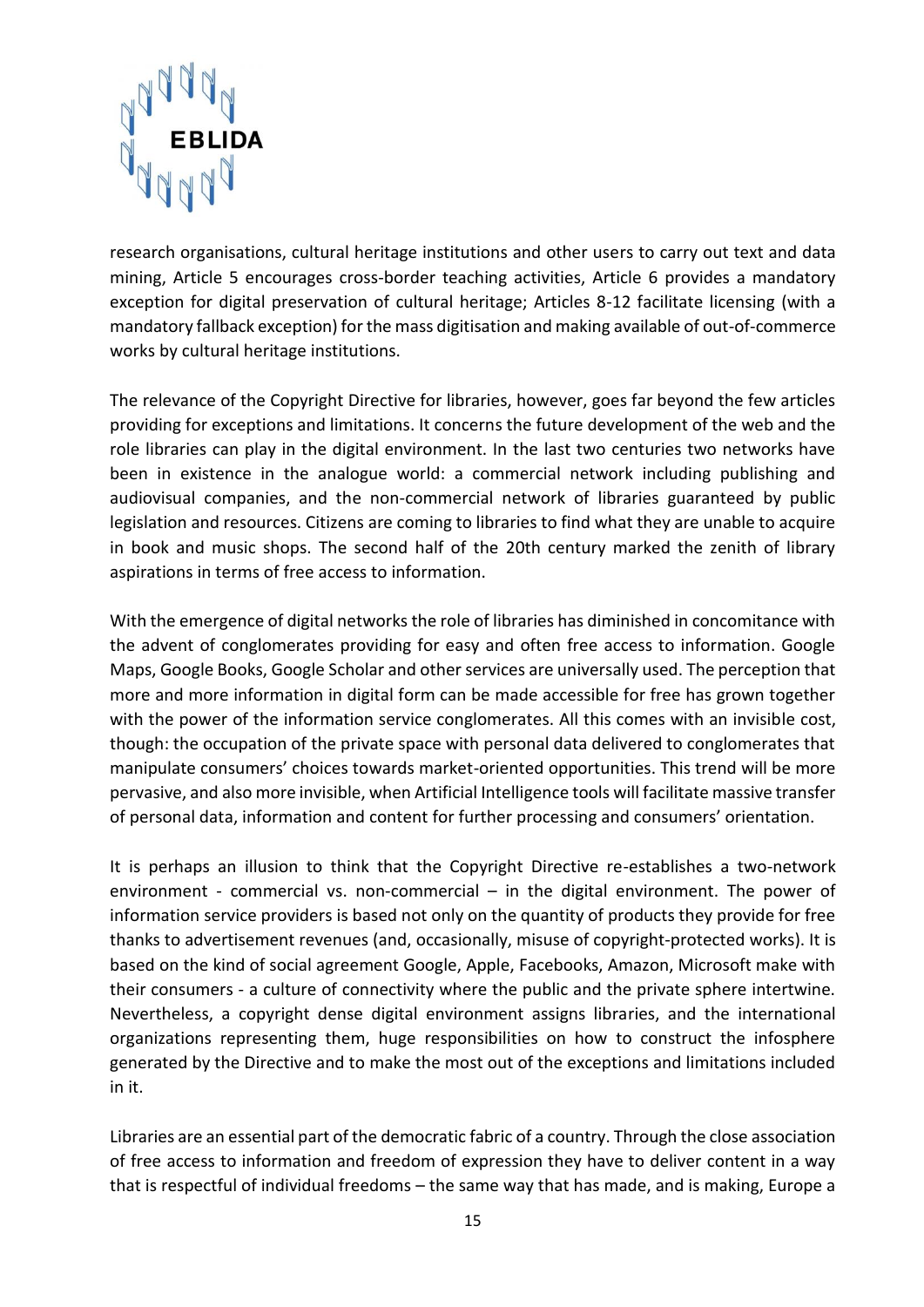

happy democratic place. The way libraries will channel the products they manage, the forms of connectivity they will adopt on their platforms may be an example of information economics where algorithms and artificial intelligence tools are applied in an ethical way, that is independent on profit laws.

Another responsibility of libraries is to be able to repair market distortions. Opposite to social information providers, libraries are warrant of a pluralistic and diverse approach to information. There is speculation that a possible side effect of the Copyright Directive could be an alliance between web conglomerates and publishing giants and it is not by chance, perhaps, that the very day the Copyright Directive was approved Apple launched Apple News+ in North America, in collaboration with 300 newspapers publishers. If alliances between a handful of publishers and the oligopoly of information service providers come true, it is the responsibility of libraries, and in particular of public libraries, to diversify their offer in order to provide for alternatives to mainstream commercial flow of information.

This market trend creates another imperative for libraries: to be innovative, to launch initiatives to, and alliances with, authors, creators, information providers and small and medium publishers so as to become an attractive distribution channel for digital publications that do not find visibility in the digital environment.

Is the internet a place where collective intelligence actors coalesce for the progress of knowledge? Or is the internet also a creative space where individuals can make their own living thanks to their artistic talent? Open access and creative commons are the obvious solution for academic libraries. When it comes to creators and creative industries, however, public libraries have to reformulate their policies on copyright in a flexible way. In other words, the Copyright Directive may raise fears that uploading content on the internet through filtering may curtail free navigation on the web; it also creates tremendous opportunities for libraries and cultural institutions if they are able to carry out their own internet policy in an enlightened and cooperative way.

Member States are given two years to implement the Copyright Directive into their national legislation, so it will still be some time until this legislation comes into force. It should be our joint effort to make sure that national laws transpose the Directive in such a way that libraries reinforce their role in an environment where general compliance to copyright regulations will intensify. Libraries will have to mobilize with a view to consolidating their public representation as non-commercial networks providing access to information for all - the same role they enjoy in the analogue, printed world.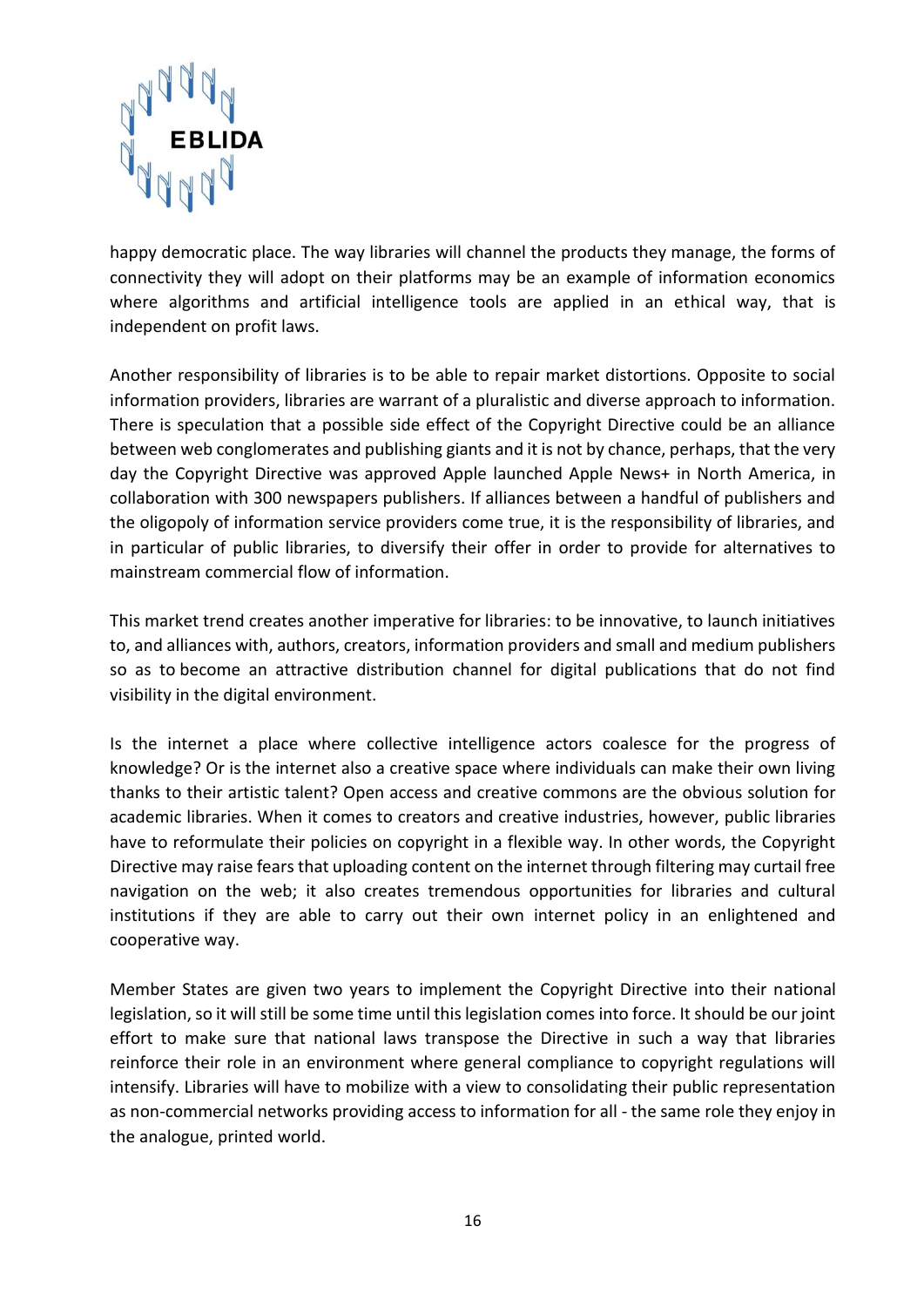

#### <span id="page-16-0"></span>**3.4 Artificial Intelligence**

Let's be frank. If AI is now used to create self-driving cars, it can also be used to create humanless libraries and even library-less societies. Plenty of library functions can be replaced by AIbased machines. Reception activities may be replaced by robots, or robot teams coordinated by human beings. Already now, robots are carrying out storage activities, whereas retrieve and cataloguing functions are already replaced by algorithms. With the increasing presence of digital publications and the ability to extract, re-group, aggregate publications, a humanless library is not too remote an issue.

If these trends come true, the social cost of AI applied to libraries will be huge. Librarianship is perhaps wrongly described as a "woman's profession", but it is a fact that women represent the majority of the library workforce (83 per cent in the United States, between 60 and 70 per cent in Europe).<sup>24</sup> With AI tools replacing library functions, unbalances in gender employability and gender pay gaps may widen up. AI, therefore, is not going to serve UN SDG 5 aiming to achieve gender equality and the empowerment of women and girls.

The issue is not whether transition to AI will occur in libraries. It is about how and the impact it will have. Artificial Intelligence is going to create winners and losers in the society but luddite attitudes are not a solution. If library functions traditionally performed by women are going to be phased out, the solution is in a transition managed by librarians themselves, so that they are not excluded from the decision-making process. AI systems use natural language processing, ontologies and reasoning in order to gather and extract information from large data sources identifying the cause and effect within data. They process knowledge systems and, through the process of learning, identify relationships and connections between databases. Together with other technologies, i.e. the Internet of Things, AI is going to change our lives in the next decade and libraries as well.

With everyone being digitally connected to everything, anywhere and at any time, mechanisms or tools for analyzing and using the data will be associated with almost all aspects of daily life. Big data tools and AI software will initially be easily accessible to large, rich and powerful organizations. Subsequently, these tools will be commoditized and accessible to anyone, with grassroots initiatives reversing the top-down approach. What people can access and analyze is becoming "bite-sized" and aggregable. This creates an opportunity for services provided by, and between individuals and organizations of all types, from companies to non-profit organizations and governments.

**<sup>.</sup>** <sup>24</sup> In Germany, the percentage of women in the library workforce is 40 percent,

[https://bibliotheksportal.de/informationen/bibliothekslandschaft/frauenbibliotheken/;](https://bibliotheksportal.de/informationen/bibliothekslandschaft/frauenbibliotheken/) in France the proportion of women is 70 percent, [https://www.archimag.com/le-kiosque/mensuel-archimag/mag-324/protection-donnees-](https://www.archimag.com/le-kiosque/mensuel-archimag/mag-324/protection-donnees-RGPD-DPO/PDF)[RGPD-DPO/PDF](https://www.archimag.com/le-kiosque/mensuel-archimag/mag-324/protection-donnees-RGPD-DPO/PDF)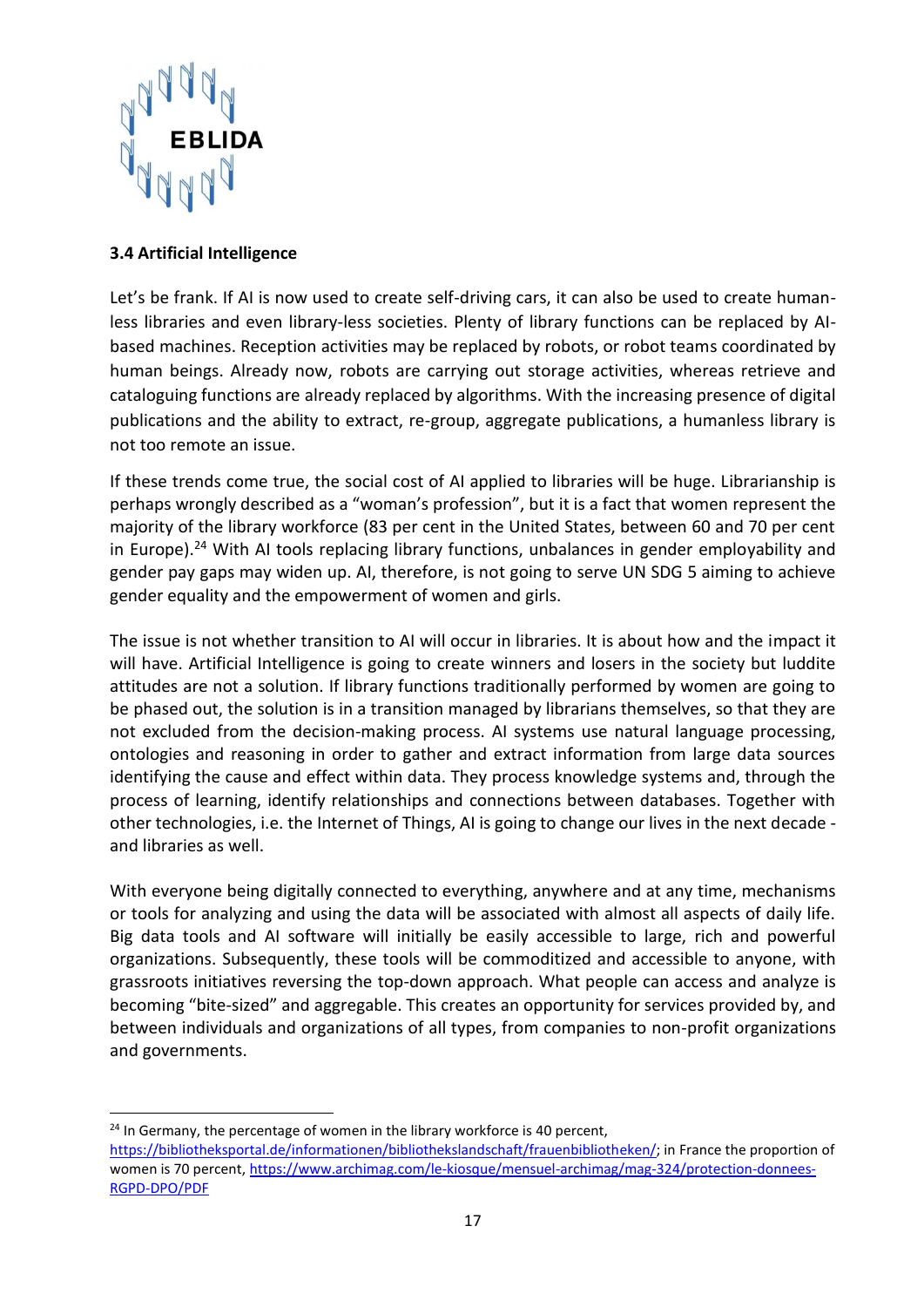

AI being a disruptive set of technologies, AI governance should be based on a set of universally applicable principles and guidelines regarding the responsible use of these technologies. Global policy challenges include: existing and future applications of AI in cybersecurity and the military; the risks of uncontrolled international AI races; and AI research should be safe and beneficial to humanity.<sup>25</sup> An AI strongly based on human values and judgement as well as on fundamental rights is the concept designed by the CLAIRE network, aiming to complement rather than replace human intelligence and aiming to take multiple perspectives into account (e.g., societal, psychological, economic, technological and ethical perspectives).<sup>26</sup>

The tipping point for AI is expected to happen in 2025-2026 but solutions for preparing this future are being worked out now. It is possible that all library transactions could be replaced by AI-based services. Therefore, if libraries are not aware of how they can best use AI, they will adopt AI solutions passively instead of smartly driving the process. The following paragraphs identify three possible, but realistic scenarios for application of AI tools to three of the four Strands of the EBLIDA 2019-2022 Strategic Plan.

#### *A realistic scenario concerning the application of AI-tools in Copyright*

Alicia is a multimedia artist working in Spain. Her artistic work earned her critical acclaim beyond her country. She is being offered positions as teacher in art schools but she decides to make her own living thanks to her talent. Alicia is politically committed and, as things stand in 2025, she aims to reach targeted groups in South America.

She contacts Google-PARSHME, the mainstream digital distribution channel originated by Google in joint venture with Paramount, Random House and Sony Music Entertainment. Google-PARSHME audience, worth 3 billion people around the globe, is not interested in Alicia's bitart (since 2021, this neologism has been used for digital artistic products).

Her AI copyright tool suggests instead OCLAIA, a platform resulting from the merging of two platforms: the Online Computer Library Aggregation and AIA, the Association of Independent Artists. Her bitart work will be performed for free in public libraries in closed sessions but Alicia will be remunerated for online diffusion through the OCLAIA digital platform. Her author's right remuneration may perhaps be lower in relation to what Google-PARSHME offers. Nevertheless, thanks to the capillarity of library distribution, Alicia will reach Spanish-speaking population in Amazonia, one of the themes of her work.

#### *A realistic scenario concerning the application of AI-tools in Qualitative indicators*

Steen has an AI enterprise. He has been called by the metropolitan area of RotterHague to develop sustainable urban planning in an area that is going to be deserted as a result of the agreement signed by Great Britain with the EU in 2026. Many of the companies that had settled down in RotterHague after

<sup>&</sup>lt;sup>25</sup> European Parliament. European Artificial Intelligence (AI) leadership, the path for an integrated vision. Study requested by the ITRE committee, September 2018.

<sup>&</sup>lt;sup>26</sup> CLAIRE is a network of 265 research groups and institutions committed to working together towards realizing the vision of CLAIRE: European excellence across all of AI, for all of Europe, with a human-centred focus.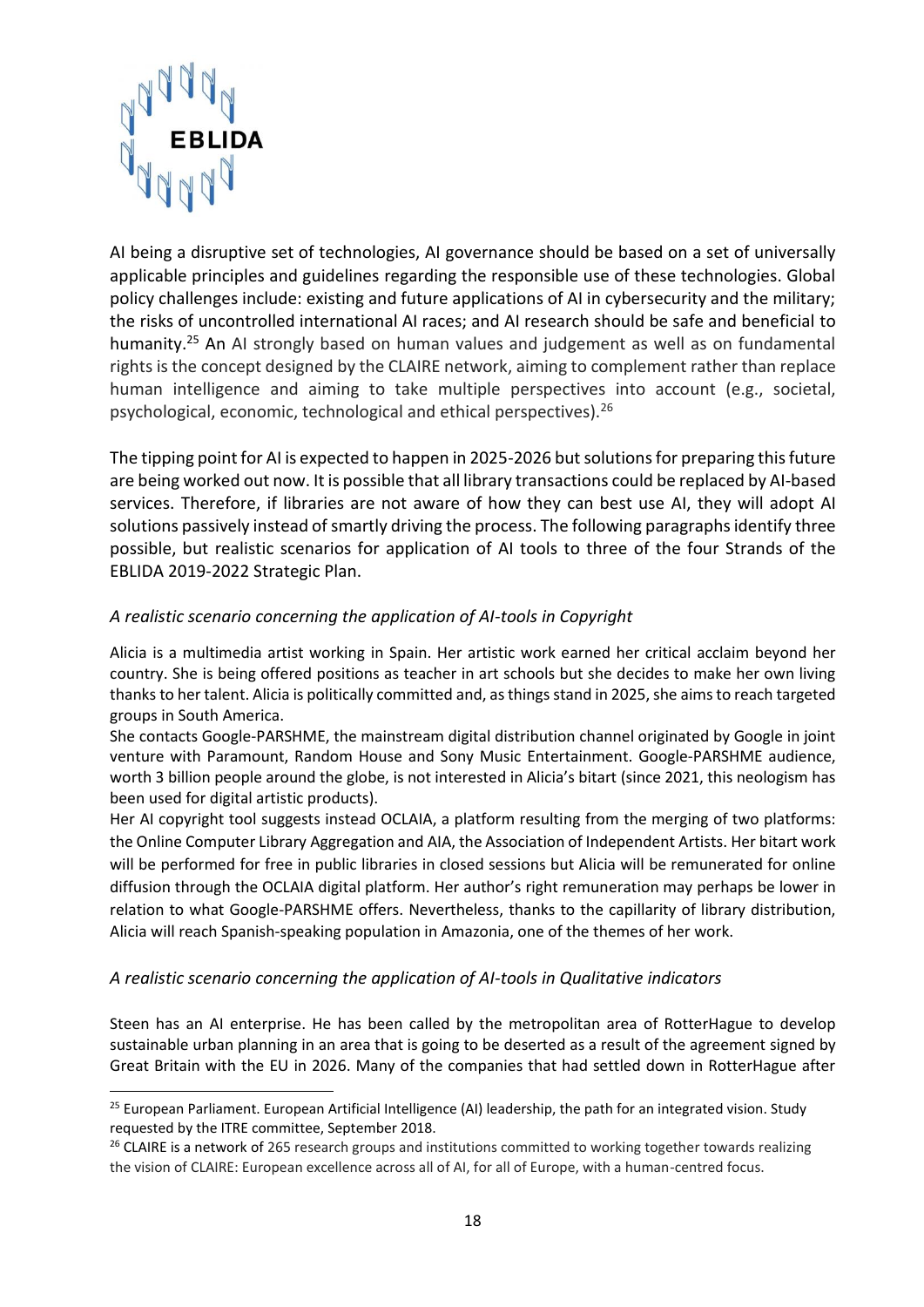

Brexit in 2018 are now coming back to the UK. The government ruling RotterHague fears that empty buildings and the decline of real estate prices will originate a gradual degradation of the metropolitan area. The RotterHague government also wishes to de-segregate local layers of populations of different cultures, origins and religion that feel excluded from the Dutch society and to promote a new quality of human aggregation.

Through his AI tool Steen combines various indicators – declining real estate prices, demographic trends, past conversions from ad hoc (olimpic, harbour) districts into residential areas – but results are not conclusive. In particular, RotterHague requirement to create aggregating places remains unmet. Should Steen prospect a couple of malls, the establishment of religious institutions, or the setting up of cultural hubs?

Fortunately, since 2021 Dutch libraries have started implementing new qualitative library indicators measuring the social impact of libraries. These indicators combined with other community parameters inspire Steen's solution. A savvy and relatively inexpensive measure to regenerate the area would be locating library branches in strategic parts of the RotterHague conurbation.

#### *A realistic scenario concerning the application of AI-tools in library services*

In 2022 Riitta and Matti, a retired couple living in Porvoo, Finland, decides to move to Southern Europe. Winters are too long in Finland; why not try somewhere else?

They have to learn a language but since they don't yet know which country they will live in, they are not sure which language. They go to the local public library. They discover that since 2020 the LBY-LHY project ("Learn By Yourself, the Library will Help You") has made available an incredible amount of educational material in open access, including language courses. This gateway to educational publishing is fed by local users and is maintained by the Finnish Union Catalogue. At the local library they find open access courses of Spanish, Italian, Portuguese and Greek languages.

Language can be learned easily, but what about fiscal and administrative requirements? An AI tool made available by the Poorvo public library is able to interrogate thousands of data about Southern European countries. By inserting their preferences, Riitta and Matti compare thousands and thousands locations, states, and houses for sale. They also discover taxations on incomes for EU nationals willing to transfer to Southern Europe. Thanks to the AI tools provided by the Poorvo Public Library, Riitta and Matti are able to sort out a detailed table listing pros and cons of their transfer to Southern European countries with offers of houses and apartments and information about the infrastructure they will find there. The four villages they have chosen to visit in 2022 are very much what they have dreamed about.

## <span id="page-18-0"></span>**4. Library legislation and policy**

The aim of this Strand is to revise the Council of Europe / EBLIDA Guidelines on Library Legislation and Policy in Europe - approved by the Council for Cultural Co-operation at its 68<sup>th</sup> Session (19-21 January 2000) and by the EBLIDA Executive Committee in January 2000 - in the light of the catalysts described above. 27

1

<sup>&</sup>lt;sup>27</sup> [https://www.nb.rs/view\\_file.php?file\\_id=1444](https://www.nb.rs/view_file.php?file_id=1444)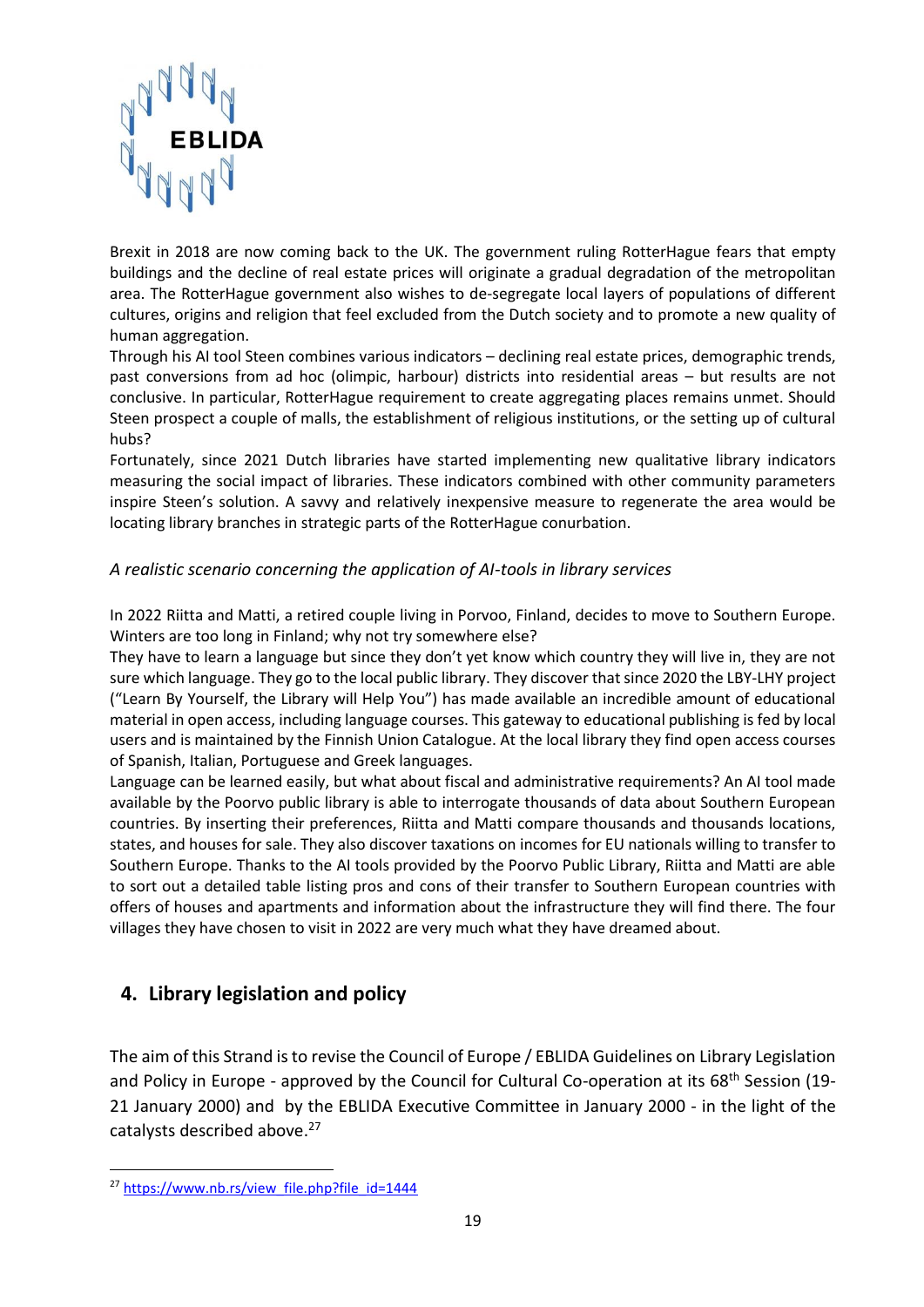

In defining library legislation we need to look beyond laws that concern themselves primarily with libraries. There is a great deal of legislation relevant to libraries that is present in other legislative frameworks, first and foremost the nation's Constitution. These pieces of legislation are for non-library purposes, but incidentally exercise important effects on the ways in which libraries develop.

For administrative purposes, libraries are divided into national, academic, school, public or special/community libraries. These categories are getting blurred and a broader policy debate is taking place within some policy domain, from cultural and educational to information, economic, technological and social policy.

A Revised Council of Europe / EBLIDA Guidelines on Library Legislation and Policy in Europe should take into account the following five domains:

- I. Freedom of expression and free access to information
- II. Libraries within the national cultural and information policies
- III. Libraries and the creative and/or knowledge industries
- IV. Libraries within the national educational and social policies
- V. The protection of library heritage.

#### <span id="page-19-0"></span>**4.1 Freedom of expression and free access to information**

A favourable environment for freedom of expression is the one that has found a delicate balance between different viewpoints and attitudes, so that none of them prevails in a determinant way and imposes its own perspective. A theory of tolerance, however, does not permit absolute relativism, but has to set a point beyond which further tolerance would create an unhealthy environment for freedom of expression. It is normally assumed that the frontier between the respect for individual opinions and the limited sovereignty of a theory of tolerance is to be found in the basic beliefs expressed by internationally recognized charter of rights. Reference is made, for instance, to the criteria laid down in Article 10 of the European Convention of Human Rights of the Council of Europe, signed in Rome on 4 November 1950 and the EU Charter of Fundamental Rights (2000).

Freedom of expression in libraries is threatened when politicians and/or policy makers attempt to orient the decision-making process in library acquisition by imposing "recommended" lists of acquisitions or by adapting acquisition policies to "new" reading needs. In the digital environment, a much controversial measure applied to limit content circulation is (automatic) filtering. One of the first episodes of libraries opposing to filtering mechanisms happened in 1996,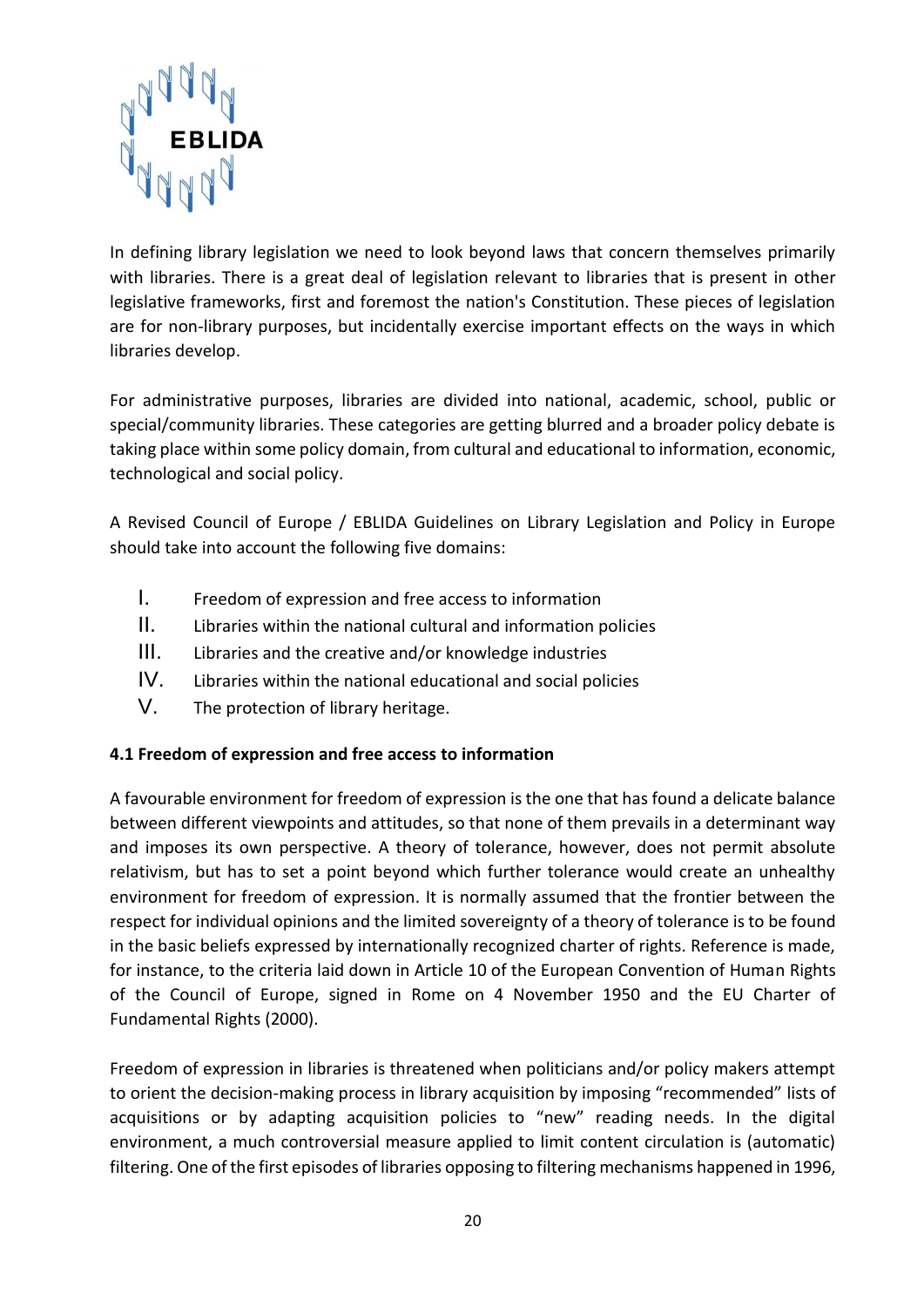

when ALA (the American Library Association) successfully opposed the Communication Decency Act, a measure set up by the Clinton Administration to prohibit online communication deemed to be harmful for children.

Filtering as a threat to freedom of expression has been a divisive issue in the debate surrounding the recently approved Directive of Copyright in the Digital Single Market. The monitoring and restriction of user-generated content at the point of upload would bring, according to th[e Special](https://www.ohchr.org/EN/Issues/FreedomOpinion/Pages/OpinionIndex.aspx)  [Rapporteur on the promotion and protection of the right to freedom of opinion and expression,](https://www.ohchr.org/EN/Issues/FreedomOpinion/Pages/OpinionIndex.aspx) pressure for pre-publication filtering that is neither a necessary nor proportionate response to copyright infringement online.<sup>28</sup>

Europe has a long tradition in the defence of human rights. The EU Agenda 2030 recognises the rights and obligations under international human rights law, emphasises that individuals and groups are rights-holders, and that states and non-state actors have corresponding obligations to respect, protect and fulfil human rights.

UN SD Goal 16 promotes peaceful and inclusive societies for sustainable development, access to justice for all and effective, accountable and inclusive institutions at all levels. The 2030 Agenda outlines principles that institutions should strive to achieve such as "effectiveness, inclusiveness, and accountability" (SDG 16), "responsive, inclusive, participatory and representative decisionmaking at all levels" (target 16.7), "public access to information and protect fundamental freedoms" (16.10).

Against fake news and solutions libraries can organize web pages including possible right solutions to real problems. Thanks to their capillary distribution throughout the territory and their networked systems, they are an ideal distribution segment for published and certified information. Nevertheless their control on the distribution process may be undermined by opaque, non-intuitive and difficult to understand AI-based "black boxes", where information is filtered and organized in pre-formatted ways. The social acceptability of AI tools in libraries may be challenged by ethical and moral issues, apart from increasing the marginal role of libraries in the information chain.

## <span id="page-20-0"></span>**4.2 Libraries within the national cultural and information policies**

1

In the past national cultural policies were used to "educate" citizens (nationalism in the 19<sup>th</sup> century, fascist regimes in the first half the  $20<sup>th</sup>$  century). After the  $2<sup>nd</sup>$  WW, the debate moved from "what" to include in a cultural policy to "how" a cultural policy should be implemented.

<sup>&</sup>lt;sup>2828</sup> <https://www.ohchr.org/en/NewsEvents/Pages/DisplayNews.aspx?NewsID=24298&LangID=E>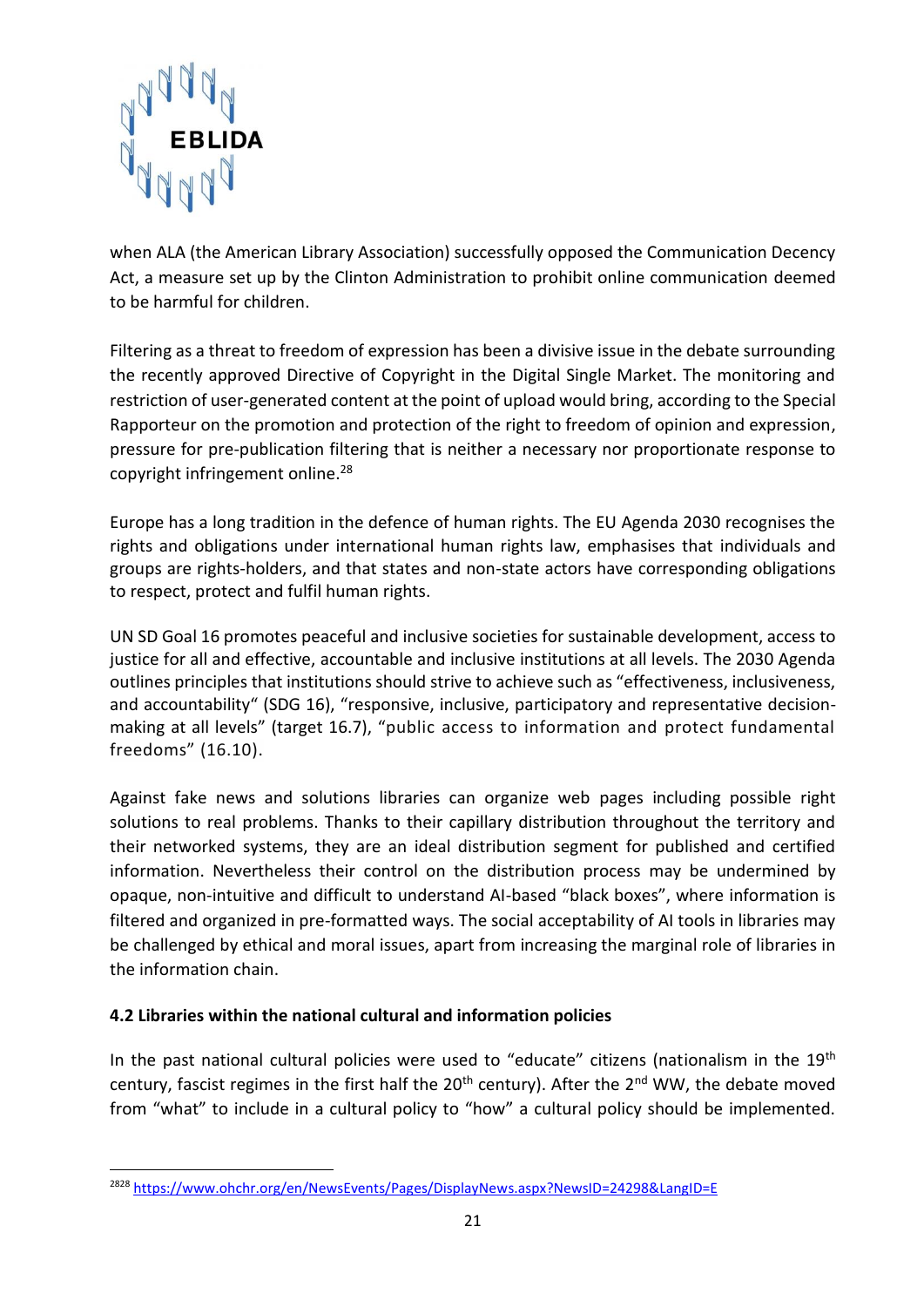

Four models of policy for the provision of library services can be detected: concentration, devolution, decentralization and privatization.

Concentration, or a centralized, State-led way of organizing a cultural policy is a purely theoretical perspective in EU countries. Luxembourg, Malta and Cyprus are the smallest States in the EU, with a population going from ca 500,000 to 850,000 inhabitants. Not even in these relatively small states, however, library governance relies on the State only.

Devolution, or "autonomy", means that a centralized power attributes to a subordinate entity the powers that are needed to manage a given cultural asset along the lines of intervention that are singled out by the same local body. Devolution refers to the movement of responsibility for a government programme to a lower level of government so that the lower level of government has complete autonomy in the financing, performance, policy-making and administration of library activities. Financial means may be derived from local incomes or money transfer from the central government.

The decentralized model is when governments single out goals to be reached through administrative actions and entrust local bodies to carry them out, also providing the means to implement these goals. Decentralization refers to a situation where the responsibility for performance and administration is to be relegated to a lower level, while policy-making and finance are to be retained at a higher level.

Library privatization means that part of the budget allocated to libraries comes from public grants, and that libraries have to find other sources of funding in order to carry out their public mission. Each library carries out an active policy of fund-raising with philanthropic associations, foundations and other governmental agencies. Privatization also means outsourcing, or contracting out library services – a practice that for the good and the bad has become common practice in several states even in ordinary services to encompass many, if not all library activities.

All these models are implemented in a spurious way in EU Member States. Co-operative arrangements among libraries include the administration of library networking under different patterns of development. Cooperation may follow a (supra)regional approach, an administrative orientation (e.g. university vs public libraries), a sectoral approach (for instance, a coordinated system of health libraries) or even a LIS approach, when libraries sharing the same library automated system or the same aggregated resources cooperate to implement services all together. Networking is a need dictated by efficiency, but also by a better cooperation between upper and lower government levels.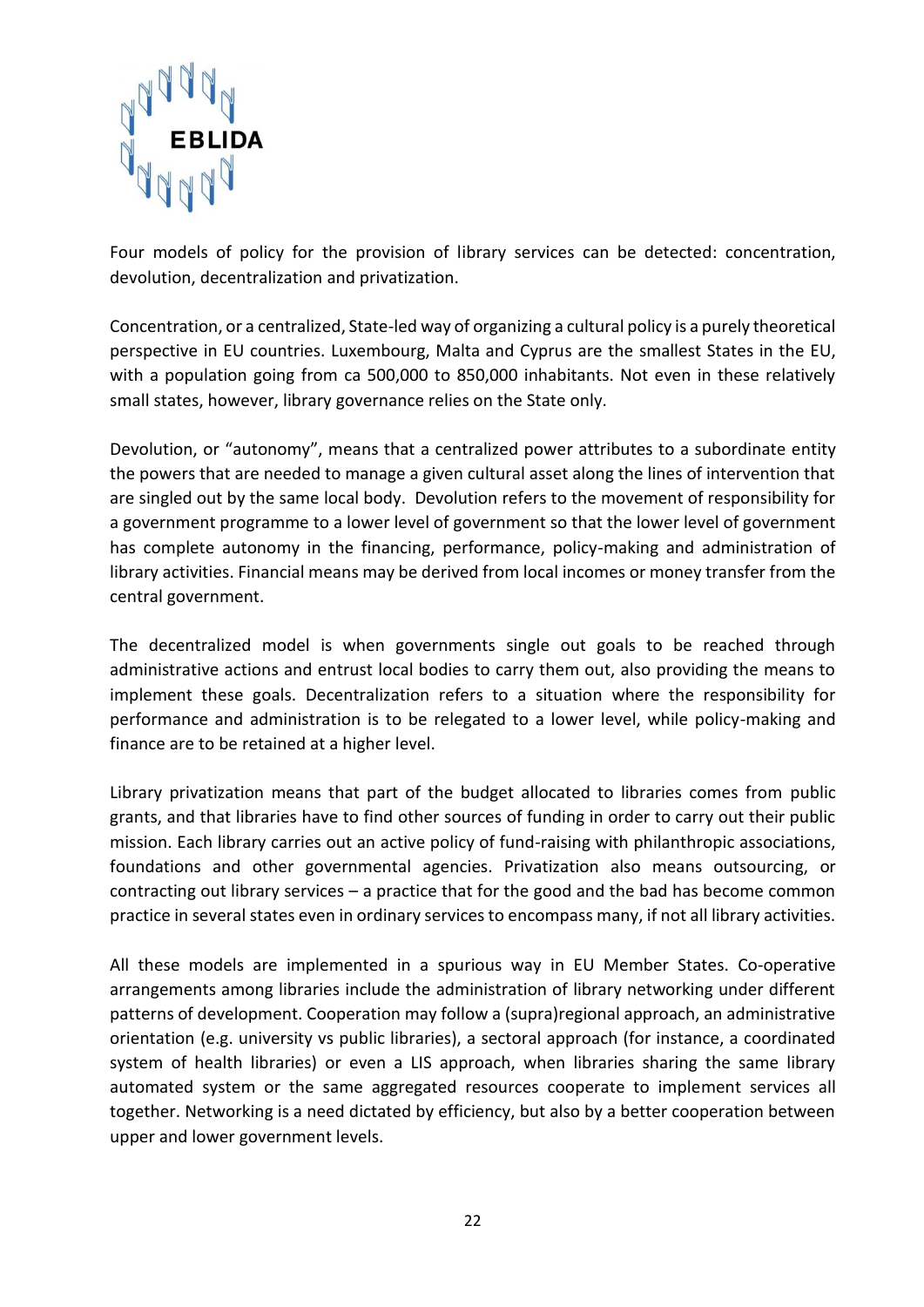

The implementation of UN SDG requires shared responsibility among all levels of government and coordination in the four dimensions of sustainable development – social, environmental, economic and governance. In particular, state and lower level of governments have to find agreements on common programmes and implementation schemes.

Subnational governments are responsible for 57% of total public investment (2016) on average across OECD countries and for almost 40% worldwide. And It has been estimated that 65% of the 169 targets underpinning the 17 SDGs cannot be reached without engagement of, and coordination with, local and regional governments.<sup>29</sup> On the other hand, the rural dimension is also important. Food security, biodiversity and the resilience of the ecosystems largely relies on sustainable land. Agriculture, for instance, is a significant determinant of at least 13 of the SDGs, including SDGs 1, 2, 3, 4, 5, 6, 7, 8, 9, 11, 12, 13 and 15.

#### <span id="page-22-0"></span>**4.3 Libraries and the creative and/or knowledge industries**

Creative industries have been defined on a number of occasions by international and national bodies. According to WIPO:

"The creative industries include a diverse group of activities, all of which rely to a greater or lesser degree on the contribution of original work and its protection through various IP rights. They link important elements of our shared artistic and cultural heritage with a future based around the digital transfer of ever-increasing amounts of information and content."<sup>30</sup>

WIPO estimates that the creative industries make a contribution to GDP that ranks between 4 percent and 6.5%. Slightly different is the definition provided by the UK Department for Culture, Media and Sport, that drew official attention to the economic value of this economic segment. Creative industries are defined as :

"those industries which have their origin in individual creativity, skill and talent and which have a potential for wealth and job creation through the generation and exploitation of economic property. They include: 1. Advertising 2. Architecture 3. Art and antiques 4. Crafts 5. Design 6. Designer fashion 7. Film and video 8. Interactive leisure software 9. Music 10. The performing arts 11. Publishing 12. Software and computer services 13. Television and radio".<sup>31</sup>

**<sup>.</sup>**  $29$  Europe moving towards a sustainable future, pp. 18 and 45.

<sup>&</sup>lt;sup>30</sup> World Intellectual Property Organization. How to Make a Living in the Creative Industries, by BOP Consulting, WIPO, 2017, p. 8[, https://www.wipo.int/edocs/pubdocs/en/wipo\\_pub\\_cr\\_2017\\_1.pdf](https://www.wipo.int/edocs/pubdocs/en/wipo_pub_cr_2017_1.pdf)

<sup>&</sup>lt;sup>31</sup> Department of Culture, Media and Sport (DCMS) (2011). Creative Industries Economic Estimates: Full Statistical Report 2011.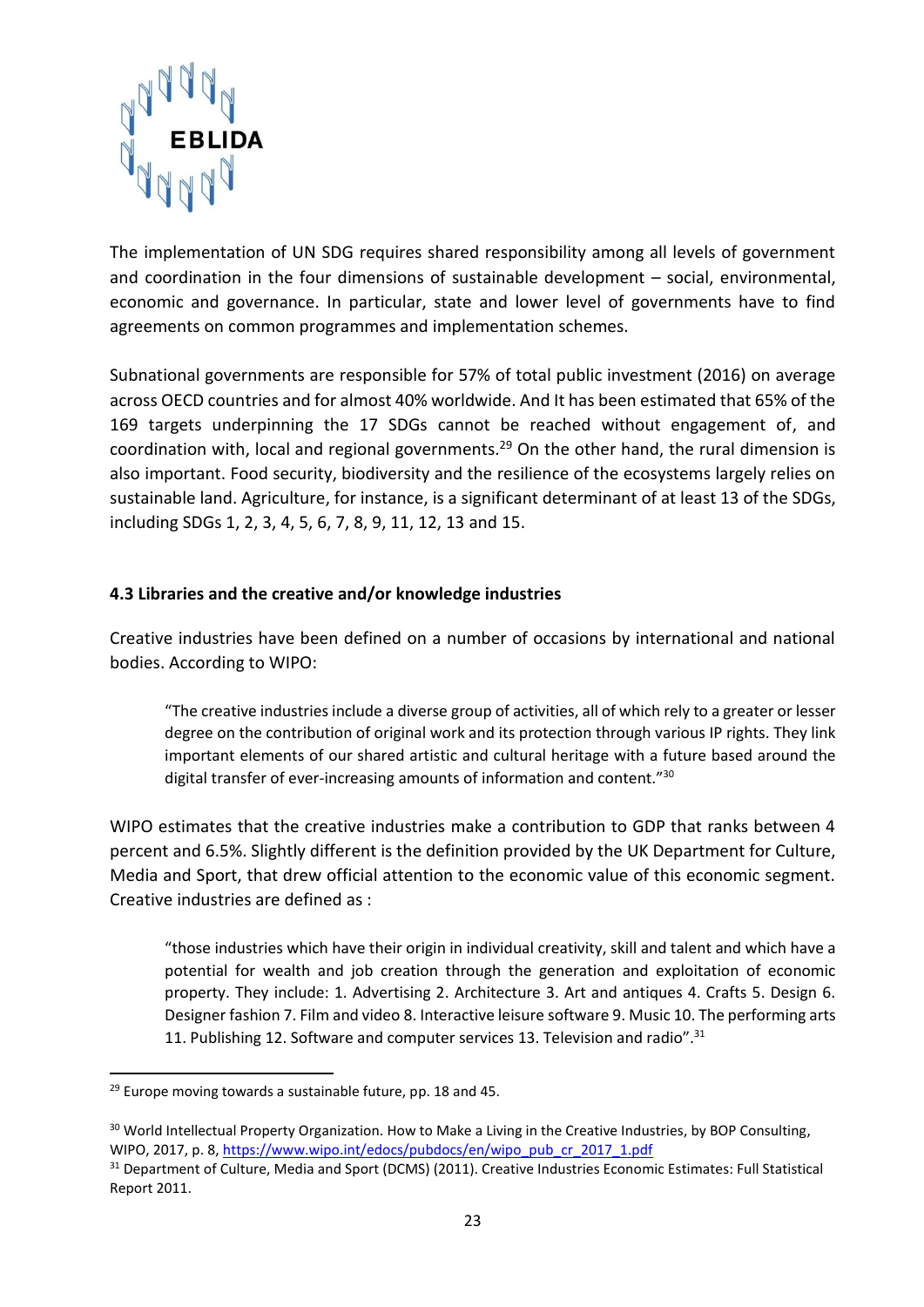

Similar to the definition of creative industries is what are considered knowledge industries. By knowledge is meant whatever kind of knowledge, scientific and ordinary, is produced, distributed, communicated and used. An extensive notion of creative/knowledge industry includes therefore any kind of education, R&D, communication and information occupation. Revenues for creative and knowledge industries are based on strict control of access to the information; it is the reason why creative industries are also called copyright industries.<sup>32</sup>

In 2000, the Council of Europe-EBLIDA Guidelines suggested that "it is the duty of governments to establish a legal position for libraries". In the last 20 years, this has translated into exceptions for libraries and archives - fundamental to the structure of copyright since they serve the social, and not the economic objectives of copyright law. These exceptions normally comply with the "three-step test,": they are valid under (1) certain special cases; (2) do not conflict with normal exploitation of the work; and (3) cannot unreasonably prejudice the author's interests.

There are a few exceptions in the recently approved EU Copyright Directive, as follows:

- Articles 3 and 4 provide mandatory exceptions for research organisations, cultural heritage institutions and other users to carry out text and data mining,
- Article 5 encourages cross-border teaching activities,
- Article 6 provides a mandatory exception for digital preservation of cultural heritage; Articles 8-12 facilitate licensing (with a mandatory fallback exception) for the mass digitisation and making available of out-of-commerce works by cultural heritage institutions.

There is now an opportunity to make exceptions mandatory so that they are not the object of negotiations between copyright owners and libraries and that reproduction of copyrightprotected works by libraries is made an inviolable right. What should therefore be the scope of the exceptions?

In this respect information policies may partially conflict with cultural policies. Cultural policies in the publishing sector imply the promotion of creative industries through copyright enforcement.

In the publishing sector, cultural policies guarantee the multiplicity and diversity of opinions and expression, which strict conformity to market laws would not be able to maintain. There is little

[https://assets.publishing.service.gov.uk/government/uploads/system/uploads/attachment\\_data/file/77959/Creati](https://assets.publishing.service.gov.uk/government/uploads/system/uploads/attachment_data/file/77959/Creative-Industries-Economic-Estimates-Report-2011-update.pdf) [ve-Industries-Economic-Estimates-Report-2011-update.pdf](https://assets.publishing.service.gov.uk/government/uploads/system/uploads/attachment_data/file/77959/Creative-Industries-Economic-Estimates-Report-2011-update.pdf)

<sup>&</sup>lt;sup>32</sup> Fritz Machlup. The production and distribution of knowledge in the United States. Princeton, Princeton University Press, 1962; Dominique Foray. Economics of Knowledge. Cambridge: MIT Press, 2004.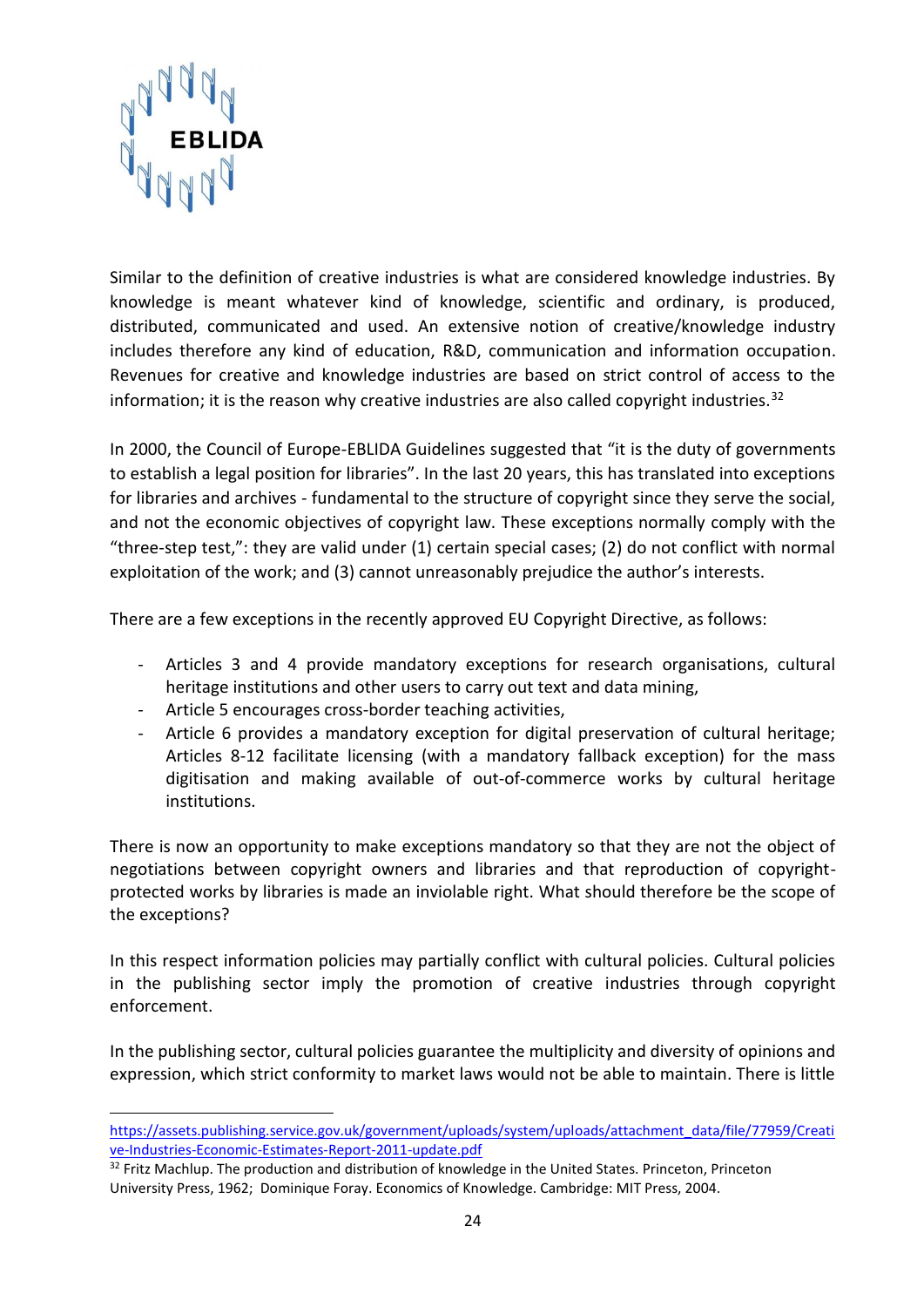

regulations for actors entering the market and a wide range of measures within the framework of an incentive-based policy. All EU countries have devised such legal or policy machinery with different policy "mix" and weight of the single actors within the general framework. In particular, massive acquisitions made by public libraries underpin cultural policy in the book sector.

This policy mix implies: a) legal measures, such as the respect of the rights related to intellectual property; b) fiscal measures (for instance, reduced VAT rate for books and for e-publications), c) mechanisms regulating demand (support to textbooks, fixed book price, massive acquisitions made by libraries); d) support for quality content (grants for translations). In the cultural sector, enforcement of copyright measures goes together with exceptions for libraries.

Information policy, in particular in scholarly communication, is an all-embracing policy on open access including open data, open education, open knowledge, open science. Open data for textual and non-textual material is the freedom of using, re-using, redistributing and sharing data provided that attribution is made. Any restriction to data is seen as going against the common good and as an impediment to innovation and the progress of science. Scientists do not see why data should be locked and not be immediately released into public domain. The idea behind the public domain is that a "community-based" economy, built around non-contractual, nonhierarchical or non-monetised forms of exchange for products or services, is the most favourable drive for innovation.

It is why more than dealing with general formats and categories, exceptions for libraries should concern the modalities and finalities of the work reproduction. While there is a general consensus about reproduction made for preservation purposes, interpretations in EU states may differ in relation to the finality (use of copyright-protected works for study and research, or for the private use of the library user), the location (exception only within library precincts) or networked use of cultural content (interlibrary loans and digital delivery). In this respect, Crews' study on copyright "Limitations and Exceptions for Libraries and Archives" may still be useful.<sup>33</sup> In relation to UN SDGs, limitations based on the finalities of work reproduction address the concept of a functional economy that replaces the idea of selling a good with that of selling the use of a good.

#### <span id="page-24-0"></span>**4.4 Libraries within social and educational policies**

**.** 

The core of the library mission is still collection-oriented with an addition of multimedia programmes. Nevertheless, in response to socio-demographic changes and societal transformations, libraries have differentiated their services in the last twenty years and linked them to the community they refer to.

<sup>&</sup>lt;sup>33</sup> World Intellectual Property Organization. Standing Committee on Copyright and Related Rights. Seventeenth Session Geneva, November 3 to 7, 2008. Study on copyright Limitations and Exceptions for Libraries and Archives prepared by Kenneth Crews, p. 41-62. [https://www.wipo.int/meetings/en/doc\\_details.jsp?doc\\_id=109192](https://www.wipo.int/meetings/en/doc_details.jsp?doc_id=109192)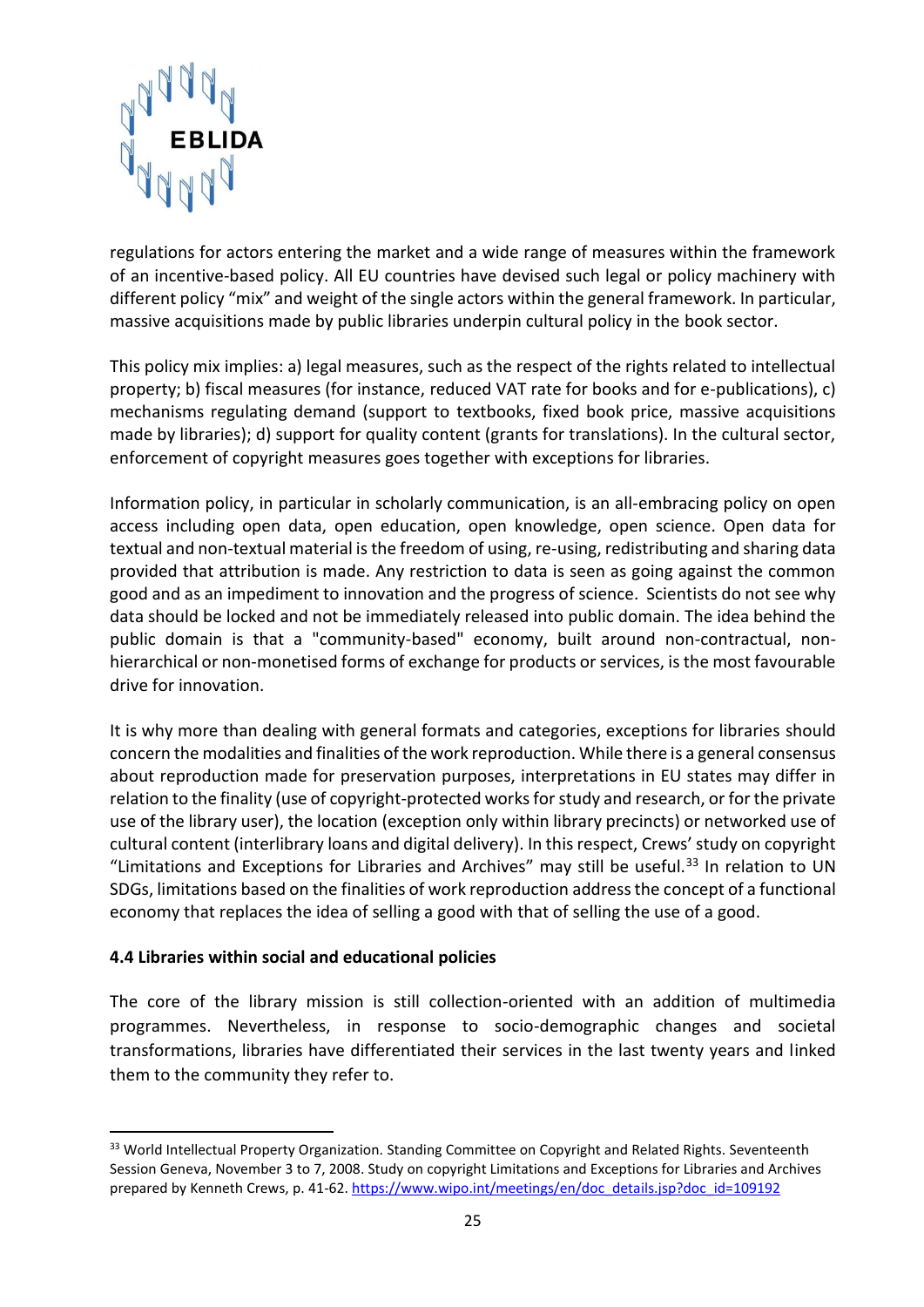

This movement was less the effect of institutional re-positioning than the result of the major trends and chronic emergencies that have featured European societies. Library functions were re-thought to the point that a new concept has emerged: the social library. A social library may mean to locate libraries along urban axes where a socially impaired population live. A social library also means to re-design the library space so as to make it attractive to marginalized or left-behind populations. Library policy is not concerned with the content of the cultural offer libraries make, but how and where library spaces are built, how library services should be provided, and how they can be major agents for cultural integration and social inclusion.

Library's transformation from a collection-oriented core business to a socio-cultural centre finds its rationale in the "movements" and "conversation" libraries engage with the communities they refer to. It also impacts on two sectors whose activities are largely dependent by library demand. The first is the "library" industry, the range of products and services, mainly of technological nature, tailored by private enterprises to meet library needs. The second is the Third sector  $-a$ large amount of cooperative agencies, also based on voluntary work, which are vital for the fulfilment of library's mission. The size of the Third sector in libraries is relevant in countries where the privatization of the library sectors has made great strides. Both sectors depend on library investments and public demand for social services.

AI introduction in libraries mean to devise policies both toward the library industry and the third sector. It translates into identifying competences that cannot be replaced by algorithms and setting conversion policies that, through new strategies, concepts, ideas and organisational patterns, consolidate and improve the renewal of the library industry, the improvement of reference communities and job-saving in the third sector.

Robotisation and the platform economy pose a serious threat to many European workplaces. The availability of ready-made "smart automation" tools resulting from the aggregation of data generated by, and relevant to publishing, information service and users, may disrupt library services as well as the industries providing for automated library services. The "social library" – with their jobs and profiles based on human relations and community "conversations" – is an area that cannot be replaced by algorithms, but also needs conversion and requalification.

Library statistics in the European Union started to be collected in a more systematic and intensive manner around 1990-2000, thanks to funding provided by the European Commission.<sup>34</sup> Unfortunately statistical series were not given follow up and the numerous attempts to collect

<sup>&</sup>lt;sup>34</sup> Library economics in Europe [electronic resource] : millennium study / John Sumsion, David Fuegi, Phillip Ramsdale, 2003.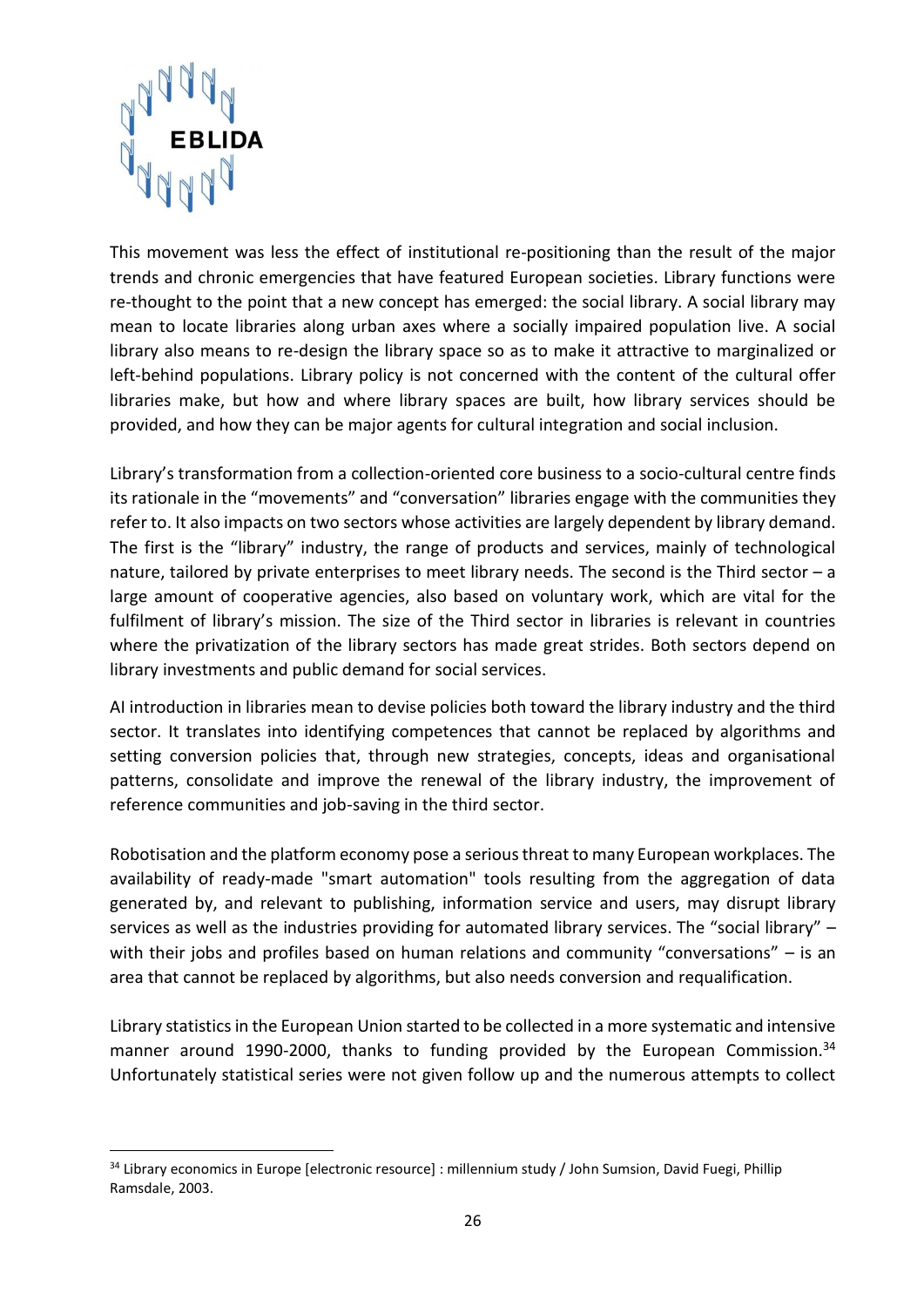

library statistics resumed only ten years later thanks to EBLIDA (2013-2015)<sup>35</sup> and the IFLA Library Map of the World.<sup>36</sup> In 2017, PL 2020 combined IFLA Library Map of the World with other indicators in its EU Library Factsheets.<sup>37</sup>

Usual figures about EU libraries record 65,000 public libraries which are attended by some 100 million annual visitors.<sup>38</sup> One-fifth of the European population are active users. Quantitative indicators about libraries normally include registered users, number of visits and number of loans, both in physical or in a digital form.

Problematic issues about library statistics are: data quality, their scope and the use that is made. Data quality is still unsatisfactory, although the EC initial investment has encouraged the comparability of library figures.

The scope of statistics leaves much to desire. If statistical concepts should correspond to empirically observable facts or situations, it can be easily said that the "social" library - library services performed with migrants, minorities, socially excluded citizens – are not recorded anywhere. The impact of libraries should be assessed in terms of urban planning, social inclusion and democratic participation.

Rather than in the intensity of use of library resources, library practices should be seen in terms of modalities of use. The identification of library performance indicators of social impact may include, for instance, the number of voluntary and community groups normally linked to the library service, the proportion of hours when libraries are used for organized activities apart from traditional library services, the staff time percentage dedicated to contact with the public, and formal connections with schools and colleges as well as with local businesses.<sup>39</sup>

These types of statistics are strongly needed. However impressive library statistics may seem, they are far from satisfactory. For instance, the number of 100 million annual library visitors<sup>40</sup>

<sup>1</sup> <sup>35</sup> EBLIDA. Public Libraries – Statistics 2013-2015 - Interactive map[, http://www.eblida.org/activities/kic/public](http://www.eblida.org/activities/kic/public-libraries-statistics.html)[libraries-statistics.html](http://www.eblida.org/activities/kic/public-libraries-statistics.html)

<sup>36</sup> IFLA. Library Map of the world.<https://librarymap.ifla.org/>

<sup>37</sup> PL 2030. EU Library Factsheets <https://publiclibraries2030.eu/resources/eu-library-factsheets/>

<sup>&</sup>lt;sup>38</sup> Susannah Quick, Gillian Prior, Ben Toombs, Luke Taylor and Rosanna Currenti. Cross-European survey to measure users' perceptions of the benefits of ICT in public libraries. Final report March 2013, Bill and Melinda Gates Foundation, 2013.

[https://digital.lib.washington.edu/researchworks/bitstream/handle/1773/22718/Final%20Report%20-%20Cross-](https://digital.lib.washington.edu/researchworks/bitstream/handle/1773/22718/Final%20Report%20-%20Cross-European%20Library%20Impact.pdf?sequence=1)[European%20Library%20Impact.pdf?sequence=1](https://digital.lib.washington.edu/researchworks/bitstream/handle/1773/22718/Final%20Report%20-%20Cross-European%20Library%20Impact.pdf?sequence=1)

<sup>&</sup>lt;sup>39</sup> Francois Matarazzo. Beyond book issues. The social potential of library projects. Comedia, 1998.

<sup>40</sup> Susannah Quick, Gillian Prior, Ben Toombs, Luke Taylor and Rosanna Currenti. Cross-European survey to measure users' perceptions of the benefits of ICT in public libraries. Final report March 2013, Bill and Melinda Gates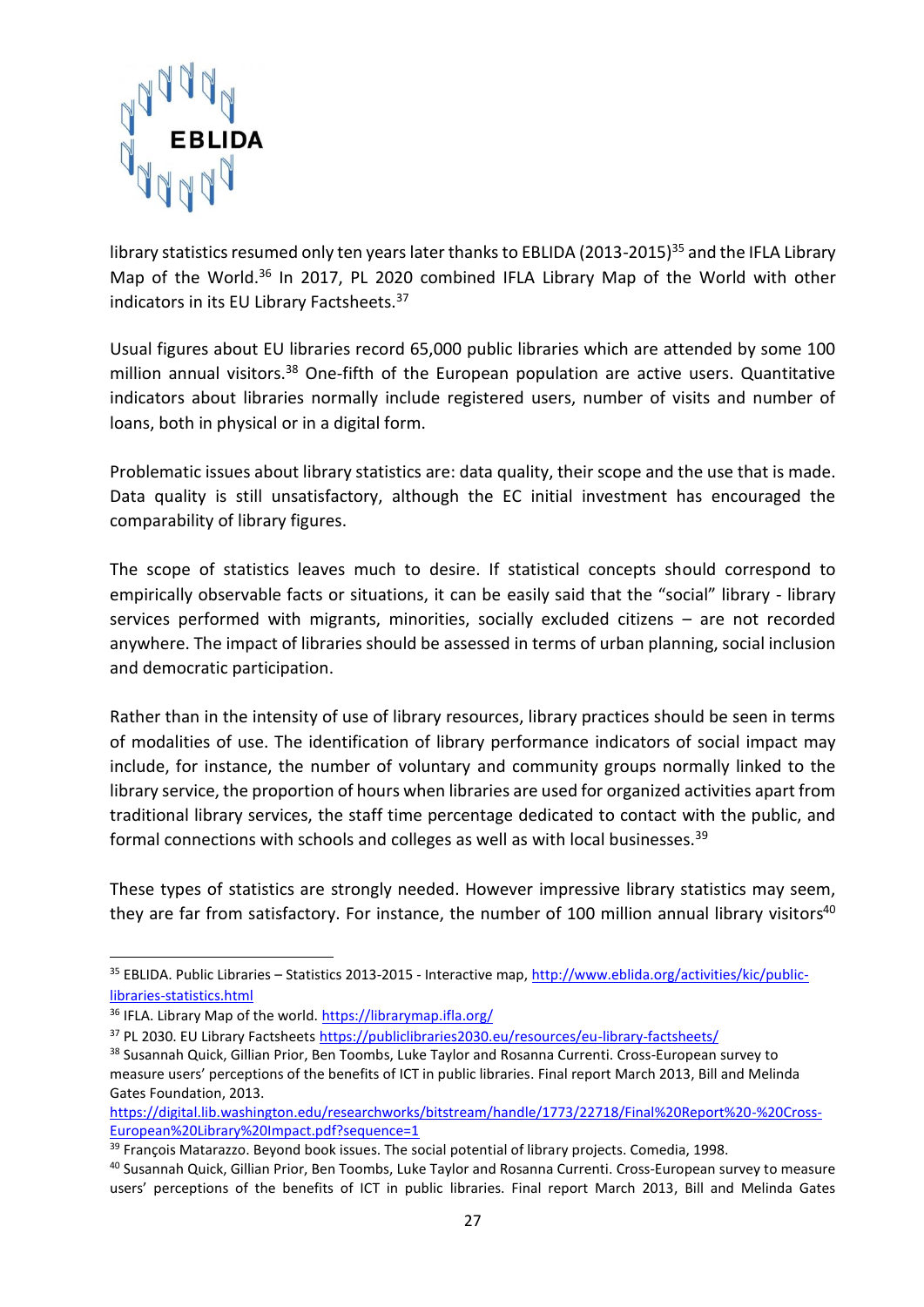

can be dismissed with a scorn by a biased economist who might infer that similar, and perhaps better, results are achieved by social media, search engines and similar channels.

How library statistics are used is therefore important to determine both their quality and scope. Library statistics may be used to formulate cultural policies, to nurture educational objectives, or to validate social policies. Each of these uses need different sets of statistics to be processed in a way that is consistent with the desired results these policies wish to achieve.

The range of library missions has so much widened that its impact can be assessed using different sources and ways of evaluation. In a recent investigation, the French Ministry of Culture has made an attempt to inventory the impact that libraries may have on individuals and the society.<sup>41</sup> What is fascinating in this attempt is that by impact is also meant those individual feelings which are hard to measure and to evaluate, but are nevertheless tangible anytime personal experiences refer to libraries. The construction of the Self and the practice of civilities, for instance, are feelings that are difficult to grasp, and even more to quantify. Nevertheless, a sense of fulfilment and the perception of being part of a more civilized world are the ordinary feelings that everybody experiences when visiting a library.

| Impact<br>(Definition and | <b>Activities</b> | Concerned<br>audiences | Relevant data of<br>general interest | <b>Relevant</b><br>data internal | Ad hoc enquiry        | <b>Possible negative</b><br>implications |
|---------------------------|-------------------|------------------------|--------------------------------------|----------------------------------|-----------------------|------------------------------------------|
| possible scope)           |                   |                        | <i>(national</i><br>statistics)      | to the library                   |                       |                                          |
|                           |                   |                        |                                      |                                  |                       |                                          |
| 1.Development of          | Maximizing        | All publics            | Community                            | Data                             | With users:           | Assimilation between                     |
| Cognitive functions       | reading options   | Pre-school children:   | social-                              | concerning                       | <b>Motivation for</b> | school and non-school                    |
| (CF): Reading,            | and all cultural  | CF acquisition         | demographic                          | attendance to                    | Library lab users,    | <b>CF-oriented activities</b>            |
| memory, music, art        | practices         | School children: CF    | data,                                | library labs                     | With parents or       | may be perceived in a                    |
| and other cultural        |                   | development            | Educational                          | and special                      | relatives:            | negative way                             |
| practices                 |                   | Adults: CF             | statistics but only                  | activities for                   | qualitative           |                                          |
|                           |                   | maintenance            | in ex ante                           | CF                               | investigation on      |                                          |
|                           |                   | Special publics        | perspective                          | development                      | users'                |                                          |
|                           |                   |                        |                                      |                                  | environment           |                                          |

#### **Table describing the cultural, educational and social impact of libraries and possible data sources\***

Foundation, 2013.

**.** 

[https://digital.lib.washington.edu/researchworks/bitstream/handle/1773/22718/Final%20Report%20-%20Cross-](https://digital.lib.washington.edu/researchworks/bitstream/handle/1773/22718/Final%20Report%20-%20Cross-European%20Library%20Impact.pdf?sequence=1)[European%20Library%20Impact.pdf?sequence=1](https://digital.lib.washington.edu/researchworks/bitstream/handle/1773/22718/Final%20Report%20-%20Cross-European%20Library%20Impact.pdf?sequence=1)

<sup>&</sup>lt;sup>41</sup> Comment apprécier les effets de l'action des bibliothèques publiques?, par Pierre Le Quéau, Olivier Zerbib [http://www.culture.gouv.fr/Thematiques/Livre-et-Lecture/Documentation/Publications/Etudes-et-rapport-](http://www.culture.gouv.fr/Thematiques/Livre-et-Lecture/Documentation/Publications/Etudes-et-rapport-Lecture-et-bibliotheques/Publication-du-rapport-comment-apprecier-les-effets-de-l-action-des-bibliotheques-publiques)[Lecture-et-bibliotheques/Publication-du-rapport-comment-apprecier-les-effets-de-l-action-des-bibliotheques](http://www.culture.gouv.fr/Thematiques/Livre-et-Lecture/Documentation/Publications/Etudes-et-rapport-Lecture-et-bibliotheques/Publication-du-rapport-comment-apprecier-les-effets-de-l-action-des-bibliotheques-publiques)[publiques](http://www.culture.gouv.fr/Thematiques/Livre-et-Lecture/Documentation/Publications/Etudes-et-rapport-Lecture-et-bibliotheques/Publication-du-rapport-comment-apprecier-les-effets-de-l-action-des-bibliotheques-publiques)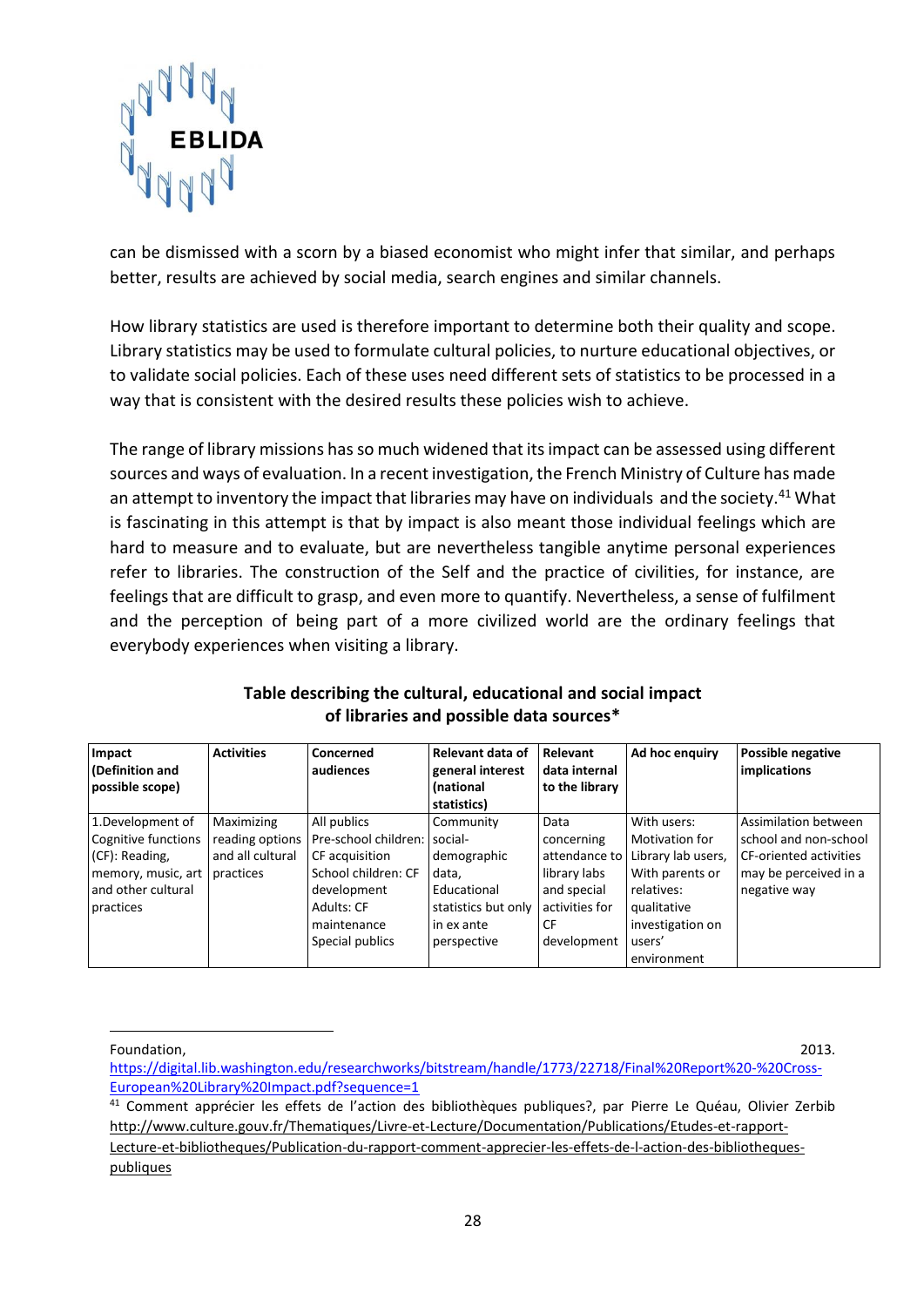

| 2. Literacy<br>Best use of<br>information in life<br>activities, palliate<br>information<br>shortage:<br>computer literacy,<br>teen-ager literacy,<br>text-image literacy,<br>etc. | Know-how<br>transfer,<br>training<br>activities,                                                                                                                                | Especially old<br>people or people<br>with special needs                                                                                                  | Social-<br>demographic<br>data (age,<br>educational<br>background,<br>socio-cultural<br>level)<br>Ex ante: literacy<br>needs,<br>Ex post: impact | Data<br>concerning<br>users'<br>background<br>(social,<br>cultural)                                                 | Questionnaire<br>aimed to<br>evaluate literacy<br>needs,<br>Qualitative<br>enquiries aiming<br>to evaluate<br>literacy levels      |                                                                                                        |
|------------------------------------------------------------------------------------------------------------------------------------------------------------------------------------|---------------------------------------------------------------------------------------------------------------------------------------------------------------------------------|-----------------------------------------------------------------------------------------------------------------------------------------------------------|--------------------------------------------------------------------------------------------------------------------------------------------------|---------------------------------------------------------------------------------------------------------------------|------------------------------------------------------------------------------------------------------------------------------------|--------------------------------------------------------------------------------------------------------|
| 3. Construction of<br>the Self aiming to:<br>Elaborate personal<br>identity, empathy,<br>interpersonal<br>relations, symbolic<br>elaboration                                       | Interest for<br>today's world,<br>critical<br>judgement,<br>develop self-<br>confidence                                                                                         | Pre-school children:<br>construction<br>development of School children:<br>development<br>Targeted publics<br>(being a priority<br>within<br>communities) | Not applicable                                                                                                                                   | Attendance<br>to Library<br>labs                                                                                    | Questionnaire on<br>motivation to<br>attend library<br>labs,<br>On expectations<br>to be met by the<br>Library                     |                                                                                                        |
| 4. Civility:<br>Fight against<br>arrogant and<br>insulting attitude,<br>Sense of<br>understanding and<br>tolerance,<br>Civic feelings and<br>engagement,<br>solidarity             | Library open to<br>all, activities to<br>consolidate<br>sense of<br>citizenship, of<br>solidarity and<br>of belonging                                                           | All publics                                                                                                                                               | Statistics on<br>minor criminal<br>acts,<br>Number of<br>associations<br>organizing<br>activities within<br>or around the<br>library             | Library data<br>on users<br>broken down<br>by social<br>background<br>and social<br>and<br>professional<br>category | Individual<br>questionnaires<br>assessing<br>interaction and<br>how the Library is<br>perceived                                    | Insistence on civility<br>perceived as a cultural<br>supremacy                                         |
| 5. Empowerment,<br>Using personal and<br>civil rights,<br>mobilize, fight<br>against inegalities                                                                                   | Access to<br>information<br>reinforced by<br>meeting,<br>debates,<br>inclusive<br>activities                                                                                    | All publics<br>Special publics<br>including left<br>behind, cultural<br>minorities,                                                                       | Not applicable<br>Indirectly:<br>Number of<br>associations<br>organizing<br>activities within<br>or around the<br>library                        | Content of<br>the<br>agreements<br>set between<br>library and<br>external<br>associations                           | Questionnaire on<br>motivation to<br>attend library<br>labs<br>Evaluation of the<br>skills in setting up<br>empowerment<br>project | Unsuccessful meaning<br>of empowerment                                                                 |
| 6. Development of<br>cultural and digital<br>practices:<br>Reading, theatres,<br>music, screen<br>culture                                                                          | Cultural and<br>literacy<br>activities, as a<br>whole                                                                                                                           | All publics, and in<br>particular young,<br>marginal young<br>people<br>Old people for<br>digital literacy                                                | Cultural<br>structures at<br>state / regional<br>level                                                                                           | Number of<br>activities of<br>cultural<br>nature                                                                    | Motivation on<br>attendance to<br>cultural activities<br>taking place in<br>the library                                            |                                                                                                        |
| 7. Networking and<br>partnership,<br>Making sense of<br>social identity,<br>Supporting and<br>enriching civil<br>society                                                           | Activities linked<br>to:<br>i. arts and<br>culture,<br>ii. library<br>functions<br>(creation,<br>dissemination),<br>iii. community<br>work and work<br>with special<br>publics. | All publics, and in<br>particular marginal<br>publics                                                                                                     | Not applicable                                                                                                                                   | All internal<br>data tracing<br>down the<br>density and<br>quality of<br>networking                                 | Qualitative<br>enquiry on<br>partners to know<br>their<br>expectations<br>Users'<br>satisfaction<br>surveys                        | Confuse identity,<br>blurred frontier<br>between what the<br>library should do and<br>what it could do |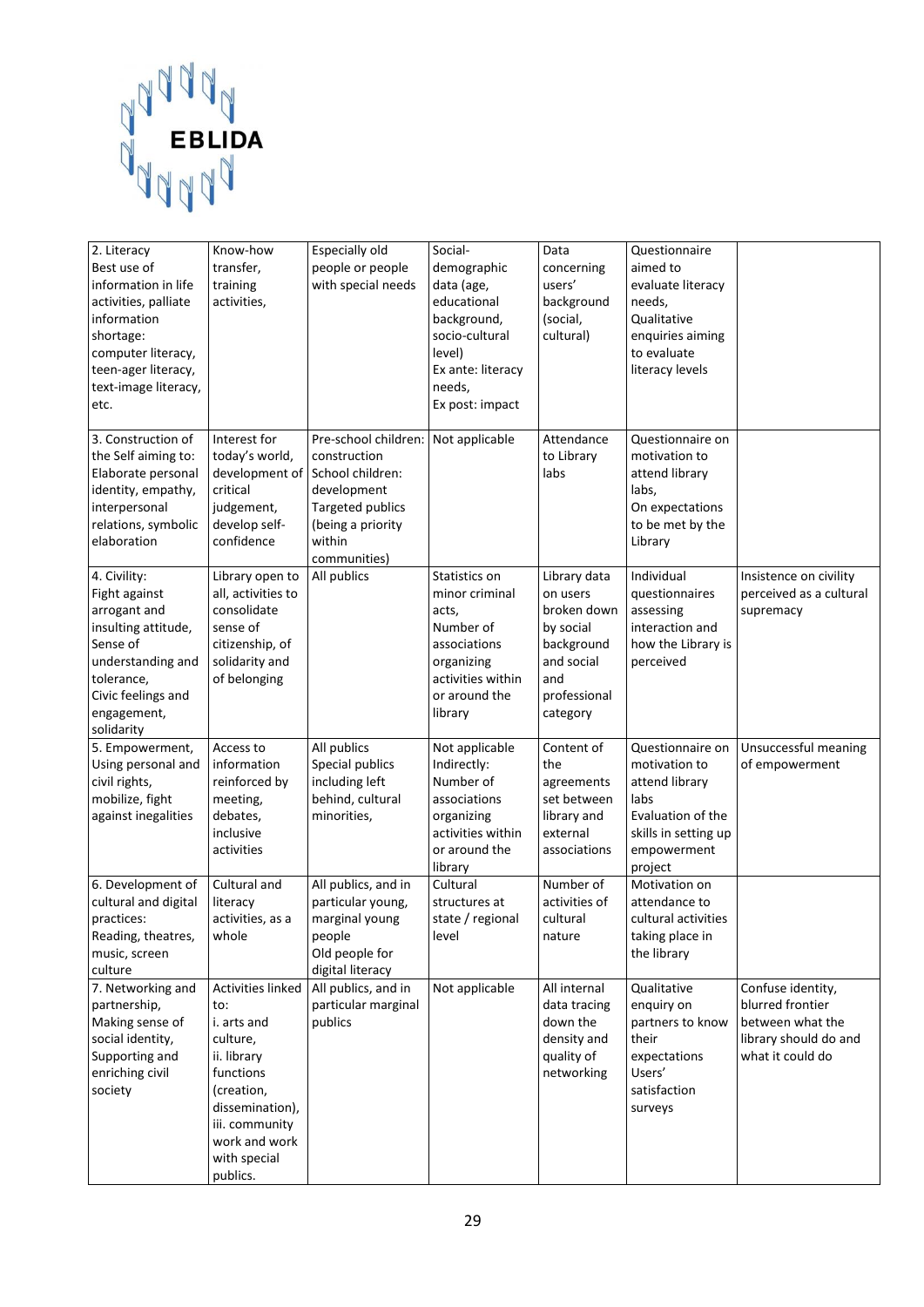

| 8. Cultural<br>democratization,<br>fair opportunities:<br>an extended<br>concept of culture,<br>a positive attitude<br>towards life, arts<br>and new<br>technologies | By definition,<br>libraries are<br>mediators<br>between<br>publics and arts<br>& culture                                                                 | All publics, in<br>particular those<br>who are not<br>familiar with<br>cultural activities       | All socio-<br>demographic<br>data                                                          | <b>Not</b><br>applicable                                                                               | Not applicable                                                                                                      | Need of defining<br>culture, possible elitist<br>concept of culture                                                                         |
|----------------------------------------------------------------------------------------------------------------------------------------------------------------------|----------------------------------------------------------------------------------------------------------------------------------------------------------|--------------------------------------------------------------------------------------------------|--------------------------------------------------------------------------------------------|--------------------------------------------------------------------------------------------------------|---------------------------------------------------------------------------------------------------------------------|---------------------------------------------------------------------------------------------------------------------------------------------|
| 9. Educational<br>performance:<br>Not linked with<br>successful school<br>performance, but<br>with individual<br>well-being, social<br>inclusion                     | <b>Activities</b><br>engaging in<br>active<br>citizenship and<br>validation of<br>competences<br>and skills                                              | All publics, and in<br>particular pre-<br>school children,<br>school children,<br>students       | All kinds of<br>educational<br>statistics<br>(performance<br>results, PISA<br>tests, etc.) | Attendance<br>of Library<br>labs,<br>educational<br>activities                                         | Motivation<br>studies<br>addressing both<br>children and their<br>parents                                           |                                                                                                                                             |
| 10. Employability,<br>both as skills to be<br>employed and<br>environmental<br>skills, project<br>management                                                         | <b>Training</b><br>activities, self-<br>training<br>Partnerships<br>with potential<br>employers and<br>recruitment<br>agencies                           | All publics, in<br>particular job-<br>seekers, precarious<br>employees, young<br>graduates       | Ministry of<br>Employment,<br>Chambers of<br>Commerce,<br>private agencies                 | Loan<br>statistics,<br>attendance to<br>work-<br>oriented<br>Library labs                              | Enquiries<br>concerning users'<br>motivation and<br>how they<br>perceive library<br>action in the<br>training field | Librarians may not<br>have required skills,<br>blurred frontier<br>between libraries and<br>work agencies in<br>pursuing the same<br>result |
| 11. Enhancing<br>public security,<br><b>Education to</b><br>citizenship                                                                                              | Encouraging<br>library visits of<br>people having<br>different<br>backgrounds,<br>Networking<br>with<br>organisations<br>dealing with<br>public security |                                                                                                  | Criminal records,<br>statistics                                                            | <b>Not</b><br>applicable                                                                               | With users on<br>how they<br>perceive the<br>success of library<br>activities<br>oriented at public<br>security     | Interaction between<br>"special" publics and<br>ordinary library users<br>may originate clashes<br>or tensions                              |
| 12. Territorial<br>attractiveness,<br>Quality of life,<br>improvement of<br>quality of life,<br>especially in small<br>cities                                        | Marketing<br>library<br>activities,<br>visibility of<br>library<br>operations                                                                            | All publics, in<br>particular creative<br>audiences, spoke-<br>persons, local<br>elected members | <b>Statistics</b><br>measuring the<br>movement of<br>population in and<br>out the city     | Number of<br>registered<br>users,<br>website<br>statistics,<br>press clips<br>regarding the<br>Library | Questions<br>concerning the<br>library image                                                                        | Short-term<br>mobilization, event-<br>driven planning                                                                                       |

\*Source: Comment apprécier les effets de l'action des bibliothèques publiques.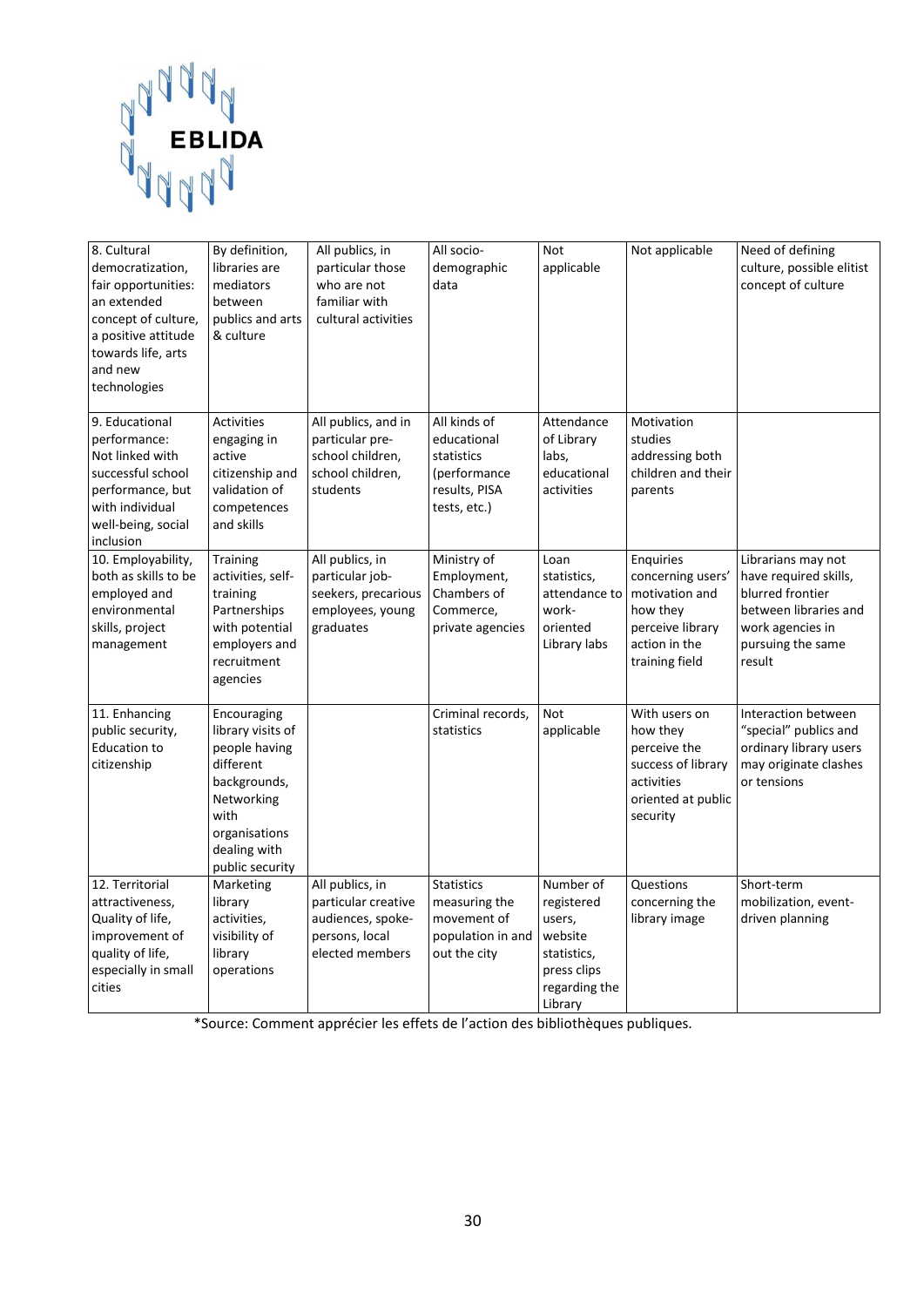

The "social" library is one where cultural integration and social inclusion become ordinary activities: non formal and informal learning are an important part of lifelong learning, where people of all ages are helped to develop their skills and knowledge.<sup>42</sup>

Active citizenship and community engagement also target socially excluded groups: minorities, migrants, refugees and other marginalized groups not only in cities but also in rural areas (small and rural libraries may represent 60-70% of public libraries in a country). Libraries have modified their space and opened homework cafes and other areas in order to better serve less favoured groups of population. The re-invention of libraries has followed spontaneous patterns meeting the needs of job seekers, computer illiterates, information poor citizens. One of the results has been to tilt away from the role of information providers only and taking on new responsibilities as learning centres. The 3-D makers movement, often hosted in libraries, is an indication of this trend.

In Europe most people have attained a minimum living standard. Nevertheless, gaps between and within countries are increasing. A safety net would mean to prioritize at EU and governmental level fast-tracking actions for individuals from disadvantaged backgrounds are empowered to climb the socio-economic ladder. It means to set up policies for the poorest and most marginalised in society such as ethnic minorities, refugees and migrants, stateless persons, persons with disabilities, the homeless, as well as children and young people, so that gaps do not widen.

Education through life-long learning programmes in libfraries have to be adequately redesigned as a measure to fight poverty at its roots, in order to take account of the digital divide and equip the labour force with stronger problem-solving and soft skills to beat competition from machines.

Options for self-learning are now multiplying with the proliferation of open access research material. Quite a few platforms aggregate research-oriented material in open access. To mention a few: Wellcome Open Research, Gates Open Research and the prospective Horizon Europe. In the private sector mention has to be made of ResearchGate and Academia.Edu. In human and social sciences, active platforms are Knowledge Unlatched and Openedition. Many of these platforms are alternatives to the hybrid model proposed by STM publishers.

 $42$  Directorate – General for Internal policies – Policy Department B. Public Libraries – their new role – Workshop, by Barbara Lison and Natascha Reip (Co-Author), Frank Huysmans, Dan Mount, IP/B/CULT/IC/2016-023/26/26 July 2016, p. 11. [http://www.europarl.europa.eu/RegData/etudes/STUD/2016/585882/IPOL\\_STU\(2016\)585882\\_EN.pdf](http://www.europarl.europa.eu/RegData/etudes/STUD/2016/585882/IPOL_STU(2016)585882_EN.pdf) <https://www.ifla.org/publications/node/10546>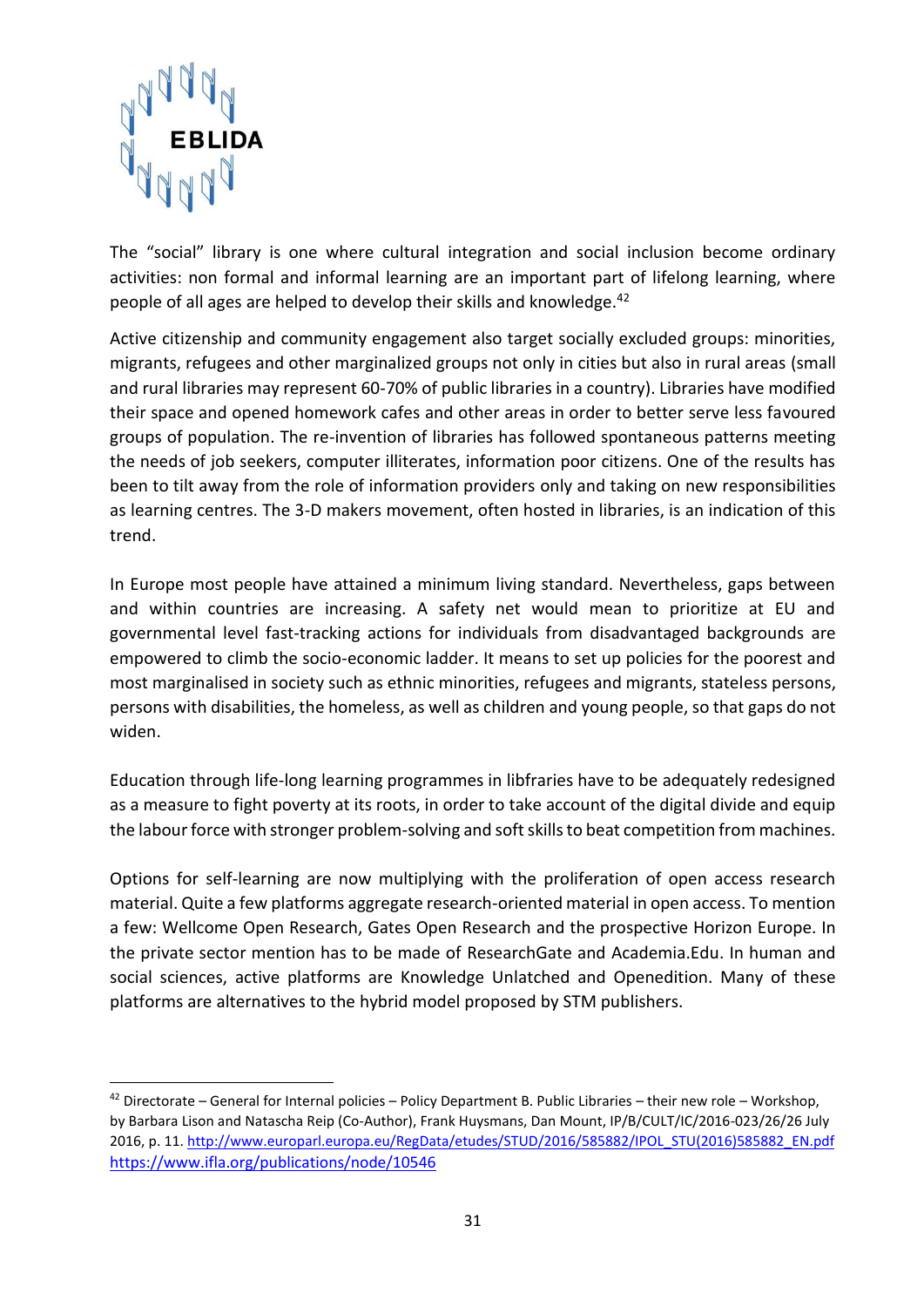

This is not the case for educational material. In spite of a large number of freely accessible MOOCs, tutorials, etc. present on the web, the "market" for educational material in open access is still in a pre-competitive stage. Before Mc Graw Hill and other big sisters active in the educational publishing sector start to be dominant - as Elsevier and other STM publishers are now in the research field - a role may be played by libraries, and in particular by the union catalogues libraries contribute to maintain.

Many MOOCs, tutorials and other educational material are catalogued by libraries and stored in union catalogues. Union catalogues, such as WorldCat, distribute resources with traditional search filters (by Authors, Subject, Category, etc.). A search filter "Open access", broken down into disciplinary collections and freely accessible with no registration, would immediately enable union catalogues to become the most important gateways to open access publications. When these search filters exist, they are not accessible in an organized way and have none of the features of open access platforms. This is a missed opportunity for libraries even more so that users are normally very active in creating and discovering open access resources – for instance, materials prepared by teachers.

An open access public library should therefore be a flipped library, with open access resources aggregated to those resources that are discovered or originally created by individuals. Hence, the need of promoting in all European countries a self-learning initiative with the title LBY-LHY, Learn By Yourself, The Library will help You.

LBY-LHY can have the following objectives:

- To increase literacy in groups of people and audiences with freely accessible, open access resources provided by open access providers or discovered/ created by users;
- To create gateways of open access resources tailored to library users with selections (disciplinary, for instance) that correspond to local needs;
- To fully exploit the potential of union catalogues as intermediaries of open access content;
- To fully exploit the added value of libraries as last mile knots of national and international knowledge infrastructures.

#### <span id="page-31-0"></span>**4.5 The protection of library heritage**

Legislation on library-held heritage are not very different from the framework provisions enforced for museums and archives. Rules for the protection of heritage and relative tasks and duties should be the same for all responsible bodies, no matter whether they are state or local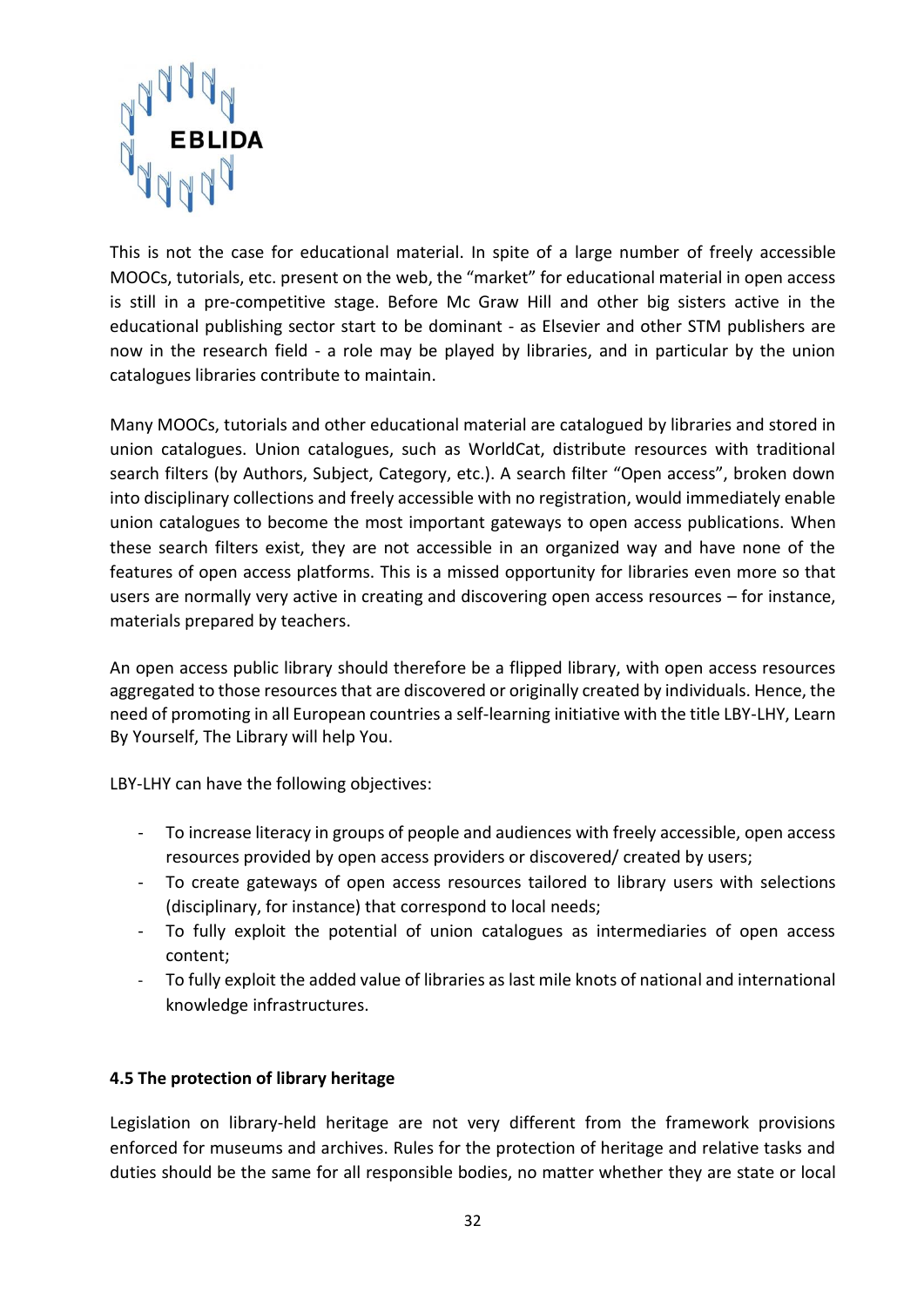

authorities, or third parties having a cultural mission. This means that libraries with a heritage mission are subject to special regulations and permanent control.

One of the problems linked with the conservation and preservation of library material is the definition of heritage. Heritage is unique and has a value for the community; very likely, the economic principle of "the scarcer, the better" is an effective indicator of heritage asset, although every cultural heritage artifact being unique should be considered beyond any economic considerations.

Legal deposit is the usual way through which heritage collections are built up in libraries together with the digitization of the library heritage. Legal deposit legislations in place in European countries also concern the collect of digital material. National libraries are natural recipients of legal deposit publications and are often pivotal agents for the coordination and active promotion of digitization of library heritage.

The high cost of digitization has been instrumental in triggering cooperation with the private sector, and in particular with Google (Google Book Project). Millions of pages have been digitized and made available to the public for free in an unprecedented effort. Making more information accessible through digitization is a mission common to both libraries and Google. Their finalities vary, though. For libraries, more information for all is a way of reinforcing democratic participation; massive book digitization is a mean to place targeted advertisement for Google. Library concerns regard the choice of collections to be scanned, contractual clauses limiting searches only from the Google engine and, more in general, what may be called the privatization of the library heritage.

The promotion of library heritage is ensured by Europeana, providing access to digitized books, audio and film material, photos, paintings, maps, manuscripts, newspapers and archival documentsthat are part of Europe's cultural heritage. More than 3,000 institutions across Europe contribute to Europeana in what is a very successful EU project. Europeana collects metadata (also including a small picture) about digital objects. These objects are not stored on a central computer, but remain with the cultural institution and are hosted on their network.

# <span id="page-32-0"></span>**5. Possible UN SDG- / AI-oriented measures and relevant UN SDG Indicators**

<span id="page-32-1"></span>**5.1 UN SDG- / AI oriented measures**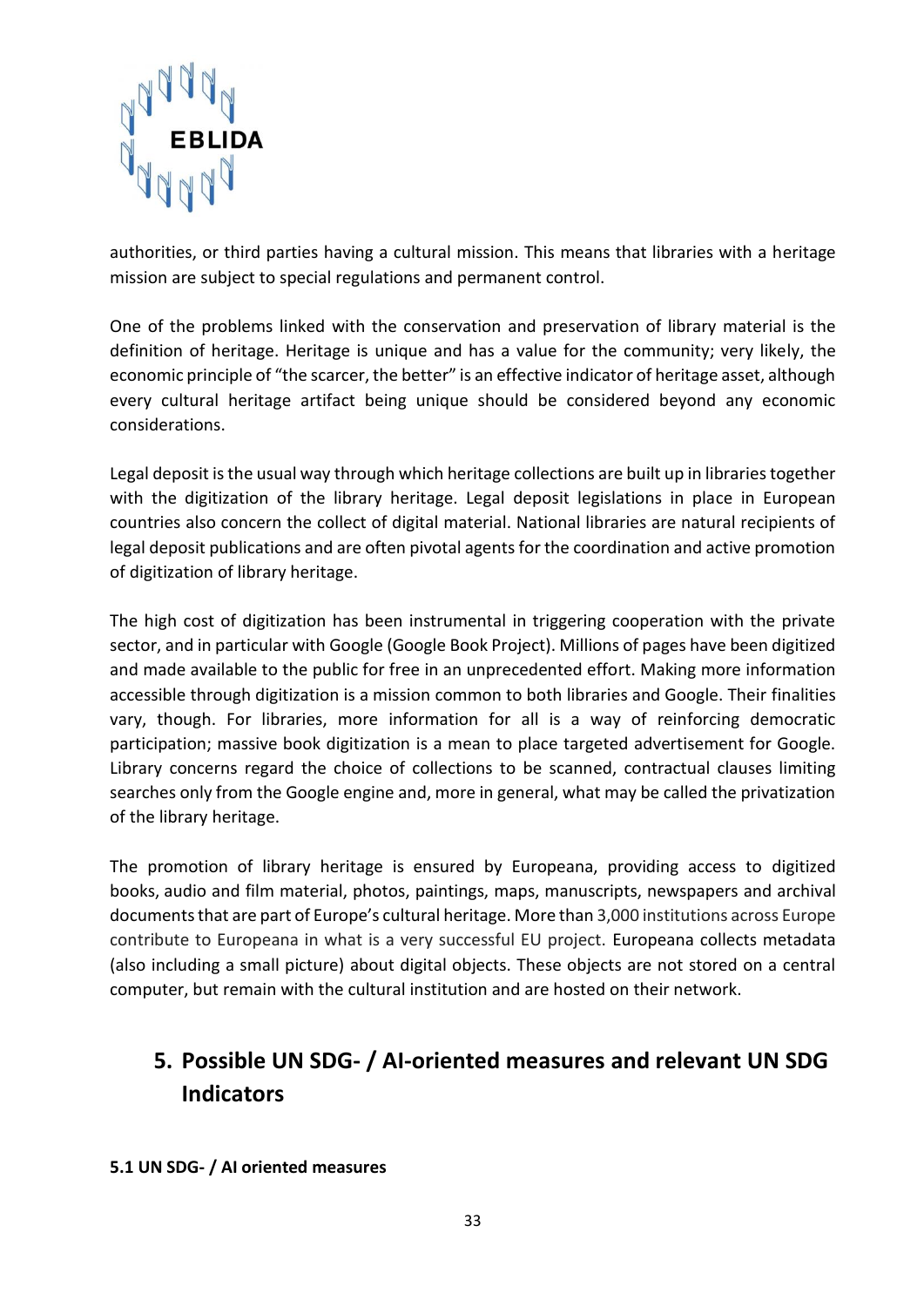

The following Chapter provides a list of possible initiatives to be undertaken by European libraries in order to implement the UN Sustainable Development Goals and a strategy towards AI tools and services in libraries. European libraries can and should be champions in Sustainable Development.

EBLIDA and European Libraries can contribute to the overall strategy of promotion of UN SDGs and related values by:

#### *Freedom of expression and free access to information*

- 1) Adopting library legislations referring to the right to information, and documenting and denouncing violations to freedom of expression and free access to information in annual reports (UN SDG 16);
- 2) Establishing clear rules in tender bids with values, ethics, privacy and security requested in the core design of AI systems and applications (UN SDG 16);

#### *Libraries and national library and information policies*

- 3) Re-orienting library policies and mission towards sustainable development objectives as community-based services vital for social cohesion and a resilient economy (UN SDG 16),
- 4) Setting up a Sustainability Development Plan in all libraries with shared responsibility across levels of government (All UN SDGs);
- 5) Developing plans internal to libraries, in conformity to national and sectoral initiatives and standards, leading to the achievement of a circular economy which reduces energy consumption and encourages the recycling of products and materials (SDG 12);
- 6) Incorporating UN SDGs into national library and information policies, awarding ecolabels to those institutions being able to fulfil more UN SDGs, achieving consensus on sustainability goals among library workers, and providing incentives in employees' remuneration linked to the achievement of sustainability goals in libraries (All UN SDGs);
- 7) Considering AI as an investment on people, and not on machines, setting up new library profiles and competences required to face the next revolution of AI-based tools and services (UN SDG 5);
- 8) Making arrangements with agencies in the Third sector leading to a widespread culture of UN SDGs diffused in all enterprises working in the sectors of education and culture (All UN SDGs);
- 9) Supporting the localization of libraries as centres of aggregation between urban, periurban and rural areas, reinvigorating social contracts between the library and its community (UN SDG 11);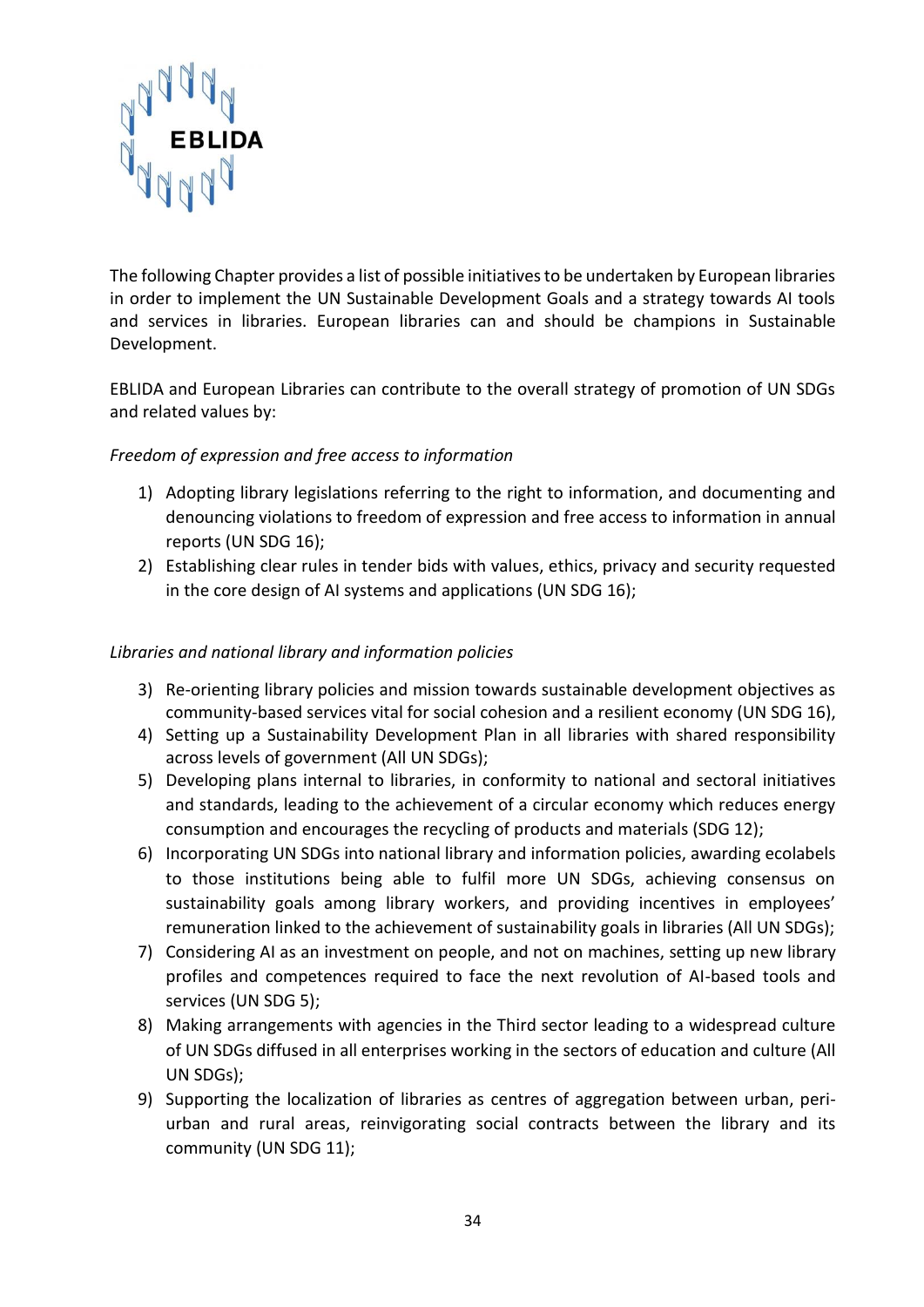

10) Including library performance measurements in national and local statistics and indicators as a mean to successfully achieve UN SDGs (All UN SDGs; a possible example is the German UN SDG project funded by the Bertelsman Stiftung - How successful is your municipality in achieving the Sustainable Development Goals?);

#### *Libraries within creative / knowledge industries*

- 11) Providing a core of basic information materials, tools and services financed from public funds which should be free of charge to the user according to the modalities set by law and made equally available to all members of their user community regardless of their ability to pay (All UN SDG);
- 12) In a community-driven, platform-based economy, by promoting the idea of library as a centre for the dissemination and the use of materials related to sustainable development through the stimulation and facilitation of shared uses, thus encouraging innovation and re-use of innovative products and services (UN SDG 4, 9);
- 13) Consolidating the statute of public access information, where open data, open education, open knowledge, open science are the most appropriate way of encouraging innovation (UN SDG 4, 9);
- 14) Creating partnerships with authors and authors' alliances and information service providers with a view to creating alternative distribution channels for cultural and educational products and services (UN SDG 4, 9);

#### *Libraries within social / educational policies*

- 15) Triggering projects aiming to identify the upskilling needs of socially excluded people and capacity building for employers and workers (UN SDG 1, 4, 8, 10);
- 16) Contributing to work-placement, training, qualification programmes and certification schemes (UN SDG 8)
- 17) Helping children and young people develop their full potential (UN SDG 8);
- 18) Contributing to the achievement of sustainable development goals and targets related to reduced inequalities, gender equality and elimination of poverty (UN SDG 5, 8, 10, Indicator);
- 19) Providing support to health libraries as a critical network to achieve health and wellbeing-related targets (UN SDG 3);
- 20) Investing in measures that promote gender equality, through awareness campaigns, also taking as example the womanizing effect of library impact for the society as a whole (UN SDG 5);
- 21) Investing in libraries as a full cycle of quality education, from early childhood through to higher education and adult education, as part of a holistic approach to combating social exclusion and promoting economic, social and territorial cohesion (UN SDG 4, 8);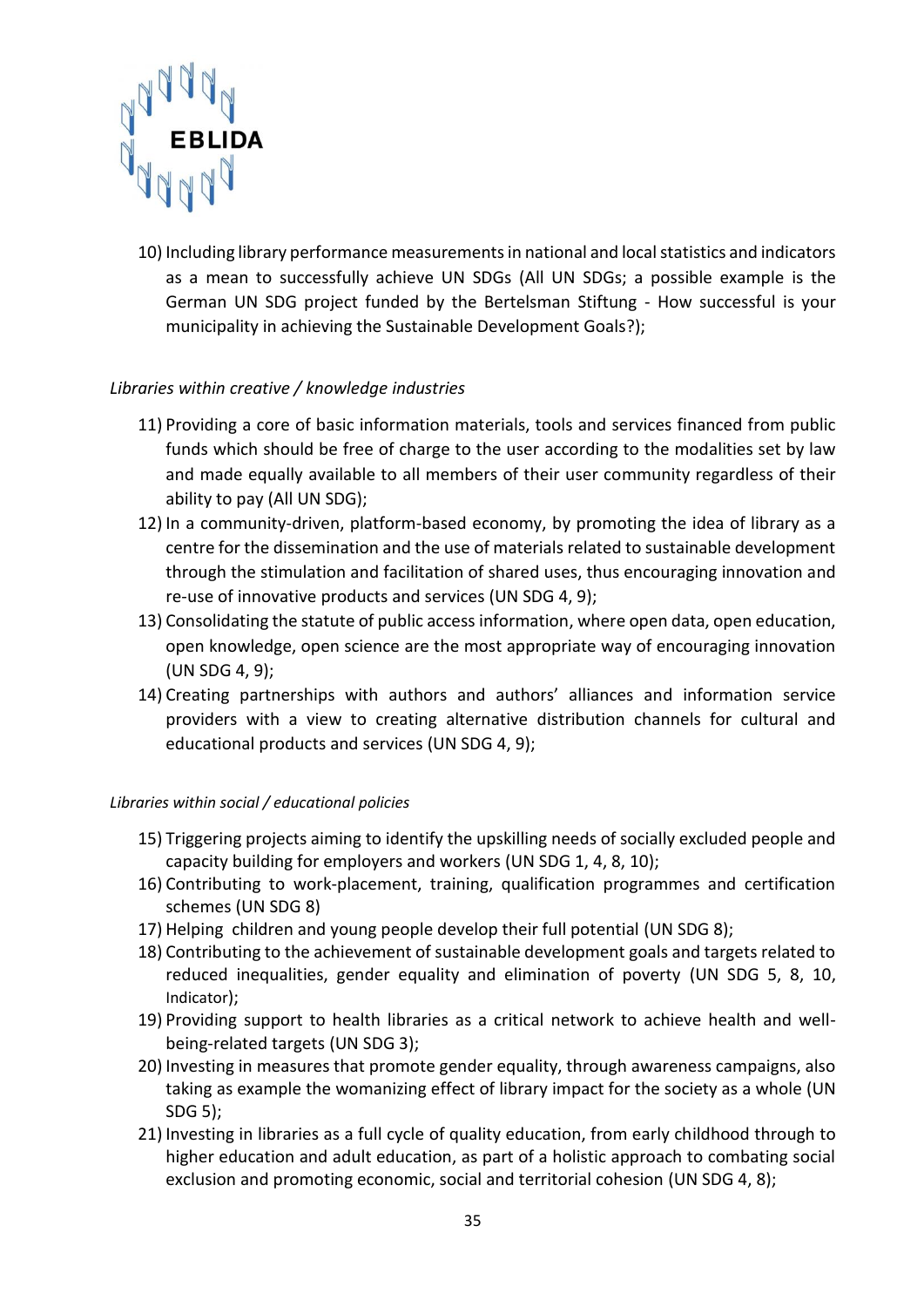

- 22) Reinforcing rural library networks in order to support farmers and professions linked to agriculture (UN SDG 2, 6, 7, 15, 17)
- 23) Re-grouping academic libraries specialized in sustainable development, climate change, food security, life under water and life on land in order to reinforce scientific knowledge, develop research capacity, and citizens' science (UN SDG 2, 4, 6, 7, 13, 14, 15, 17)
- 24) Creating networks of educational material in open access made available through open access repositories (UN SDG 2, 4, 6, 7, 13, 14, 15, 17).

#### *The protection of library heritage*

25) Nurturing a sense of belonging and in reinforcing people resilience and their ability to create an open and sustainable society as a whole (SDG 16).

#### *General measures*

**.** 

- 26) Creating awareness (for instance, by displaying UN SDGs logo in library branches) as well as diffusing awareness and educational material prepared by UN SDG and EU Multistakerholder Platform in library branches, also organizing information literacy courses on SDGs (All UN SDGs);
- 27) Setting up UN SDG Pole Libraries in European regions with a view to disseminating best practices and, whenever possible, coordinating activities at European scale in a poly-nodal implementation mode (All UN SDGs, and in particular 13);
- 28) Organizing a UN SDG Festival in European libraries lasting 17 days (as many days as the number of UN SDG objectives; all UN SDGs) - taking as example the Italian project ASVIS.

#### <span id="page-35-0"></span>**5.2 Relevant UN SDG Indicators**

Tracking the social impact of libraries requires the collection, processing, analysis, interoperability, accessibility, and comparability of decision-relevant data disaggregated by income, gender, age, race, ethnicity, migratory status, nationality status or lack of nationality, disability, geographic location, territorial level and other characteristics relevant in national contexts, to ensure no one is left behind.

UN SDG provide for a series of indicators that are linked with the Goals.<sup>43</sup> Here is a preliminary list of indicators extracted from the list that may be relevant for library purposes:

1.2.2 Proportion of men, women and children of all ages living in poverty in all its dimensions according to national definitions

<sup>&</sup>lt;sup>43</sup> Development Goals and targets of the 2030 Agenda for Sustainable Development [https://unstats.un.org/sdgs/indicators/Global%20Indicator%20Framework%20after%202019%20refinement\\_Eng.](https://unstats.un.org/sdgs/indicators/Global%20Indicator%20Framework%20after%202019%20refinement_Eng.pdf) [pdf](https://unstats.un.org/sdgs/indicators/Global%20Indicator%20Framework%20after%202019%20refinement_Eng.pdf)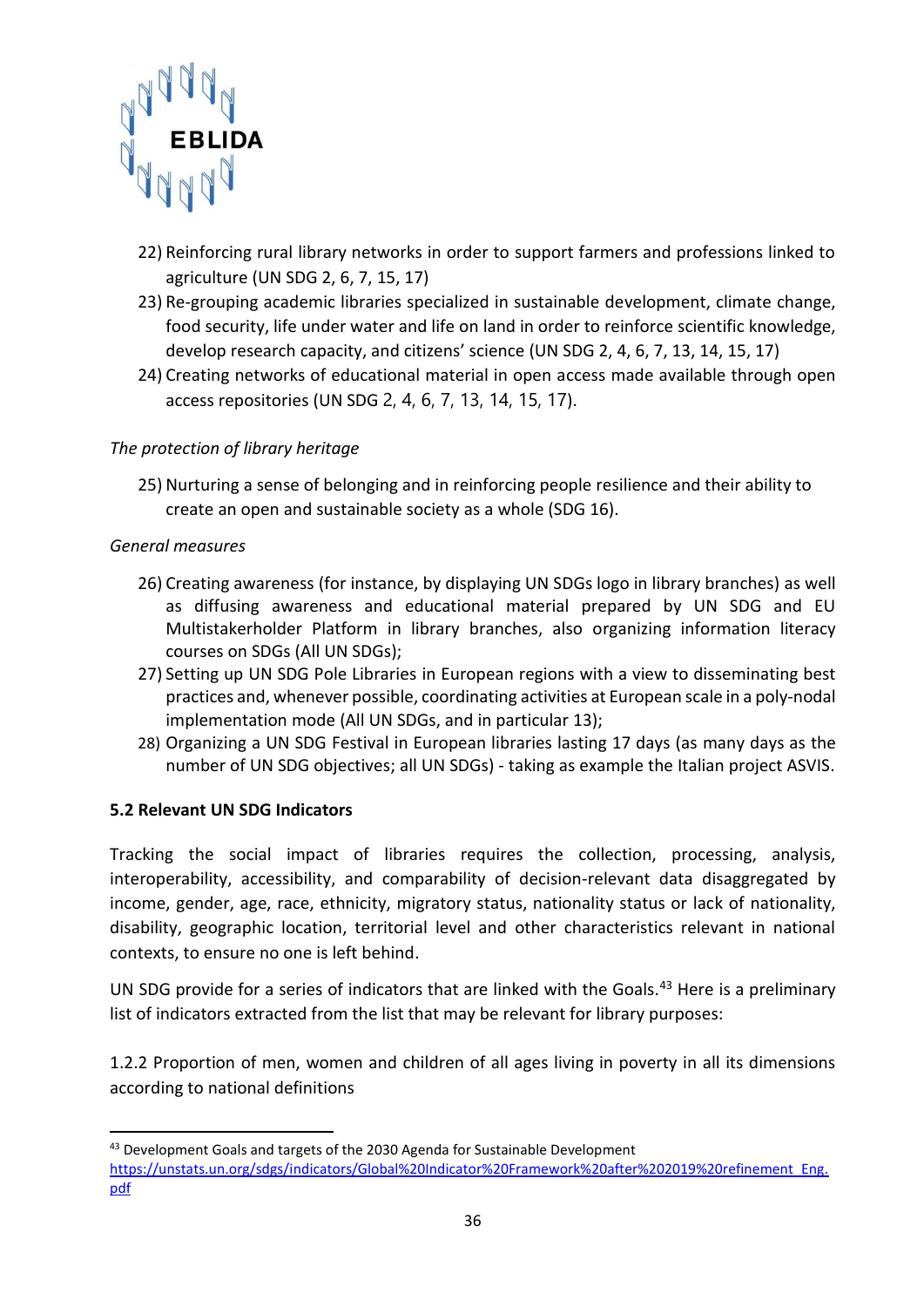

1.a.2 Proportion of total government spending on essential services (education, health and social protection

1.b.1 Proportion of government recurrent and capital spending to sectors that disproportionately benefit women, the poor and vulnerable groups

2.a.1 The agriculture orientation index for government expenditures

3.b.2 Total net official development assistance to medical research and basic health sectors

4.3.1 Participation rate of youth and adults in formal and non-formal education and training in the previous 12 months, by sex

4.4.1 Proportion of youth and adults with information and communications technology (ICT) skills, by type of skill

4.5.1 Parity indices (female/male, rural/urban, bottom/top wealth quintile and others such as disability status, indigenous peoples and conflict-affected, as data become available) for all education indicators on this list that can be disaggregated

4.6.1 Proportion of population in a given age group achieving at least a fixed level of proficiency in functional (a) literacy and (b) numeracy skills, by sex

4.7.1 Extent to which (i) global citizenship education and (ii) education for sustainable development, including gender equality and human rights, are mainstreamed at all levels in (a) national education policies; (b) curricula; (c) teacher education; and (d) student assessment

4.a.1 Proportion of schools with access to (a) electricity; (b) the Internet for pedagogical purposes; (c) computers for pedagogical purposes; (d) adapted infrastructure and materials for students with disabilities; (e) basic drinking water; (f) single-sex basic sanitation facilities; and (g) basic handwashing facilities (as per the WASH indicator definitions)

5.c.1 Proportion of countries with systems to track and make public allocations for gender equality and women's empowerment

5.1.1 Whether or not legal frameworks are in place to promote, enforce and monitor equality and non-discrimination on the basis of sex

6.5.1 Degree of integrated water resources management implementation (0–100)

7.b.1 Investments in energy efficiency as a proportion of GDP and the amount of foreign direct investment in financial transfer for infrastructure and technology to sustainable development services

8.1.1 Annual growth rate of real GDP per capita

8.3.1 Proportion of informal employment in non-agriculture employment, by sex

8.5.2 Unemployment rate, by sex, age and persons with disabilities

8.6.1 Proportion of youth (aged 15–24 years) not in education, employment or training

8.7.1 Proportion and number of children aged 5–17 years engaged in child labour, by sex and age

8.b.1 Existence of a developed and operationalized national strategy for youth employment, as a distinct strategy or as part of a national employment strategy

9.5.1 Research and development expenditure as a proportion of GDP

9.5.2 Researchers (in full-time equivalent) per million inhabitants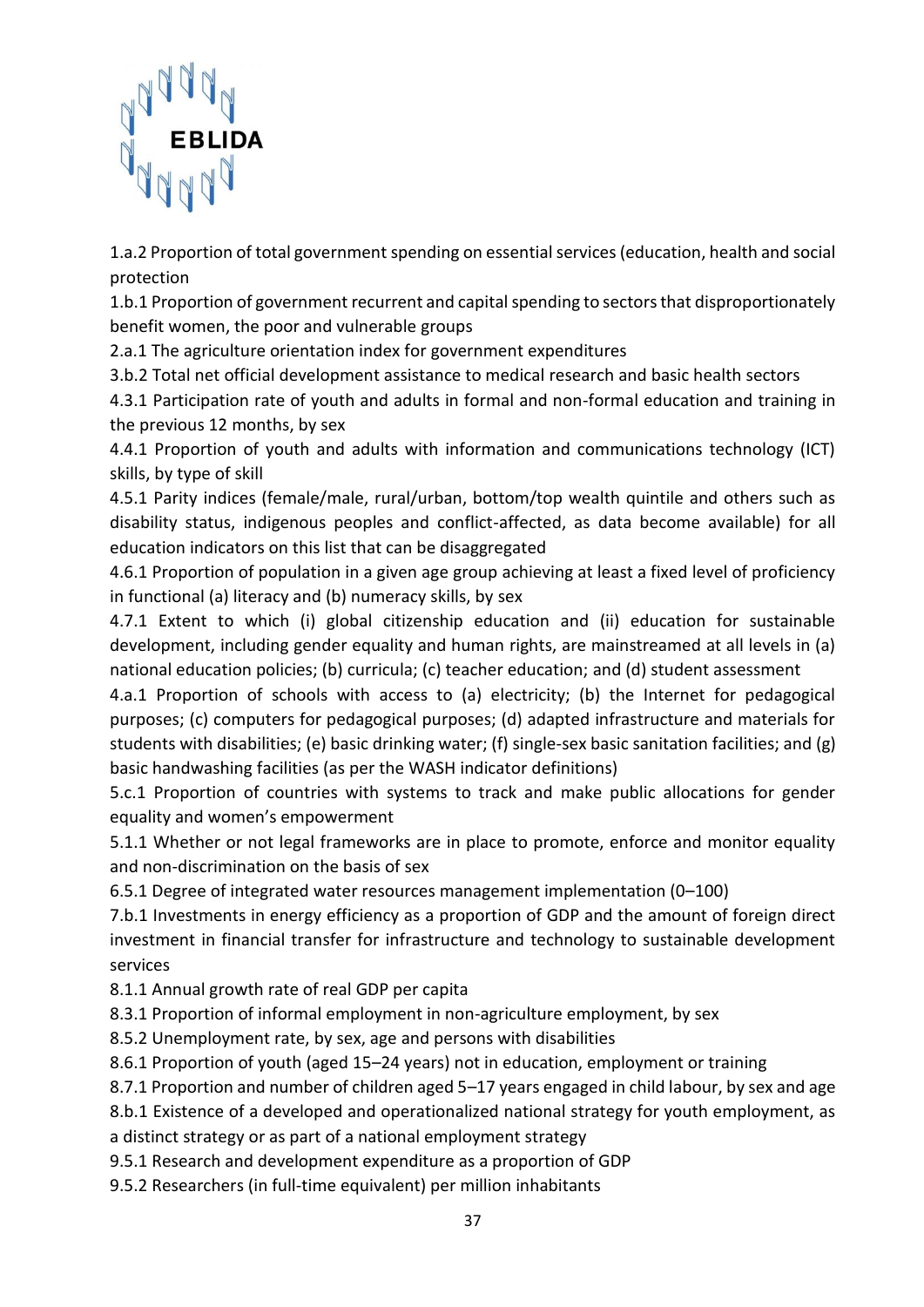

9.b.1 Proportion of medium and high-tech industry value added in total value added

10.1.1 Growth rates of household expenditure or income per capita among the bottom 40 per cent of the population and the total population

10.2.1 Proportion of people living below 50 per cent of median income, by sex, age and persons with disabilities

10.7.1 Recruitment cost borne by employee as a proportion of monthly income earned in country of destination

10.7.2 Number of countries with migration policies that facilitate orderly, safe, regular and responsible migration and mobility of people

11.3.2 Proportion of cities with a direct participation structure of civil society in urban planning and management that operate regularly and democratically

11.4.1 Total expenditure (public and private) per capita spent on the preservation, protection and conservation of all cultural and natural heritage, by type of heritage (cultural, natural, mixed and World Heritage Centre designation), level of government (national, regional and local/municipal), type of expenditure (operating expenditure/investment) and type of private funding (donations in kind, private non-profit sector and sponsorship)

11.a.1 Proportion of population living in cities that implement urban and regional development plans integrating population projections and resource needs, by size of city

12.1.1 Number of countries with sustainable consumption and production (SCP) national action plans or SCP mainstreamed as a priority or a target into national policies

12.2.1 Material footprint, material footprint per capita, and material footprint per GDP

12.8.1 Extent to which (i) global citizenship education and (ii) education for sustainable development (including climate change education) are mainstreamed in (a) national education policies; (b) curricula; (c) teacher education; and (d) student assessment

12.a.1 Amount of support to developing countries on research and development for sustainable consumption and production and environmentally sound technologies

13.3.1 Number of countries that have integrated mitigation, adaptation, impact reduction and early warning into primary, secondary and tertiary curricula

14.a.1 Proportion of total research budget allocated to research in the field of marine technology 15.6.1 Number of countries that have adopted legislative, administrative and policy frameworks to ensure fair and equitable sharing of benefits

16.6.2 Proportion of population satisfied with their last experience of public services;

16.10.2 Number of countries that adopt and implement constitutional, statutory and/or policy guarantees for public access to information;

16.b.1 Proportion of population reporting having personally felt discriminated against or harassed in the previous 12 months);

17.6.1 Number of science and/or technology cooperation agreements and programmes between countries, by type of cooperation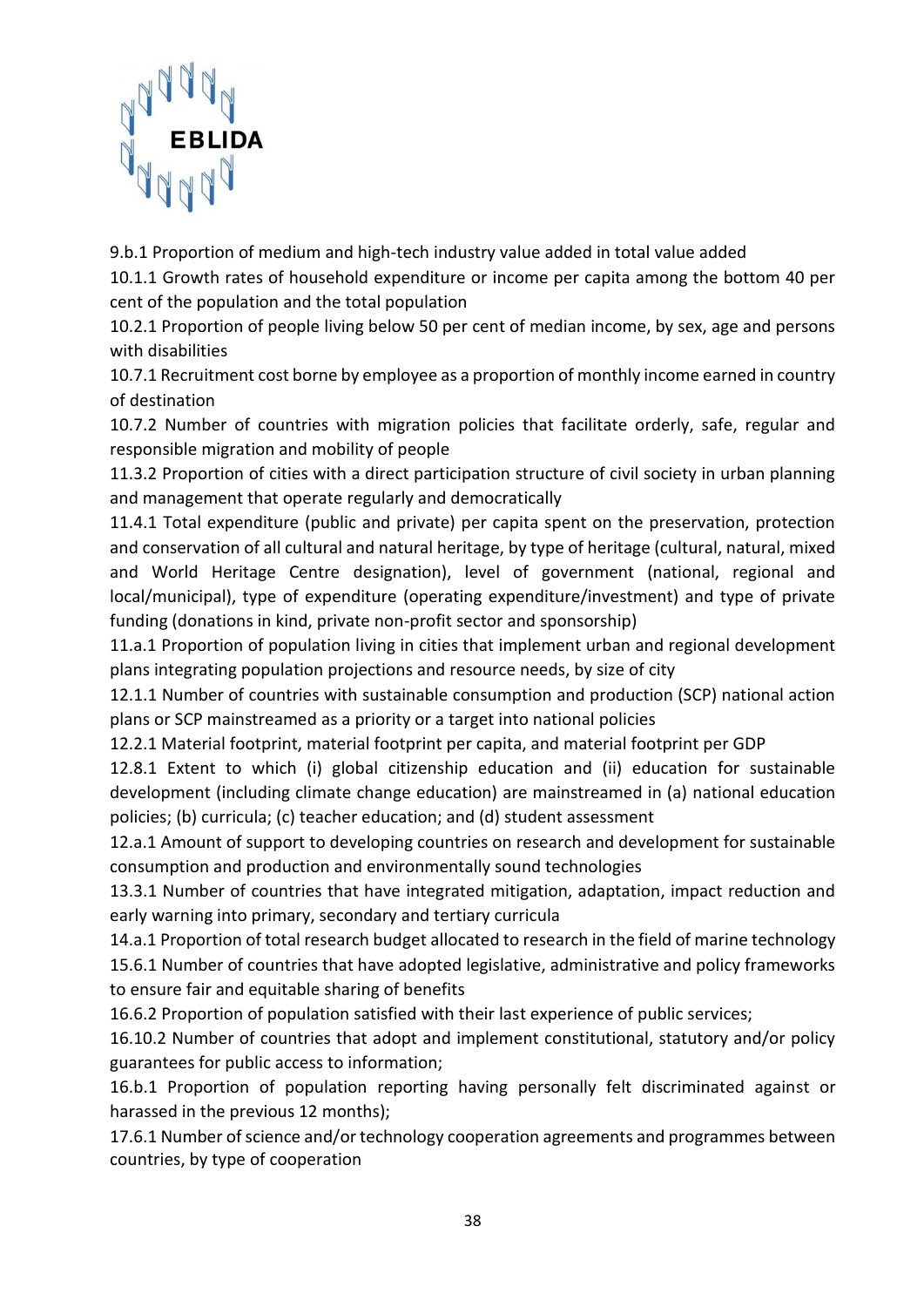

17.16.1 Number of countries reporting progress in multistakeholder development effectiveness monitoring frameworks that support the achievement of the Sustainable Development Goals.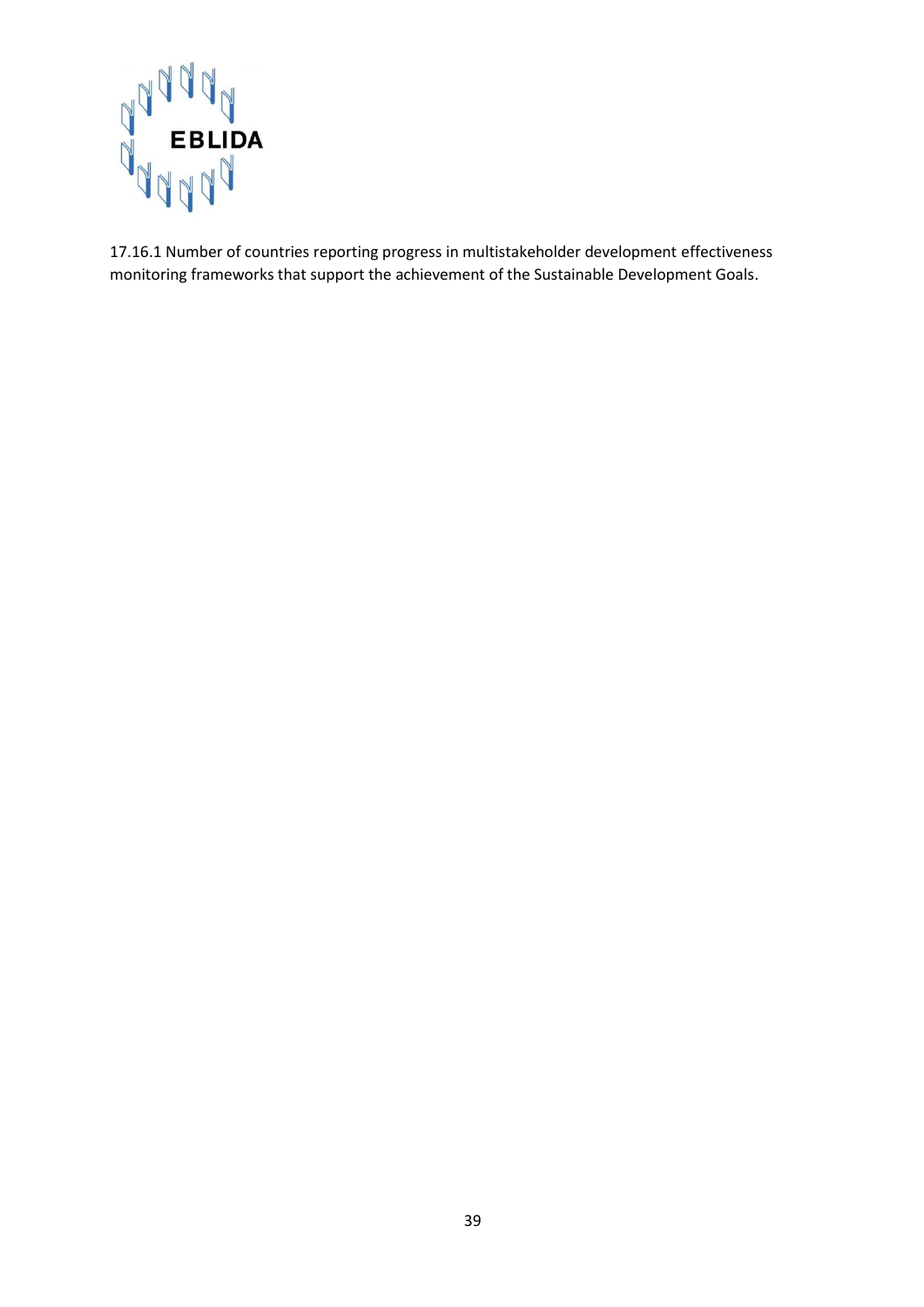

# **Bibliography**

<span id="page-39-0"></span>Council of Europe / EBLIDA Guidelines on Library Legislation and Policy in Europe,

[https://bibliotheksportal.de/content/uploads/2017/10/Council-of-EuropeEBLIDA-Guidelines-on-Library-](https://bibliotheksportal.de/content/uploads/2017/10/Council-of-EuropeEBLIDA-Guidelines-on-Library-Legislation-and-Policy-in-Europe.pdf)[Legislation-and-Policy-in-Europe.pdf](https://bibliotheksportal.de/content/uploads/2017/10/Council-of-EuropeEBLIDA-Guidelines-on-Library-Legislation-and-Policy-in-Europe.pdf)

Department for Culture, Media and Sport (DCMS) (2011). Creative Industries Economic Estimates: Full Statistical Report 2011.

[https://assets.publishing.service.gov.uk/government/uploads/system/uploads/attachment\\_data/file/77](https://assets.publishing.service.gov.uk/government/uploads/system/uploads/attachment_data/file/77959/Creative-Industries-Economic-Estimates-Report-2011-update.pdf) [959/Creative-Industries-Economic-Estimates-Report-2011-update.pdf](https://assets.publishing.service.gov.uk/government/uploads/system/uploads/attachment_data/file/77959/Creative-Industries-Economic-Estimates-Report-2011-update.pdf)

Direction générale des médias et des industries culturelles – Ministère de la Culture. Comment apprécier les effets de l'action des bibliothèques publiques ? Mission d'accompagnement de la Direction générale des médias et des industries culturelles, Service du livre et de la lecture. Ministère de la Culture, par Pierre Le Quéau, Olivier Zerbib,avec la collaboration d'Élise Butel et Cécile Martin, Rapport d'étude – 2018. Grenoble: Observatoire des politiques culturelles, 2019

[http://www.culture.gouv.fr/Thematiques/Livre-et-Lecture/Documentation/Publications/Etudes-et](http://www.culture.gouv.fr/Thematiques/Livre-et-Lecture/Documentation/Publications/Etudes-et-rapport-Lecture-et-bibliotheques/Publication-du-rapport-comment-apprecier-les-effets-de-l-action-des-bibliotheques-publiques)[rapport-Lecture-et-bibliotheques/Publication-du-rapport-comment-apprecier-les-effets-de-l-action-des](http://www.culture.gouv.fr/Thematiques/Livre-et-Lecture/Documentation/Publications/Etudes-et-rapport-Lecture-et-bibliotheques/Publication-du-rapport-comment-apprecier-les-effets-de-l-action-des-bibliotheques-publiques)[bibliotheques-publiques](http://www.culture.gouv.fr/Thematiques/Livre-et-Lecture/Documentation/Publications/Etudes-et-rapport-Lecture-et-bibliotheques/Publication-du-rapport-comment-apprecier-les-effets-de-l-action-des-bibliotheques-publiques)

Directorate – General for Internal policies – Policy Department B. Public Libraries – their new role – Workshop, by Barbara Lison and Natascha Reip (Co-Author), Frank Huysmans, Dan Mount, IP/B/CULT/IC/2016-023/26/26 July 2016,

EBLIDA. Public Libraries – Statistics 2013-2015 - Interactive map,

<http://www.eblida.org/activities/kic/public-libraries-statistics.html>

ESPAS (European Strategy and Policy Analysis Systems). Global Trends to 2030: Challenges and Choices for Europe, by Florence Gaub, April 2019,

[https://www.iss.europa.eu/sites/default/files/EUISSFiles/ESPAS\\_Report2019\\_V15HD.pdf](https://www.iss.europa.eu/sites/default/files/EUISSFiles/ESPAS_Report2019_V15HD.pdf)

European Commission, 'Reflection Paper: Towards a sustainable Europe by 2030', January 2019,

https://ec.europa. eu/commission/sites/beta-political/files/rp\_sustainable\_ europe\_30-01\_en\_web.pdf. The European Economic and Social Committee (EESC). Study on Societies outside Metropolises. The role of civil society organizations in facing populism, Main contractor: ECAS, February 2019,

[https://www.eesc.europa.eu/sites/default/files/files/qe-01-18-756-en-n.pdf](https://webmail.kb.nl/owa/redir.aspx?C=3VcN27X88npxlodxgzKu3O0p6vDHxtIuwbO1ScOLFwVWIjpSoMnWCA..&URL=https%3a%2f%2fwww.eesc.europa.eu%2fsites%2fdefault%2ffiles%2ffiles%2fqe-01-18-756-en-n.pdf)

European Parliament. European Artificial Intelligence (AI) leadership, the path for an integrated vision. Study requested by the ITRE committee, September 2018,

[http://www.europarl.europa.eu/RegData/etudes/STUD/2018/626074/IPOL\\_STU\(2018\)626074\\_EN.pdf](http://www.europarl.europa.eu/RegData/etudes/STUD/2018/626074/IPOL_STU(2018)626074_EN.pdf) European Strategy and Policy Analysis Systems. ESPAS Ideas Paper Series, Global Trends to 2030: New ways out of poverty and exclusion, Version 31/01/2019.

[https://espas.secure.europarl.europa.eu/orbis/sites/default/files/generated/document/en/Ideas%20pa](https://espas.secure.europarl.europa.eu/orbis/sites/default/files/generated/document/en/Ideas%20paper_poverty%20exclusion.pdf) [per\\_poverty%20exclusion.pdf](https://espas.secure.europarl.europa.eu/orbis/sites/default/files/generated/document/en/Ideas%20paper_poverty%20exclusion.pdf)

European Union. Europe moving towards a sustainable future;

[https://ec.europa.eu/info/sites/info/files/sdg\\_multi-](https://ec.europa.eu/info/sites/info/files/sdg_multi-stakeholder_platform_input_to_reflection_paper_sustainable_europe2.pdf)

[stakeholder\\_platform\\_input\\_to\\_reflection\\_paper\\_sustainable\\_europe2.pdf](https://ec.europa.eu/info/sites/info/files/sdg_multi-stakeholder_platform_input_to_reflection_paper_sustainable_europe2.pdf)

Dominique Foray. Economics of Knowledge. Cambridge: MIT Press, 2004.